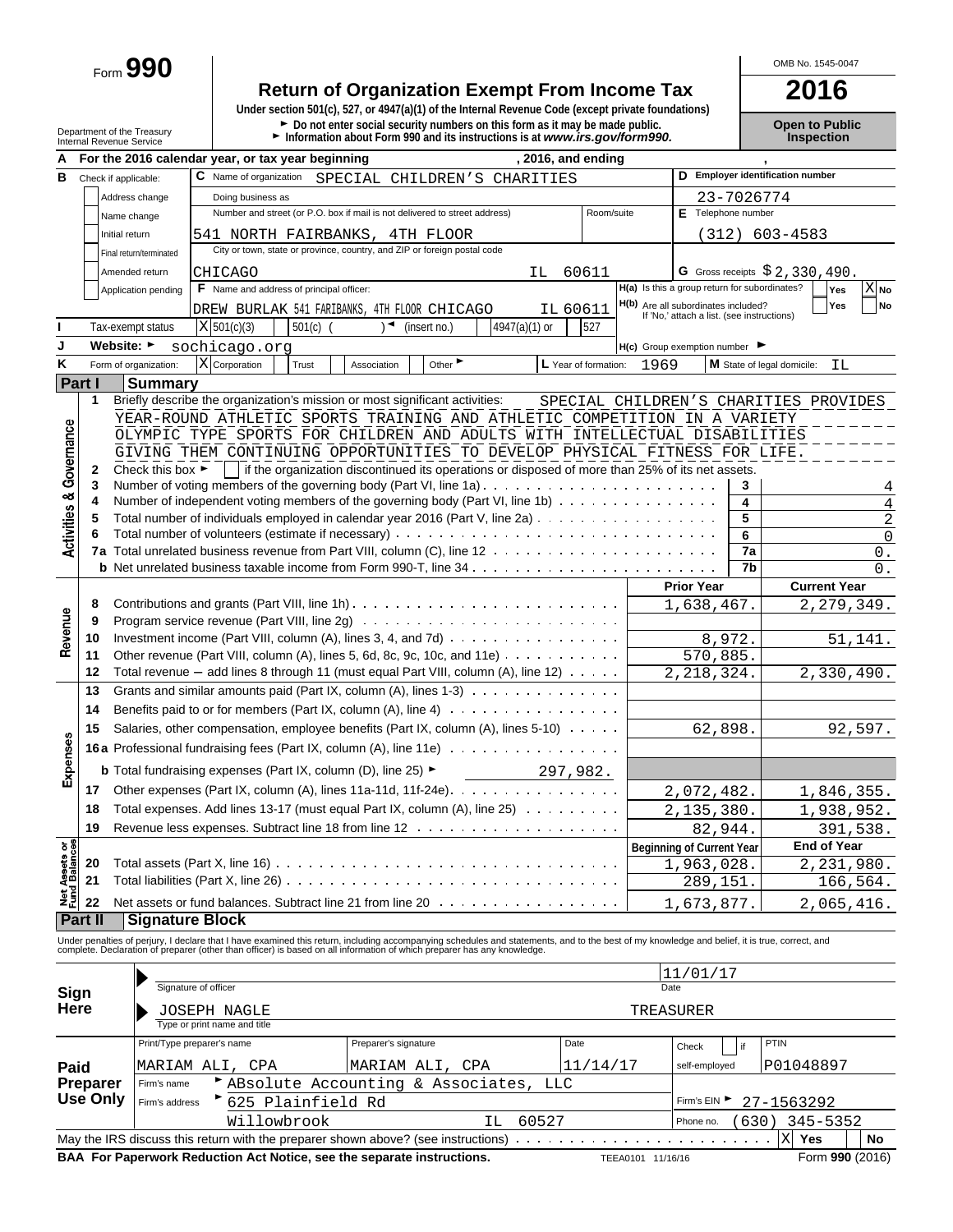|                 | Form 990 (2016) |                                                         |    | SPECIAL CHILDREN'S CHARITIES                            |                        |                                                                                                                                              |                 | 23-7026774 | Page 2          |
|-----------------|-----------------|---------------------------------------------------------|----|---------------------------------------------------------|------------------------|----------------------------------------------------------------------------------------------------------------------------------------------|-----------------|------------|-----------------|
| <b>Part III</b> |                 |                                                         |    | <b>Statement of Program Service Accomplishments</b>     |                        |                                                                                                                                              |                 |            |                 |
|                 |                 |                                                         |    |                                                         |                        |                                                                                                                                              |                 |            |                 |
| 1               |                 | Briefly describe the organization's mission:            |    |                                                         |                        |                                                                                                                                              |                 |            |                 |
|                 |                 |                                                         |    | SPECIAL CHILDREN'S CHARITIES PROVIDES                   |                        |                                                                                                                                              |                 |            |                 |
|                 |                 |                                                         |    |                                                         |                        | YEAR-ROUND ATHLETIC SPORTS TRAINING AND ATHLETIC COMPETITION IN A VARIETY                                                                    |                 |            |                 |
|                 |                 | See Form 990, Page 2, Part III, Line 1 (continued)      |    |                                                         |                        |                                                                                                                                              |                 |            |                 |
|                 |                 |                                                         |    |                                                         |                        |                                                                                                                                              |                 |            |                 |
|                 |                 |                                                         |    |                                                         |                        | 2 Did the organization undertake any significant program services during the year which were not listed on the prior                         |                 |            |                 |
|                 |                 |                                                         |    |                                                         |                        |                                                                                                                                              |                 | Yes        | No<br>Χ         |
|                 |                 | If 'Yes,' describe these new services on Schedule O.    |    |                                                         |                        |                                                                                                                                              |                 |            |                 |
| 3               |                 |                                                         |    |                                                         |                        | Did the organization cease conducting, or make significant changes in how it conducts, any program services?                                 |                 | Yes        | No<br>X         |
|                 |                 | If 'Yes,' describe these changes on Schedule O.         |    |                                                         |                        |                                                                                                                                              |                 |            |                 |
| 4               |                 |                                                         |    |                                                         |                        | Describe the organization's program service accomplishments for each of its three largest program services, as measured by expenses.         |                 |            |                 |
|                 |                 | and revenue, if any, for each program service reported. |    |                                                         |                        | Section $501(c)(3)$ and $501(c)(4)$ organizations are required to report the amount of grants and allocations to others, the total expenses, |                 |            |                 |
|                 |                 |                                                         |    |                                                         |                        |                                                                                                                                              |                 |            |                 |
|                 |                 |                                                         |    |                                                         |                        |                                                                                                                                              |                 |            |                 |
|                 | 4 a (Code:      | ) (Expenses                                             | \$ | 1,494,562. including grants of                          |                        | \$                                                                                                                                           | $0.$ ) (Revenue | \$         | 2, 279, 349.    |
|                 |                 |                                                         |    | SPECIAL OLYMPICS-FUNDING OF PROGRAM ADMINISTERED BY THE |                        |                                                                                                                                              |                 |            |                 |
|                 |                 |                                                         |    | CHICAGO PARK DISTRICT SPECIAL RECREATION PROGRAM        |                        |                                                                                                                                              |                 |            |                 |
|                 |                 |                                                         |    |                                                         |                        |                                                                                                                                              |                 |            |                 |
|                 |                 |                                                         |    |                                                         |                        |                                                                                                                                              |                 |            |                 |
|                 |                 |                                                         |    |                                                         |                        |                                                                                                                                              |                 |            |                 |
|                 |                 |                                                         |    |                                                         |                        |                                                                                                                                              |                 |            |                 |
|                 |                 |                                                         |    |                                                         |                        |                                                                                                                                              |                 |            |                 |
|                 |                 |                                                         |    |                                                         |                        |                                                                                                                                              |                 |            |                 |
|                 |                 |                                                         |    |                                                         |                        |                                                                                                                                              |                 |            |                 |
|                 |                 |                                                         |    |                                                         |                        |                                                                                                                                              |                 |            |                 |
|                 |                 |                                                         |    |                                                         |                        |                                                                                                                                              |                 |            |                 |
|                 |                 |                                                         |    |                                                         |                        |                                                                                                                                              |                 |            |                 |
|                 | 4 b (Code:      | ) (Expenses                                             | S  |                                                         | including grants of    | \$                                                                                                                                           | ) (Revenue      |            |                 |
|                 |                 |                                                         |    |                                                         |                        |                                                                                                                                              |                 |            |                 |
|                 |                 |                                                         |    |                                                         |                        |                                                                                                                                              |                 |            |                 |
|                 |                 |                                                         |    |                                                         |                        |                                                                                                                                              |                 |            |                 |
|                 |                 |                                                         |    |                                                         |                        |                                                                                                                                              |                 |            |                 |
|                 |                 |                                                         |    |                                                         |                        |                                                                                                                                              |                 |            |                 |
|                 |                 |                                                         |    |                                                         |                        |                                                                                                                                              |                 |            |                 |
|                 |                 |                                                         |    |                                                         |                        |                                                                                                                                              |                 |            |                 |
|                 |                 |                                                         |    |                                                         |                        |                                                                                                                                              |                 |            |                 |
|                 |                 |                                                         |    |                                                         |                        |                                                                                                                                              |                 |            |                 |
|                 |                 |                                                         |    |                                                         |                        |                                                                                                                                              |                 |            |                 |
|                 |                 |                                                         |    |                                                         |                        |                                                                                                                                              |                 |            |                 |
|                 |                 |                                                         |    |                                                         |                        |                                                                                                                                              |                 |            |                 |
|                 | 4 c (Code:      | ) (Expenses \$                                          |    |                                                         | including grants of \$ |                                                                                                                                              | ) (Revenue      |            |                 |
|                 |                 |                                                         |    |                                                         |                        |                                                                                                                                              |                 |            |                 |
|                 |                 |                                                         |    |                                                         |                        |                                                                                                                                              |                 |            |                 |
|                 |                 |                                                         |    |                                                         |                        |                                                                                                                                              |                 |            |                 |
|                 |                 |                                                         |    |                                                         |                        |                                                                                                                                              |                 |            |                 |
|                 |                 |                                                         |    |                                                         |                        |                                                                                                                                              |                 |            |                 |
|                 |                 |                                                         |    |                                                         |                        |                                                                                                                                              |                 |            |                 |
|                 |                 |                                                         |    |                                                         |                        |                                                                                                                                              |                 |            |                 |
|                 |                 |                                                         |    |                                                         |                        |                                                                                                                                              |                 |            |                 |
|                 |                 |                                                         |    |                                                         |                        |                                                                                                                                              |                 |            |                 |
|                 |                 |                                                         |    |                                                         |                        |                                                                                                                                              |                 |            |                 |
|                 |                 |                                                         |    |                                                         |                        |                                                                                                                                              |                 |            |                 |
|                 |                 |                                                         |    |                                                         |                        |                                                                                                                                              |                 |            |                 |
|                 |                 |                                                         |    |                                                         |                        |                                                                                                                                              |                 |            |                 |
|                 |                 | 4 d Other program services (Describe in Schedule O.)    |    |                                                         |                        |                                                                                                                                              |                 |            |                 |
|                 | (Expenses       | \$                                                      |    | including grants of                                     | \$                     | ) (Revenue \$                                                                                                                                |                 |            |                 |
|                 |                 | 4 e Total program service expenses                      |    | 1,494,562.                                              |                        |                                                                                                                                              |                 |            |                 |
| <b>BAA</b>      |                 |                                                         |    |                                                         | TEEA0102 11/16/16      |                                                                                                                                              |                 |            | Form 990 (2016) |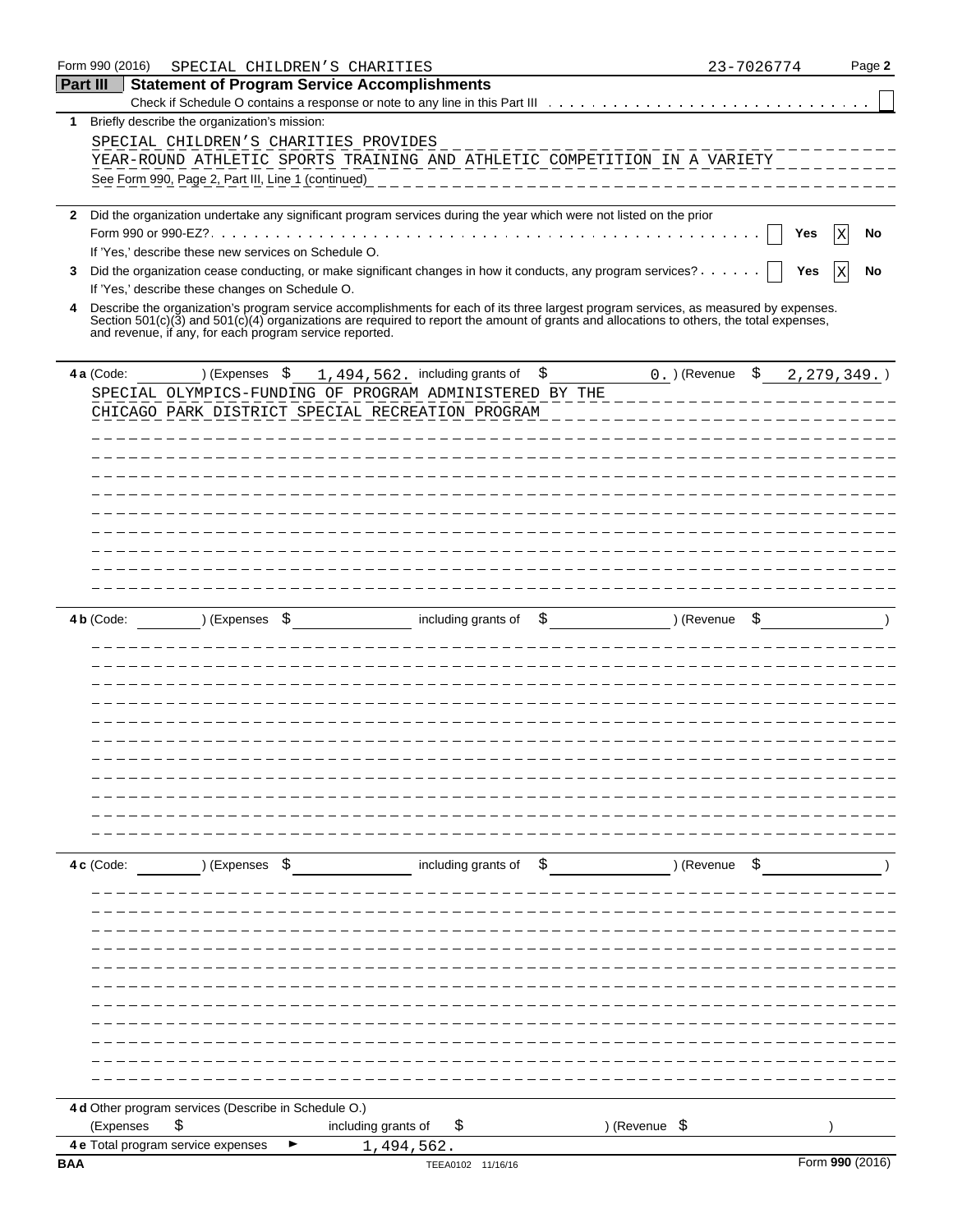Form 990 (2016) SPECIAL CHILDREN'S CHARITIES 23-7026774 Page **3** SPECIAL CHILDREN'S CHARITIES 23-7026774

|              | <b>Checklist of Required Schedules</b><br><b>Part IV</b>                                                                                                                                                                                                                |                 |     |                 |
|--------------|-------------------------------------------------------------------------------------------------------------------------------------------------------------------------------------------------------------------------------------------------------------------------|-----------------|-----|-----------------|
|              |                                                                                                                                                                                                                                                                         |                 | Yes | No.             |
|              | Is the organization described in section $501(c)(3)$ or $4947(a)(1)$ (other than a private foundation)? If 'Yes,' complete                                                                                                                                              | $\mathbf{1}$    | Χ   |                 |
| $\mathbf{2}$ | Is the organization required to complete Schedule B, Schedule of Contributors (see instructions)?                                                                                                                                                                       | $\mathbf{2}$    | X   |                 |
| 3            | Did the organization engage in direct or indirect political campaign activities on behalf of or in opposition to candidates                                                                                                                                             | 3               |     | Χ               |
| 4            | Section 501(c)(3) organizations. Did the organization engage in lobbying activities, or have a section 501(h) election in effect during the tax year? If 'Yes,' complete Schedule C, Part II                                                                            | 4               |     | X               |
| 5            | Is the organization a section $501(c)(4)$ , $501(c)(5)$ , or $501(c)(6)$ organization that receives membership dues,<br>assessments, or similar amounts as defined in Revenue Procedure 98-19? If 'Yes,' complete Schedule C, Part III                                  | 5               |     | X               |
| 6            | Did the organization maintain any donor advised funds or any similar funds or accounts for which donors have the right<br>to provide advice on the distribution or investment of amounts in such funds or accounts? If 'Yes,' complete Schedule D,                      | 6               |     | X               |
| 7            | Did the organization receive or hold a conservation easement, including easements to preserve open space, the                                                                                                                                                           | $\overline{7}$  |     | X               |
| 8            | Did the organization maintain collections of works of art, historical treasures, or other similar assets? If 'Yes,'                                                                                                                                                     | 8               |     | X               |
| 9            | Did the organization report an amount in Part X, line 21, for escrow or custodial account liability, serve as a custodian<br>for amounts not listed in Part X; or provide credit counseling, debt management, credit repair, or debt negotiation                        | 9               |     | Χ               |
| 10           | Did the organization, directly or through a related organization, hold assets in temporarily restricted endowments,                                                                                                                                                     | 10              |     | X               |
| 11           | If the organization's answer to any of the following questions is 'Yes', then complete Schedule D, Parts VI, VII, VIII, IX,<br>or X as applicable.                                                                                                                      |                 |     |                 |
|              | a Did the organization report an amount for land, buildings, and equipment in Part X, line 10? If 'Yes,' complete Schedule                                                                                                                                              | 11a             | Χ   |                 |
|              | <b>b</b> Did the organization report an amount for investments – other securities in Part X, line 12 that is 5% or more of its total                                                                                                                                    | 11 <sub>b</sub> |     | Χ               |
|              | c Did the organization report an amount for investments $-$ program related in Part X, line 13 that is 5% or more of its total                                                                                                                                          | 11c             |     | X               |
|              | d Did the organization report an amount for other assets in Part X, line 15 that is 5% or more of its total assets reported                                                                                                                                             | 11d             |     | Χ               |
|              | e Did the organization report an amount for other liabilities in Part X, line 25? If 'Yes,' complete Schedule D, Part X                                                                                                                                                 | 11e             |     | Χ               |
|              | f Did the organization's separate or consolidated financial statements for the tax year include a footnote that addresses<br>the organization's liability for uncertain tax positions under FIN 48 (ASC 740)? If 'Yes,' complete Schedule D. Part $X \cdot \cdot \cdot$ | 11f             |     | Χ               |
|              | 12a Did the organization obtain separate, independent audited financial statements for the tax year? If 'Yes,' complete                                                                                                                                                 | 12a             | X   |                 |
|              | <b>b</b> Was the organization included in consolidated, independent audited financial statements for the tax year? If 'Yes,' and<br>if the organization answered 'No' to line 12a, then completing Schedule D, Parts XI and XII is optional $\ldots \ldots \ldots$      | 12 <sub>b</sub> |     | Χ               |
| 13           |                                                                                                                                                                                                                                                                         | 13              |     | Χ               |
|              |                                                                                                                                                                                                                                                                         | 14a             |     | Χ               |
|              | <b>b</b> Did the organization have aggregate revenues or expenses of more than \$10,000 from grantmaking, fundraising,<br>business, investment, and program service activities outside the United States, or aggregate foreign investments valued                       | 14b             |     | Χ               |
| 15           | Did the organization report on Part IX, column (A), line 3, more than \$5,000 of grants or other assistance to or for any                                                                                                                                               | 15              |     | Χ               |
| 16           | Did the organization report on Part IX, column (A), line 3, more than \$5,000 of aggregate grants or other assistance to                                                                                                                                                | 16              |     | Χ               |
| 17           | Did the organization report a total of more than \$15,000 of expenses for professional fundraising services on Part IX,                                                                                                                                                 | 17              |     | Χ               |
| 18           | Did the organization report more than \$15,000 total of fundraising event gross income and contributions on Part VIII,                                                                                                                                                  | 18              | Χ   |                 |
| 19           | Did the organization report more than \$15,000 of gross income from gaming activities on Part VIII, line 9a? If 'Yes,'                                                                                                                                                  | 19              |     | Χ               |
| <b>BAA</b>   | TEEA0103 11/16/16                                                                                                                                                                                                                                                       |                 |     | Form 990 (2016) |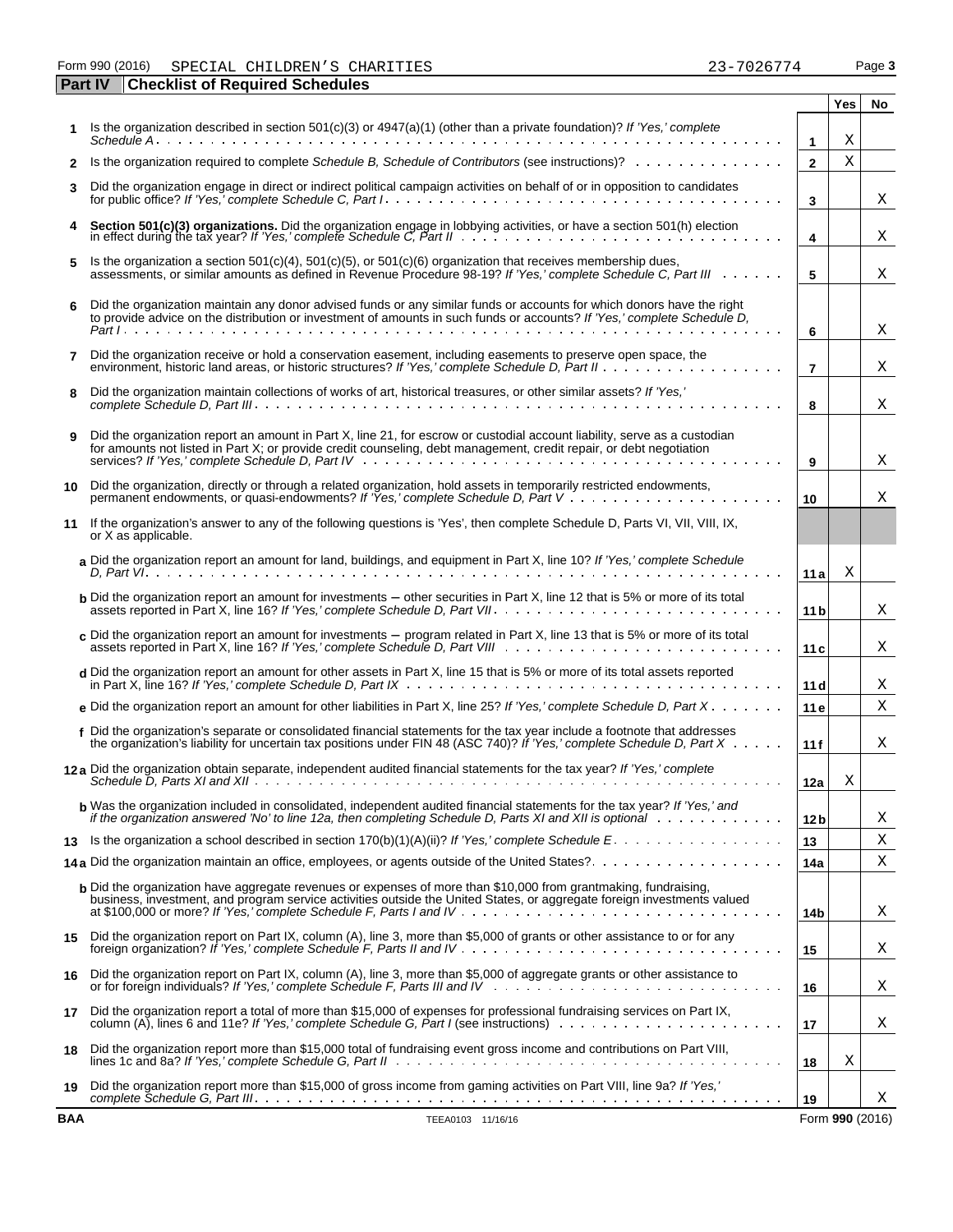Form 990 (2016) SPECIAL CHILDREN'S CHARITIES 23-7026774 Page **4** SPECIAL CHILDREN'S CHARITIES 23-7026774

|     | <b>Part IV</b><br><b>Checklist of Required Schedules</b> (continued)                                                                                                                                                                                                                                                                                                                              |                 |                 |    |
|-----|---------------------------------------------------------------------------------------------------------------------------------------------------------------------------------------------------------------------------------------------------------------------------------------------------------------------------------------------------------------------------------------------------|-----------------|-----------------|----|
|     |                                                                                                                                                                                                                                                                                                                                                                                                   |                 | Yes             | No |
|     |                                                                                                                                                                                                                                                                                                                                                                                                   | 20a             |                 | Х  |
|     | <b>b</b> If 'Yes' to line 20a, did the organization attach a copy of its audited financial statements to this return?                                                                                                                                                                                                                                                                             | 20 <sub>b</sub> |                 |    |
| 21  | Did the organization report more than \$5,000 of grants or other assistance to any domestic organization or                                                                                                                                                                                                                                                                                       | 21              |                 | Χ  |
| 22  | Did the organization report more than \$5,000 of grants or other assistance to or for domestic individuals on Part IX,                                                                                                                                                                                                                                                                            | 22              |                 | Χ  |
| 23  | Did the organization answer 'Yes' to Part VII, Section A, line 3, 4, or 5 about compensation of the organization's current<br>and former officers, directors, trustees, key employees, and highest compensated employees? If 'Yes,' complete                                                                                                                                                      |                 |                 |    |
|     |                                                                                                                                                                                                                                                                                                                                                                                                   | 23              |                 | Χ  |
|     | 24 a Did the organization have a tax-exempt bond issue with an outstanding principal amount of more than \$100,000 as of the last day of the year, that was issued after December 31, 2002? If 'Yes,' answer lines 24b through                                                                                                                                                                    | 24a             |                 | Χ  |
|     | <b>b</b> Did the organization invest any proceeds of tax-exempt bonds beyond a temporary period exception? $\ldots \ldots \ldots$                                                                                                                                                                                                                                                                 | 24 <sub>b</sub> |                 |    |
|     | $c$ Did the organization maintain an escrow account other than a refunding escrow at any time during the year to defease                                                                                                                                                                                                                                                                          | 24c             |                 |    |
|     | d Did the organization act as an 'on behalf of' issuer for bonds outstanding at any time during the year?                                                                                                                                                                                                                                                                                         | 24d             |                 |    |
|     | 25 a Section 501(c)(3), 501(c)(4), and 501(c)(29) organizations. Did the organization engage in an excess benefit                                                                                                                                                                                                                                                                                 | 25a             |                 | Χ  |
|     | b Is the organization aware that it engaged in an excess benefit transaction with a disqualified person in a prior year, and<br>that the transaction has not been reported on any of the organization's prior Forms 990 or 990-EZ? If 'Yes,' complete                                                                                                                                             |                 |                 | Χ  |
|     | Did the organization report any amount on Part X, line 5, 6, or 22 for receivables from or payables to any current or                                                                                                                                                                                                                                                                             | 25b             |                 |    |
| 26  | former officers, directors, trustees, key employees, highest compensated employees, or disqualified persons?                                                                                                                                                                                                                                                                                      | 26              |                 | Χ  |
|     | 27 Did the organization provide a grant or other assistance to an officer, director, trustee, key employee, substantial<br>contributor or employee thereof, a grant selection committee member, or to a 35% controlled entity or family member<br>of any of these persons? If 'Yes,' complete Schedule L, Part III $\ldots \ldots \ldots \ldots \ldots \ldots \ldots \ldots \ldots \ldots \ldots$ | 27              |                 | X  |
| 28  | Was the organization a party to a business transaction with one of the following parties (see Schedule L, Part IV<br>instructions for applicable filing thresholds, conditions, and exceptions):                                                                                                                                                                                                  |                 |                 |    |
|     | a A current or former officer, director, trustee, or key employee? If 'Yes,' complete Schedule L, Part IV                                                                                                                                                                                                                                                                                         | 28a             |                 | Χ  |
|     | <b>b</b> A family member of a current or former officer, director, trustee, or key employee? If 'Yes,' complete                                                                                                                                                                                                                                                                                   | 28 <sub>b</sub> |                 | Χ  |
|     | c An entity of which a current or former officer, director, trustee, or key employee (or a family member thereof) was an                                                                                                                                                                                                                                                                          | 28c             |                 | Χ  |
| 29  | Did the organization receive more than \$25,000 in non-cash contributions? If 'Yes,' complete Schedule M                                                                                                                                                                                                                                                                                          | 29              |                 | X  |
| 30  | Did the organization receive contributions of art, historical treasures, or other similar assets, or qualified conservation                                                                                                                                                                                                                                                                       | 30              | Χ               |    |
| 31  | Did the organization liquidate, terminate, or dissolve and cease operations? If 'Yes,' complete Schedule N, Part I                                                                                                                                                                                                                                                                                | 31              |                 | Χ  |
| 32  | Did the organization sell, exchange, dispose of, or transfer more than 25% of its net assets? If 'Yes,' complete                                                                                                                                                                                                                                                                                  | 32              |                 | Χ  |
| 33  | Did the organization own 100% of an entity disregarded as separate from the organization under Regulations sections                                                                                                                                                                                                                                                                               | 33              |                 | Χ  |
|     | 34 Was the organization related to any tax-exempt or taxable entity? If 'Yes,' complete Schedule R, Part II, III, or IV,                                                                                                                                                                                                                                                                          | 34              |                 | Χ  |
|     | <b>35 a</b> Did the organization have a controlled entity within the meaning of section $512(b)(13)? \ldots \ldots \ldots \ldots \ldots \ldots \ldots$                                                                                                                                                                                                                                            | 35a             |                 | X  |
|     | <b>b</b> If 'Yes' to line 35a, did the organization receive any payment from or engage in any transaction with a controlled                                                                                                                                                                                                                                                                       | 35 <sub>b</sub> |                 | Χ  |
| 36  | Section 501(c)(3) organizations. Did the organization make any transfers to an exempt non-charitable related                                                                                                                                                                                                                                                                                      | 36              |                 | Χ  |
| 37  | Did the organization conduct more than 5% of its activities through an entity that is not a related organization and that is                                                                                                                                                                                                                                                                      | 37              |                 | Χ  |
| 38  | Did the organization complete Schedule O and provide explanations in Schedule O for Part VI, lines 11b and 19?                                                                                                                                                                                                                                                                                    | 38              | Χ               |    |
| BAA |                                                                                                                                                                                                                                                                                                                                                                                                   |                 | Form 990 (2016) |    |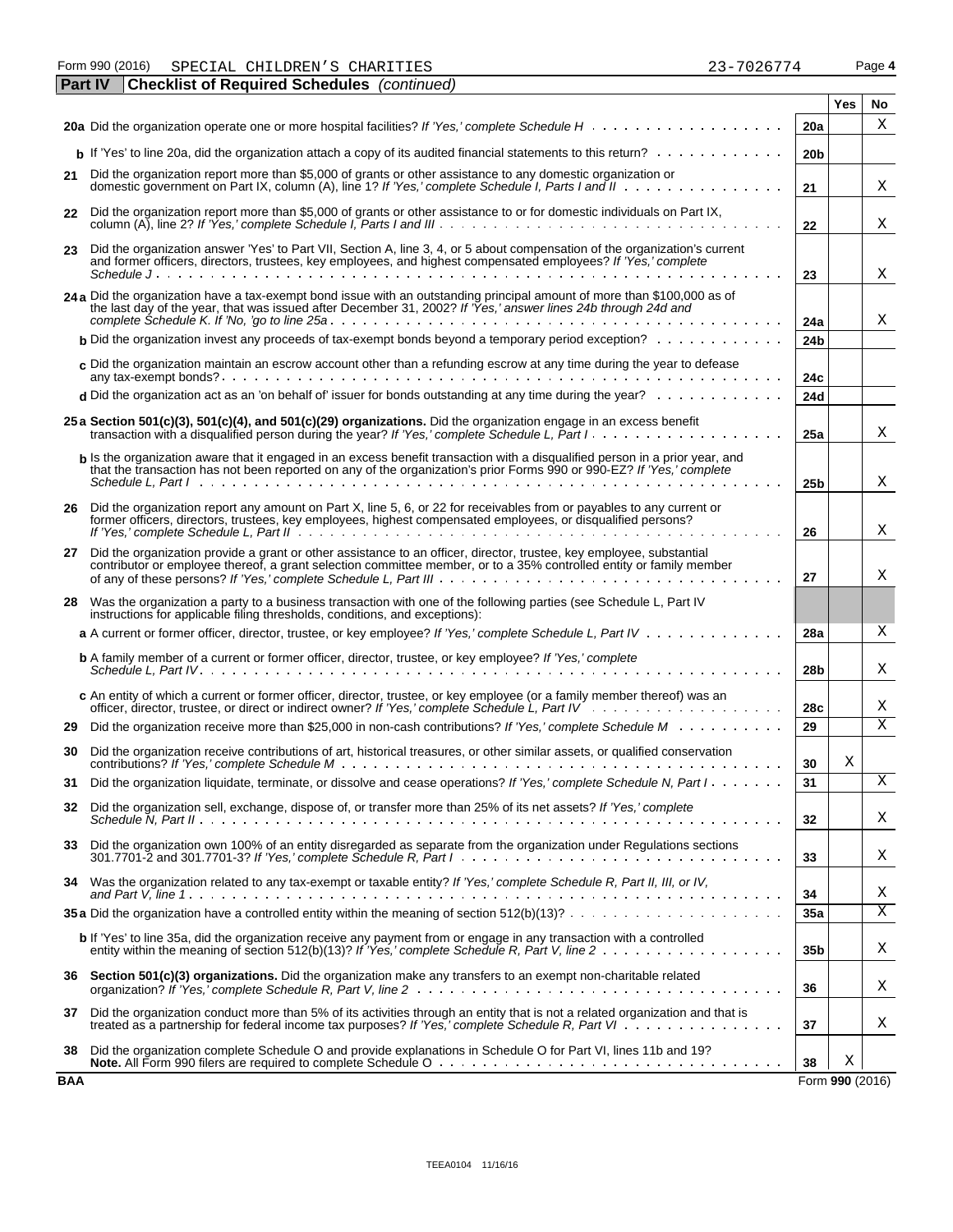|        | Form 990 (2016)<br>23-7026774<br>SPECIAL CHILDREN'S CHARITIES                                                                                                                                               |                |                 | Page 5 |
|--------|-------------------------------------------------------------------------------------------------------------------------------------------------------------------------------------------------------------|----------------|-----------------|--------|
| Part V | <b>Statements Regarding Other IRS Filings and Tax Compliance</b>                                                                                                                                            |                |                 |        |
|        |                                                                                                                                                                                                             |                |                 |        |
|        |                                                                                                                                                                                                             |                | Yes             | No     |
|        | <b>1a</b> Enter the number reported in Box 3 of Form 1096. Enter -0- if not applicable<br>1 a<br>0                                                                                                          |                |                 |        |
|        | 1 <sub>b</sub><br><b>b</b> Enter the number of Forms W-2G included in line 1a. Enter -0- if not applicable<br>$\Omega$                                                                                      |                |                 |        |
|        | c Did the organization comply with backup withholding rules for reportable payments to vendors and reportable gaming                                                                                        |                |                 |        |
|        |                                                                                                                                                                                                             | 1 <sub>c</sub> | Χ               |        |
|        | 2 a Enter the number of employees reported on Form W-3, Transmittal of Wage and Tax State-                                                                                                                  |                |                 |        |
|        | ments, filed for the calendar year ending with or within the year covered by this return<br>$\overline{2}$<br>2a                                                                                            |                |                 |        |
|        | <b>b</b> If at least one is reported on line 2a, did the organization file all required federal employment tax returns?                                                                                     | 2 <sub>b</sub> | Χ               |        |
|        | Note. If the sum of lines 1a and 2a is greater than 250, you may be required to e-file (see instructions)                                                                                                   |                |                 |        |
|        | 3 a Did the organization have unrelated business gross income of \$1,000 or more during the year?                                                                                                           | 3a             |                 | Χ      |
|        |                                                                                                                                                                                                             | 3 <sub>b</sub> |                 |        |
|        | 4 a At any time during the calendar year, did the organization have an interest in, or a signature or other authority over, a                                                                               |                |                 |        |
|        | financial account in a foreign country (such as a bank account, securities account, or other financial account)?                                                                                            | 4 a            |                 | Χ      |
|        | <b>b</b> If 'Yes,' enter the name of the foreign country: ►                                                                                                                                                 |                |                 |        |
|        | See instructions for filing requirements for FinCEN Form 114, Report of Foreign Bank and Financial Accounts (FBAR).                                                                                         |                |                 |        |
|        | 5 a Was the organization a party to a prohibited tax shelter transaction at any time during the tax year?                                                                                                   | 5 a            |                 | Χ      |
|        | <b>b</b> Did any taxable party notify the organization that it was or is a party to a prohibited tax shelter transaction? $\ldots \ldots \ldots$                                                            | 5 <sub>b</sub> |                 | Χ      |
|        |                                                                                                                                                                                                             | 5c             |                 |        |
|        | 6 a Does the organization have annual gross receipts that are normally greater than \$100,000, and did the organization solicit any contributions that were not tax deductible as charitable contributions? |                |                 |        |
|        |                                                                                                                                                                                                             | 6 a            |                 | Χ      |
|        | b If 'Yes,' did the organization include with every solicitation an express statement that such contributions or gifts were                                                                                 |                |                 |        |
|        |                                                                                                                                                                                                             | 6b             |                 |        |
| 7      | Organizations that may receive deductible contributions under section 170(c).                                                                                                                               |                |                 |        |
|        | a Did the organization receive a payment in excess of \$75 made partly as a contribution and partly for goods and                                                                                           |                |                 | Χ      |
|        |                                                                                                                                                                                                             | 7а             |                 |        |
|        | <b>b</b> If 'Yes,' did the organization notify the donor of the value of the goods or services provided?                                                                                                    | 7 <sub>b</sub> |                 |        |
|        | c Did the organization sell, exchange, or otherwise dispose of tangible personal property for which it was required to file                                                                                 | 7 с            |                 | X      |
|        | <b>d</b> If 'Yes,' indicate the number of Forms 8282 filed during the year $\dots \dots \dots \dots \dots \dots$<br>7 dl                                                                                    |                |                 |        |
|        | e Did the organization receive any funds, directly or indirectly, to pay premiums on a personal benefit contract?                                                                                           | <b>7e</b>      |                 | Χ      |
|        | f Did the organization, during the year, pay premiums, directly or indirectly, on a personal benefit contract?                                                                                              | 7f             |                 | Χ      |
|        | g If the organization received a contribution of qualified intellectual property, did the organization file Form 8899                                                                                       |                |                 |        |
|        | as required? $\cdots$                                                                                                                                                                                       | 7 g            |                 |        |
|        | h If the organization received a contribution of cars, boats, airplanes, or other vehicles, did the organization file a                                                                                     |                |                 |        |
|        |                                                                                                                                                                                                             | 7 h            |                 |        |
|        | Sponsoring organizations maintaining donor advised funds. Did a donor advised fund maintained by the sponsoring                                                                                             |                |                 |        |
|        |                                                                                                                                                                                                             | 8              |                 | Χ      |
| 9      | Sponsoring organizations maintaining donor advised funds.                                                                                                                                                   |                |                 |        |
|        |                                                                                                                                                                                                             | 9а             |                 | Χ      |
|        | <b>b</b> Did the sponsoring organization make a distribution to a donor, donor advisor, or related person?                                                                                                  | 9 b            |                 | Χ      |
| 10     | Section 501(c)(7) organizations. Enter:                                                                                                                                                                     |                |                 |        |
|        | <b>a</b> Initiation fees and capital contributions included on Part VIII, line 12.<br>10 a                                                                                                                  |                |                 |        |
|        | <b>b</b> Gross receipts, included on Form 990, Part VIII, line 12, for public use of club facilities $\cdots$ .<br>10 <sub>b</sub>                                                                          |                |                 |        |
| 11     | Section 501(c)(12) organizations. Enter:                                                                                                                                                                    |                |                 |        |
|        | 11 a                                                                                                                                                                                                        |                |                 |        |
|        | <b>b</b> Gross income from other sources (Do not net amounts due or paid to other sources                                                                                                                   |                |                 |        |
|        | 11 <sub>b</sub>                                                                                                                                                                                             |                |                 |        |
|        | 12a Section 4947(a)(1) non-exempt charitable trusts. Is the organization filing Form 990 in lieu of Form 1041?                                                                                              | 12 a           |                 |        |
|        | 12 <sub>b</sub><br><b>b</b> If 'Yes,' enter the amount of tax-exempt interest received or accrued during the year $\dots \dots$                                                                             |                |                 |        |
| 13     | Section 501(c)(29) qualified nonprofit health insurance issuers.                                                                                                                                            |                |                 |        |
|        |                                                                                                                                                                                                             | 13 a           |                 |        |
|        | Note. See the instructions for additional information the organization must report on Schedule O.                                                                                                           |                |                 |        |
|        | <b>b</b> Enter the amount of reserves the organization is required to maintain by the states in<br>13 bl                                                                                                    |                |                 |        |
|        | 13 c                                                                                                                                                                                                        |                |                 |        |
|        |                                                                                                                                                                                                             | 14 a           |                 | X      |
|        | <b>b</b> If 'Yes,' has it filed a Form 720 to report these payments? If 'No,' provide an explanation in Schedule $0 \cdot \cdot \cdot \cdot \cdot \cdot \cdot \cdot \cdot \cdot$                            | 14 b           |                 |        |
| BAA    | TEEA0105 11/16/16                                                                                                                                                                                           |                | Form 990 (2016) |        |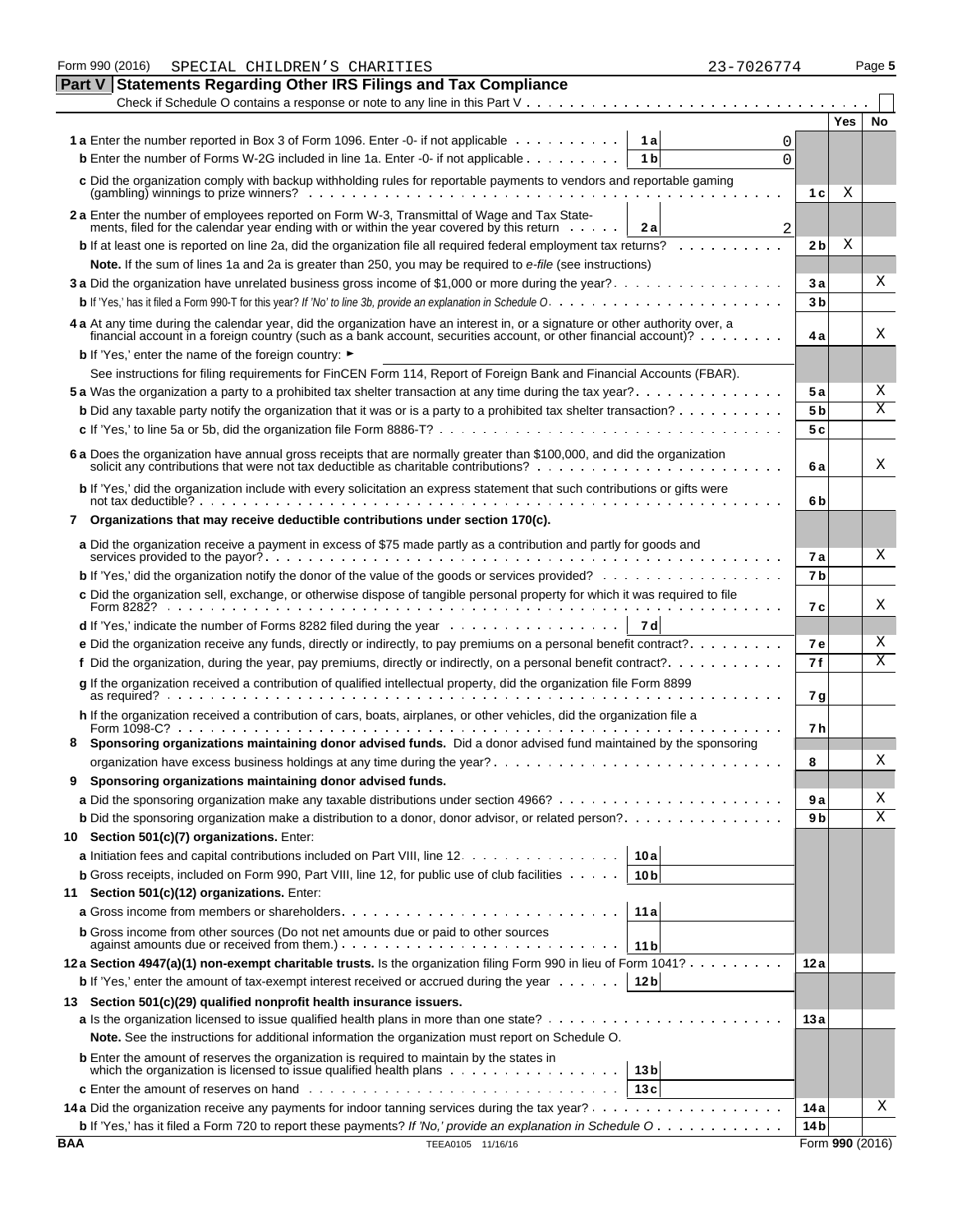| -7026774 |  |
|----------|--|

|                                                                                                                                                                                                    | a 'No' response to line 8a, 8b, or 10b below, describe the circumstances, processes, or changes in<br>Schedule O. See instructions.                                                                                                                                                                                             |                  |                 |                 |  |  |  |  |  |  |
|----------------------------------------------------------------------------------------------------------------------------------------------------------------------------------------------------|---------------------------------------------------------------------------------------------------------------------------------------------------------------------------------------------------------------------------------------------------------------------------------------------------------------------------------|------------------|-----------------|-----------------|--|--|--|--|--|--|
|                                                                                                                                                                                                    |                                                                                                                                                                                                                                                                                                                                 |                  |                 | $\vert x \vert$ |  |  |  |  |  |  |
|                                                                                                                                                                                                    | <b>Section A. Governing Body and Management</b>                                                                                                                                                                                                                                                                                 |                  |                 |                 |  |  |  |  |  |  |
|                                                                                                                                                                                                    |                                                                                                                                                                                                                                                                                                                                 |                  | <b>Yes</b>      | No              |  |  |  |  |  |  |
|                                                                                                                                                                                                    | 1 a Enter the number of voting members of the governing body at the end of the tax year<br><b>1a</b><br>If there are material differences in voting rights among members<br>of the governing body, or if the governing body delegated broad<br>authority to an executive committee or similar committee, explain in Schedule O. |                  |                 |                 |  |  |  |  |  |  |
|                                                                                                                                                                                                    | <b>b</b> Enter the number of voting members included in line 1a, above, who are independent<br>1 b<br>4                                                                                                                                                                                                                         |                  |                 |                 |  |  |  |  |  |  |
| $\mathbf{2}$                                                                                                                                                                                       | Did any officer, director, trustee, or key employee have a family relationship or a business relationship with any other                                                                                                                                                                                                        | $\mathbf{2}$     |                 | Χ               |  |  |  |  |  |  |
| 3                                                                                                                                                                                                  | Did the organization delegate control over management duties customarily performed by or under the direct supervision<br>of officers, directors, or trustees, or key employees to a management company or other person?                                                                                                         | 3                |                 | X               |  |  |  |  |  |  |
|                                                                                                                                                                                                    | Did the organization make any significant changes to its governing documents                                                                                                                                                                                                                                                    |                  |                 |                 |  |  |  |  |  |  |
| 5                                                                                                                                                                                                  | Did the organization become aware during the year of a significant diversion of the organization's assets?                                                                                                                                                                                                                      | 4<br>5           |                 | Х.<br>х         |  |  |  |  |  |  |
|                                                                                                                                                                                                    |                                                                                                                                                                                                                                                                                                                                 | 6                |                 | X               |  |  |  |  |  |  |
|                                                                                                                                                                                                    | 7a Did the organization have members, stockholders, or other persons who had the power to elect or appoint one or more                                                                                                                                                                                                          | 7 a              |                 | Χ               |  |  |  |  |  |  |
|                                                                                                                                                                                                    |                                                                                                                                                                                                                                                                                                                                 |                  |                 |                 |  |  |  |  |  |  |
| <b>b</b> Are any governance decisions of the organization reserved to (or subject to approval by) members,<br>stockholders, or persons other than the governing body? $\ldots$ , , , , , , ,<br>7b |                                                                                                                                                                                                                                                                                                                                 |                  |                 |                 |  |  |  |  |  |  |
| Did the organization contemporaneously document the meetings held or written actions undertaken during the year by<br>8<br>the following:                                                          |                                                                                                                                                                                                                                                                                                                                 |                  |                 |                 |  |  |  |  |  |  |
|                                                                                                                                                                                                    |                                                                                                                                                                                                                                                                                                                                 | 8а               | Χ               |                 |  |  |  |  |  |  |
|                                                                                                                                                                                                    |                                                                                                                                                                                                                                                                                                                                 |                  |                 |                 |  |  |  |  |  |  |
| 9                                                                                                                                                                                                  | Is there any officer, director, trustee, or key employee listed in Part VII, Section A, who cannot be reached at the                                                                                                                                                                                                            |                  |                 |                 |  |  |  |  |  |  |
|                                                                                                                                                                                                    | Section B. Policies (This Section B requests information about policies not required by the Internal Revenue Code.                                                                                                                                                                                                              |                  |                 |                 |  |  |  |  |  |  |
|                                                                                                                                                                                                    |                                                                                                                                                                                                                                                                                                                                 |                  | <b>Yes</b>      | No.             |  |  |  |  |  |  |
|                                                                                                                                                                                                    |                                                                                                                                                                                                                                                                                                                                 | 10a              |                 | X               |  |  |  |  |  |  |
|                                                                                                                                                                                                    | b If 'Yes,' did the organization have written policies and procedures governing the activities of such chapters, affiliates, and branches to ensure their                                                                                                                                                                       | 10 <sub>b</sub>  |                 |                 |  |  |  |  |  |  |
|                                                                                                                                                                                                    |                                                                                                                                                                                                                                                                                                                                 |                  |                 |                 |  |  |  |  |  |  |
| 11a                                                                                                                                                                                                |                                                                                                                                                                                                                                                                                                                                 |                  |                 |                 |  |  |  |  |  |  |
|                                                                                                                                                                                                    | <b>b</b> Describe in Schedule O the process, if any, used by the organization to review this Form 990.                                                                                                                                                                                                                          | 12a              |                 |                 |  |  |  |  |  |  |
|                                                                                                                                                                                                    | b Were officers, directors, or trustees, and key employees required to disclose annually interests that could give rise                                                                                                                                                                                                         | 12 <sub>b</sub>  |                 | Χ               |  |  |  |  |  |  |
|                                                                                                                                                                                                    | c Did the organization regularly and consistently monitor and enforce compliance with the policy? If 'Yes,' describe in                                                                                                                                                                                                         | 12c              |                 |                 |  |  |  |  |  |  |
| 13                                                                                                                                                                                                 |                                                                                                                                                                                                                                                                                                                                 | 13               |                 | Χ               |  |  |  |  |  |  |
| 14                                                                                                                                                                                                 |                                                                                                                                                                                                                                                                                                                                 | 14               |                 | X               |  |  |  |  |  |  |
| 15                                                                                                                                                                                                 | Did the process for determining compensation of the following persons include a review and approval by independent<br>persons, comparability data, and contemporaneous substantiation of the deliberation and decision?                                                                                                         |                  |                 |                 |  |  |  |  |  |  |
|                                                                                                                                                                                                    |                                                                                                                                                                                                                                                                                                                                 | 15 a             |                 | Χ               |  |  |  |  |  |  |
|                                                                                                                                                                                                    |                                                                                                                                                                                                                                                                                                                                 | 15 <sub>b</sub>  |                 | Χ               |  |  |  |  |  |  |
|                                                                                                                                                                                                    | If 'Yes' to line 15a or 15b, describe the process in Schedule O (see instructions).                                                                                                                                                                                                                                             |                  |                 |                 |  |  |  |  |  |  |
|                                                                                                                                                                                                    | 16a Did the organization invest in, contribute assets to, or participate in a joint venture or similar arrangement with a                                                                                                                                                                                                       | 16 a             |                 | Χ               |  |  |  |  |  |  |
|                                                                                                                                                                                                    | b If 'Yes,' did the organization follow a written policy or procedure requiring the organization to evaluate its<br>participation in joint venture arrangements under applicable federal tax law, and take steps to safeguard the                                                                                               | 16 <sub>b</sub>  |                 |                 |  |  |  |  |  |  |
|                                                                                                                                                                                                    | <b>Section C. Disclosure</b>                                                                                                                                                                                                                                                                                                    |                  |                 |                 |  |  |  |  |  |  |
| 17                                                                                                                                                                                                 | List the states with which a copy of this Form 990 is required to be filed ►<br>Illinois                                                                                                                                                                                                                                        |                  |                 |                 |  |  |  |  |  |  |
| 18                                                                                                                                                                                                 | Section 6104 requires an organization to make its Forms 1023 (or 1024 if applicable), 990, and 990-T (Section 501(c)(3)s only) available<br>for public inspection. Indicate how you made these available. Check all that apply.                                                                                                 |                  |                 |                 |  |  |  |  |  |  |
|                                                                                                                                                                                                    | Other (explain in Schedule O)<br>Own website<br>Another's website<br>$\mathbf X$<br>Upon request                                                                                                                                                                                                                                |                  |                 |                 |  |  |  |  |  |  |
| 19                                                                                                                                                                                                 | Describe in Schedule O whether (and if so, how) the organization made its governing documents, conflict of interest policy, and financial statements available to<br>the public during the tax year.                                                                                                                            |                  |                 |                 |  |  |  |  |  |  |
| 20                                                                                                                                                                                                 | State the name, address, and telephone number of the person who possesses the organization's books and records:                                                                                                                                                                                                                 |                  |                 |                 |  |  |  |  |  |  |
|                                                                                                                                                                                                    | <b>JOSEPH NAGLE</b><br>541 FAIRBANKS, 7TH FLOOR<br>CHICAGO<br>60611<br>ΙL                                                                                                                                                                                                                                                       | $(312)$ 527-3743 |                 |                 |  |  |  |  |  |  |
| <b>BAA</b>                                                                                                                                                                                         | TEEA0106 11/16/16                                                                                                                                                                                                                                                                                                               |                  | Form 990 (2016) |                 |  |  |  |  |  |  |

**Part VI Governance, Management, and Disclosure** *For each 'Yes' response to lines 2 through 7b below, and for*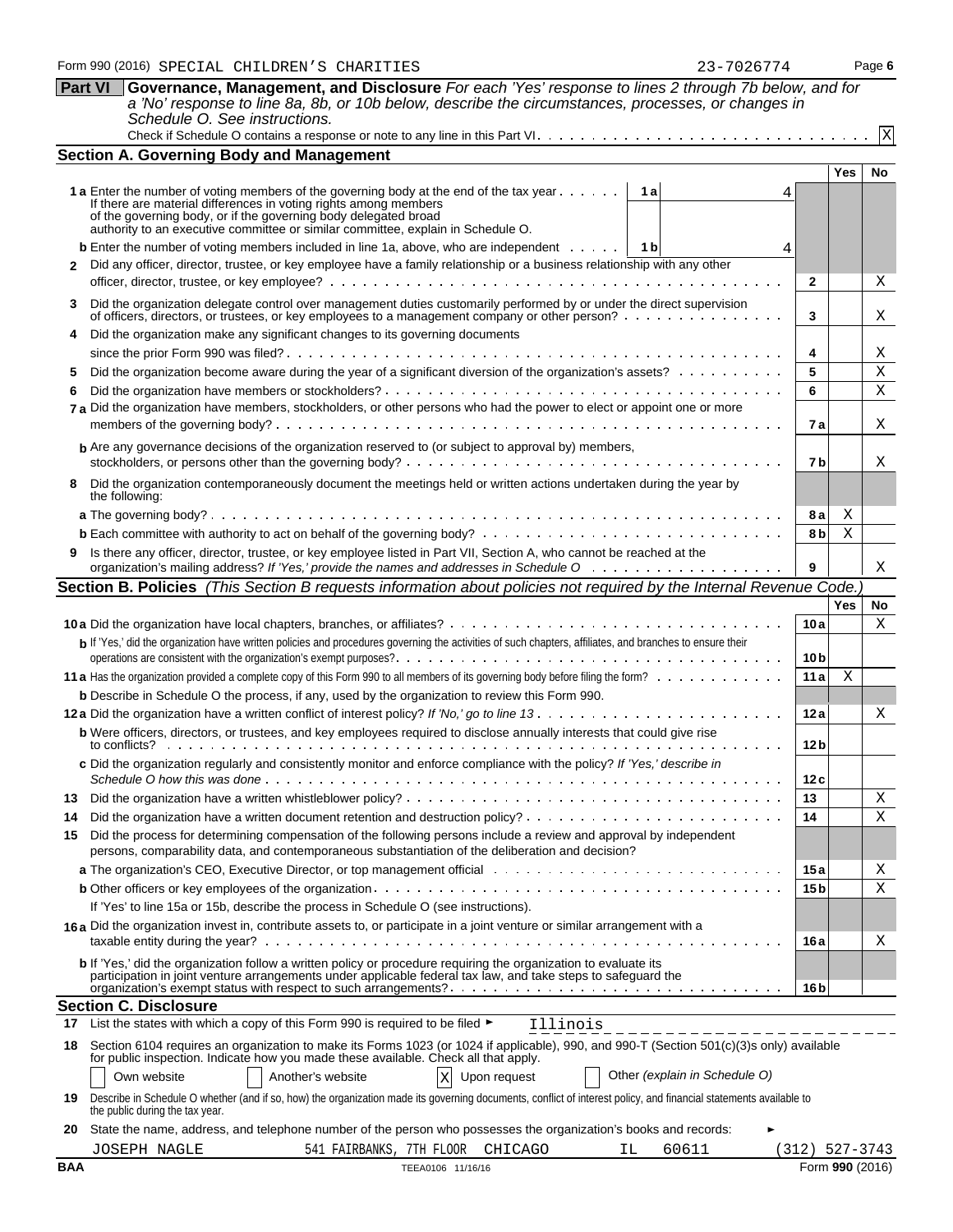| Form 990 (2016)<br>SPECIAL CHILDREN'S CHARITIES                                                                                                                                                                                                                                                          |                                                                                                                                             |                               |                      |                          |             |                                                                                        |        |                                        | 23-7026774                               | Page 7                                                                   |  |
|----------------------------------------------------------------------------------------------------------------------------------------------------------------------------------------------------------------------------------------------------------------------------------------------------------|---------------------------------------------------------------------------------------------------------------------------------------------|-------------------------------|----------------------|--------------------------|-------------|----------------------------------------------------------------------------------------|--------|----------------------------------------|------------------------------------------|--------------------------------------------------------------------------|--|
| Part VII Compensation of Officers, Directors, Trustees, Key Employees, Highest Compensated Employees, and<br><b>Independent Contractors</b>                                                                                                                                                              |                                                                                                                                             |                               |                      |                          |             |                                                                                        |        |                                        |                                          |                                                                          |  |
|                                                                                                                                                                                                                                                                                                          |                                                                                                                                             |                               |                      |                          |             |                                                                                        |        |                                        |                                          |                                                                          |  |
| Section A. Officers, Directors, Trustees, Key Employees, and Highest Compensated Employees                                                                                                                                                                                                               |                                                                                                                                             |                               |                      |                          |             |                                                                                        |        |                                        |                                          |                                                                          |  |
| 1 a Complete this table for all persons required to be listed. Report compensation for the calendar year ending with or within the<br>organization's tax year.<br>• List all of the organization's current officers, directors, trustees (whether individuals or organizations), regardless of amount of |                                                                                                                                             |                               |                      |                          |             |                                                                                        |        |                                        |                                          |                                                                          |  |
| compensation. Enter -0- in columns (D), (E), and (F) if no compensation was paid.                                                                                                                                                                                                                        |                                                                                                                                             |                               |                      |                          |             |                                                                                        |        |                                        |                                          |                                                                          |  |
| • List all of the organization's current key employees, if any. See instructions for definition of 'key employee.'<br>• List the organization's five current highest compensated employees (other than an officer, director, trustee, or key employee)                                                   |                                                                                                                                             |                               |                      |                          |             |                                                                                        |        |                                        |                                          |                                                                          |  |
| who received reportable compensation (Box 5 of Form W-2 and/or Box 7 of Form 1099-MISC) of more than \$100,000 from the<br>organization and any related organizations.                                                                                                                                   |                                                                                                                                             |                               |                      |                          |             |                                                                                        |        |                                        |                                          |                                                                          |  |
| • List all of the organization's former officers, key employees, and highest compensated employees who received more than \$100,000<br>of reportable compensation from the organization and any related organizations.                                                                                   |                                                                                                                                             |                               |                      |                          |             |                                                                                        |        |                                        |                                          |                                                                          |  |
| • List all of the organization's former directors or trustees that received, in the capacity as a former director or trustee of the<br>organization, more than \$10,000 of reportable compensation from the organization and any related organizations.                                                  |                                                                                                                                             |                               |                      |                          |             |                                                                                        |        |                                        |                                          |                                                                          |  |
| employees; and former such persons.                                                                                                                                                                                                                                                                      | List persons in the following order: individual trustees or directors; institutional trustees; officers; key employees; highest compensated |                               |                      |                          |             |                                                                                        |        |                                        |                                          |                                                                          |  |
| Χ<br>Check this box if neither the organization nor any related organization compensated any current officer, director, or trustee.                                                                                                                                                                      |                                                                                                                                             |                               |                      |                          |             |                                                                                        |        |                                        |                                          |                                                                          |  |
| (A)<br>Name and Title                                                                                                                                                                                                                                                                                    | (B)<br>Average<br>hours<br>per                                                                                                              |                               |                      | (C)<br>director/trustee) |             | Position (do not check more<br>than one box, unless person<br>is both an officer and a |        | (D)<br>Reportable<br>compensation from | (E)<br>Reportable<br>compensation from   | (F)<br>Estimated<br>amount of other                                      |  |
|                                                                                                                                                                                                                                                                                                          | week<br>(list any<br>hours for<br>related<br>organiza-<br>tions<br>below<br>dotted                                                          | ndividual trustee<br>director | nstitutional trustee | Officer                  | cy employee | Highest compensated<br>employee                                                        | Former | the organization<br>(W-2/1099-MISC)    | related organizations<br>(W-2/1099-MISC) | compensation<br>from the<br>organization<br>and related<br>organizations |  |
|                                                                                                                                                                                                                                                                                                          | line)                                                                                                                                       |                               |                      |                          |             |                                                                                        |        |                                        |                                          |                                                                          |  |
| (1) KEVIN MAGNUSON                                                                                                                                                                                                                                                                                       | 5.00                                                                                                                                        |                               |                      |                          |             |                                                                                        |        |                                        |                                          |                                                                          |  |
| PRESIDENT                                                                                                                                                                                                                                                                                                |                                                                                                                                             |                               |                      | Χ                        |             |                                                                                        |        |                                        |                                          |                                                                          |  |
| (2)<br>MICHAEL SHEAHAN, JR.<br>VICE PRESIDENT                                                                                                                                                                                                                                                            | 5.00                                                                                                                                        |                               |                      | Χ                        |             |                                                                                        |        |                                        |                                          |                                                                          |  |
| (3) STEVE JANISZEWSKI                                                                                                                                                                                                                                                                                    | 5.00                                                                                                                                        |                               |                      |                          |             |                                                                                        |        |                                        |                                          |                                                                          |  |
| SECRETARY                                                                                                                                                                                                                                                                                                |                                                                                                                                             |                               |                      | Χ                        |             |                                                                                        |        |                                        |                                          |                                                                          |  |
| <u>(4) JOSEPH NAGLE _ _ _ _ _ _ _ _ _ _</u><br>TREASURER                                                                                                                                                                                                                                                 | 5.00                                                                                                                                        |                               |                      | Χ                        |             |                                                                                        |        |                                        |                                          |                                                                          |  |
| (5)                                                                                                                                                                                                                                                                                                      |                                                                                                                                             |                               |                      |                          |             |                                                                                        |        |                                        |                                          |                                                                          |  |
| (6)                                                                                                                                                                                                                                                                                                      |                                                                                                                                             |                               |                      |                          |             |                                                                                        |        |                                        |                                          |                                                                          |  |
| (7)                                                                                                                                                                                                                                                                                                      |                                                                                                                                             |                               |                      |                          |             |                                                                                        |        |                                        |                                          |                                                                          |  |
| (8)                                                                                                                                                                                                                                                                                                      |                                                                                                                                             |                               |                      |                          |             |                                                                                        |        |                                        |                                          |                                                                          |  |
| (9)                                                                                                                                                                                                                                                                                                      |                                                                                                                                             |                               |                      |                          |             |                                                                                        |        |                                        |                                          |                                                                          |  |
| (10)                                                                                                                                                                                                                                                                                                     |                                                                                                                                             |                               |                      |                          |             |                                                                                        |        |                                        |                                          |                                                                          |  |
| (11)                                                                                                                                                                                                                                                                                                     |                                                                                                                                             |                               |                      |                          |             |                                                                                        |        |                                        |                                          |                                                                          |  |
| (12)                                                                                                                                                                                                                                                                                                     |                                                                                                                                             |                               |                      |                          |             |                                                                                        |        |                                        |                                          |                                                                          |  |
| (13)                                                                                                                                                                                                                                                                                                     |                                                                                                                                             |                               |                      |                          |             |                                                                                        |        |                                        |                                          |                                                                          |  |
| (14)                                                                                                                                                                                                                                                                                                     |                                                                                                                                             |                               |                      |                          |             |                                                                                        |        |                                        |                                          |                                                                          |  |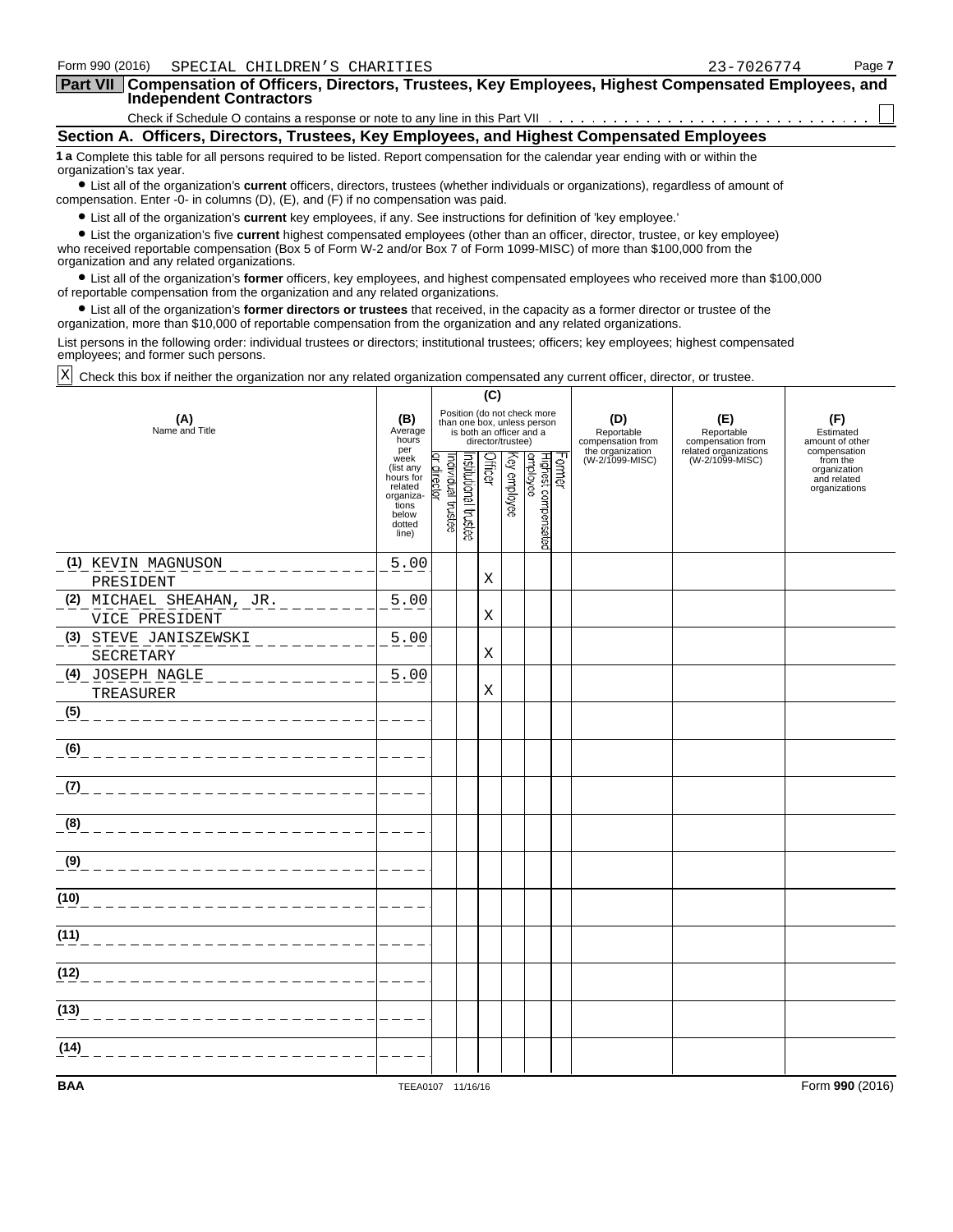|      | Part VII   Section A. Officers, Directors, Trustees, Key Employees, and Highest Compensated Employees (continued)                                                                                                                                        |                                |                                                                                                 |                      |         |                 |                                 |        |                                        |                                            |  |     |                                             |          |
|------|----------------------------------------------------------------------------------------------------------------------------------------------------------------------------------------------------------------------------------------------------------|--------------------------------|-------------------------------------------------------------------------------------------------|----------------------|---------|-----------------|---------------------------------|--------|----------------------------------------|--------------------------------------------|--|-----|---------------------------------------------|----------|
|      |                                                                                                                                                                                                                                                          | (B)                            |                                                                                                 |                      |         | (C)<br>Position |                                 |        |                                        |                                            |  |     |                                             |          |
|      | (A)<br>Name and title                                                                                                                                                                                                                                    | Average<br>hours               | (do not check more than one<br>box, unless person is both an<br>officer and a director/trustee) |                      |         |                 |                                 |        | (D)<br>Reportable<br>compensation from | (E)<br>Reportable                          |  |     | (F)<br>Estimated                            |          |
|      |                                                                                                                                                                                                                                                          | per<br>week<br>(list any       |                                                                                                 |                      |         |                 |                                 |        | the organization<br>(W-2/1099-MISC)    | compensation from<br>related organizations |  |     | amount of other<br>compensation<br>from the |          |
|      |                                                                                                                                                                                                                                                          | hours<br>for                   | ndividual trustee<br>director                                                                   | rstitutional trustee | Officer | Key employee    | Highest compensated<br>employee | Former |                                        | (W-2/1099-MISC)                            |  |     | organization<br>and related                 |          |
|      |                                                                                                                                                                                                                                                          | related<br>organiza<br>- tions |                                                                                                 |                      |         |                 |                                 |        |                                        |                                            |  |     | organizations                               |          |
|      |                                                                                                                                                                                                                                                          | below<br>dotted                |                                                                                                 |                      |         |                 |                                 |        |                                        |                                            |  |     |                                             |          |
|      |                                                                                                                                                                                                                                                          | line)                          |                                                                                                 |                      |         |                 |                                 |        |                                        |                                            |  |     |                                             |          |
| (15) |                                                                                                                                                                                                                                                          |                                |                                                                                                 |                      |         |                 |                                 |        |                                        |                                            |  |     |                                             |          |
|      |                                                                                                                                                                                                                                                          |                                |                                                                                                 |                      |         |                 |                                 |        |                                        |                                            |  |     |                                             |          |
| (16) |                                                                                                                                                                                                                                                          |                                |                                                                                                 |                      |         |                 |                                 |        |                                        |                                            |  |     |                                             |          |
|      |                                                                                                                                                                                                                                                          |                                |                                                                                                 |                      |         |                 |                                 |        |                                        |                                            |  |     |                                             |          |
| (17) |                                                                                                                                                                                                                                                          |                                |                                                                                                 |                      |         |                 |                                 |        |                                        |                                            |  |     |                                             |          |
| (18) |                                                                                                                                                                                                                                                          |                                |                                                                                                 |                      |         |                 |                                 |        |                                        |                                            |  |     |                                             |          |
|      |                                                                                                                                                                                                                                                          |                                |                                                                                                 |                      |         |                 |                                 |        |                                        |                                            |  |     |                                             |          |
| (19) |                                                                                                                                                                                                                                                          |                                |                                                                                                 |                      |         |                 |                                 |        |                                        |                                            |  |     |                                             |          |
|      |                                                                                                                                                                                                                                                          |                                |                                                                                                 |                      |         |                 |                                 |        |                                        |                                            |  |     |                                             |          |
| (20) |                                                                                                                                                                                                                                                          |                                |                                                                                                 |                      |         |                 |                                 |        |                                        |                                            |  |     |                                             |          |
| (21) |                                                                                                                                                                                                                                                          |                                |                                                                                                 |                      |         |                 |                                 |        |                                        |                                            |  |     |                                             |          |
|      |                                                                                                                                                                                                                                                          |                                |                                                                                                 |                      |         |                 |                                 |        |                                        |                                            |  |     |                                             |          |
| (22) |                                                                                                                                                                                                                                                          |                                |                                                                                                 |                      |         |                 |                                 |        |                                        |                                            |  |     |                                             |          |
| (23) |                                                                                                                                                                                                                                                          |                                |                                                                                                 |                      |         |                 |                                 |        |                                        |                                            |  |     |                                             |          |
|      |                                                                                                                                                                                                                                                          |                                |                                                                                                 |                      |         |                 |                                 |        |                                        |                                            |  |     |                                             |          |
| (24) |                                                                                                                                                                                                                                                          |                                |                                                                                                 |                      |         |                 |                                 |        |                                        |                                            |  |     |                                             |          |
|      |                                                                                                                                                                                                                                                          |                                |                                                                                                 |                      |         |                 |                                 |        |                                        |                                            |  |     |                                             |          |
| (25) |                                                                                                                                                                                                                                                          |                                |                                                                                                 |                      |         |                 |                                 |        |                                        |                                            |  |     |                                             |          |
|      |                                                                                                                                                                                                                                                          |                                |                                                                                                 |                      |         |                 |                                 |        |                                        |                                            |  |     |                                             |          |
|      | c Total from continuation sheets to Part VII, Section A                                                                                                                                                                                                  |                                |                                                                                                 |                      |         |                 |                                 |        |                                        |                                            |  |     |                                             |          |
|      |                                                                                                                                                                                                                                                          |                                |                                                                                                 |                      |         |                 |                                 |        |                                        |                                            |  |     |                                             |          |
| 2    | Total number of individuals (including but not limited to those listed above) who received more than \$100,000 of reportable compensation<br>from the organization $\blacktriangleright$                                                                 |                                |                                                                                                 |                      |         |                 |                                 |        |                                        |                                            |  |     |                                             |          |
|      |                                                                                                                                                                                                                                                          |                                |                                                                                                 |                      |         |                 |                                 |        |                                        |                                            |  |     | Yes                                         | No       |
|      | Did the organization list any former officer, director, or trustee, key employee, or highest compensated employee                                                                                                                                        |                                |                                                                                                 |                      |         |                 |                                 |        |                                        |                                            |  |     |                                             |          |
|      |                                                                                                                                                                                                                                                          |                                |                                                                                                 |                      |         |                 |                                 |        |                                        |                                            |  | 3   |                                             | Χ        |
| 4    | For any individual listed on line 1a, is the sum of reportable compensation and other compensation from<br>the organization and related organizations greater than \$150,000? If 'Yes,' complete Schedule J for                                          |                                |                                                                                                 |                      |         |                 |                                 |        |                                        |                                            |  |     |                                             |          |
|      |                                                                                                                                                                                                                                                          |                                |                                                                                                 |                      |         |                 |                                 |        |                                        |                                            |  | 4   |                                             | Χ        |
| 5    | Did any person listed on line 1a receive or accrue compensation from any unrelated organization or individual                                                                                                                                            |                                |                                                                                                 |                      |         |                 |                                 |        |                                        |                                            |  | 5   |                                             | Χ        |
|      | <b>Section B. Independent Contractors</b>                                                                                                                                                                                                                |                                |                                                                                                 |                      |         |                 |                                 |        |                                        |                                            |  |     |                                             |          |
|      | 1 Complete this table for your five highest compensated independent contractors that received more than \$100,000 of<br>compensation from the organization. Report compensation for the calendar year ending with or within the organization's tax year. |                                |                                                                                                 |                      |         |                 |                                 |        |                                        |                                            |  |     |                                             |          |
|      | (A)                                                                                                                                                                                                                                                      |                                |                                                                                                 |                      |         |                 |                                 |        | (B)                                    |                                            |  | (C) |                                             |          |
|      | Name and business address                                                                                                                                                                                                                                |                                |                                                                                                 |                      |         |                 |                                 |        | Description of services                |                                            |  |     | Compensation                                |          |
|      | Dillon Productions, Inc 701 S Wells Street #305 Chicago                                                                                                                                                                                                  |                                |                                                                                                 |                      | ΙL      |                 | 60607                           |        | Consulting Managements Services        |                                            |  |     |                                             | 156,625. |
|      |                                                                                                                                                                                                                                                          |                                |                                                                                                 |                      |         |                 |                                 |        |                                        |                                            |  |     |                                             |          |
|      |                                                                                                                                                                                                                                                          |                                |                                                                                                 |                      |         |                 |                                 |        |                                        |                                            |  |     |                                             |          |
|      |                                                                                                                                                                                                                                                          |                                |                                                                                                 |                      |         |                 |                                 |        |                                        |                                            |  |     |                                             |          |
|      | 2 Total number of independent contractors (including but not limited to those listed above) who received more than                                                                                                                                       |                                |                                                                                                 |                      |         |                 |                                 |        |                                        |                                            |  |     |                                             |          |
|      | \$100,000 of compensation from the organization                                                                                                                                                                                                          | $\bullet$ 1                    |                                                                                                 |                      |         |                 |                                 |        |                                        |                                            |  |     |                                             |          |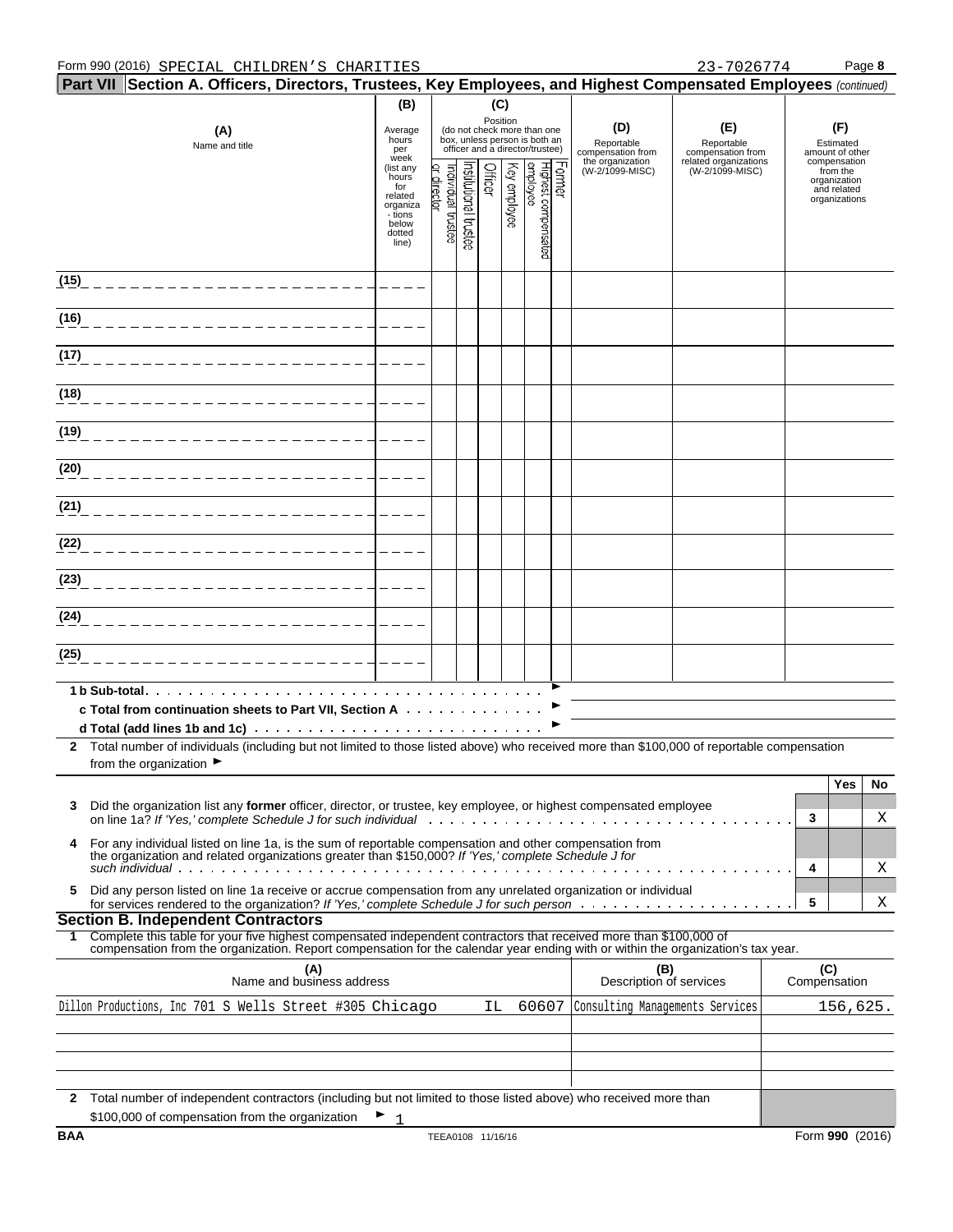## **Part VIII Statement of Revenue**

|                                                           |          |                                                                                                                                                                          |                                                                                                                        |                      | (A)<br>Total revenue | (B)<br>Related or<br>exempt<br>function<br>revenue | (C)<br>Unrelated<br>business<br>revenue | (D)<br>Revenue<br>excluded from tax<br>under sections<br>512-514 |
|-----------------------------------------------------------|----------|--------------------------------------------------------------------------------------------------------------------------------------------------------------------------|------------------------------------------------------------------------------------------------------------------------|----------------------|----------------------|----------------------------------------------------|-----------------------------------------|------------------------------------------------------------------|
| Contributions, Gifts, Grants<br>and Other Similar Amounts |          | 1a Federated campaigns<br><b>b</b> Membership dues<br>c Fundraising events                                                                                               | 1 a<br>1 <sub>b</sub><br>1 <sub>c</sub><br>1 <sub>d</sub>                                                              | 1,990,669.           |                      |                                                    |                                         |                                                                  |
|                                                           |          | d Related organizations<br>e Government grants (contributions)<br>f All other contributions, gifts, grants, and<br>similar amounts not included above.                   | 1e                                                                                                                     |                      |                      |                                                    |                                         |                                                                  |
|                                                           |          | g Noncash contributions included in lines 1a-1f: \$                                                                                                                      | 1f                                                                                                                     | 288,680.<br>5,786.   |                      |                                                    |                                         |                                                                  |
|                                                           |          |                                                                                                                                                                          |                                                                                                                        |                      | 2, 279, 349.         |                                                    |                                         |                                                                  |
| Program Service Revenue                                   | 2 a<br>b | ________________                                                                                                                                                         |                                                                                                                        | <b>Business Code</b> |                      |                                                    |                                         |                                                                  |
|                                                           |          |                                                                                                                                                                          |                                                                                                                        |                      |                      |                                                    |                                         |                                                                  |
|                                                           |          | . _ _ _ _ _ _ _ _ _ _ _ _ _ _<br>f All other program service revenue                                                                                                     |                                                                                                                        |                      |                      |                                                    |                                         |                                                                  |
|                                                           |          |                                                                                                                                                                          |                                                                                                                        |                      |                      |                                                    |                                         |                                                                  |
|                                                           | 3<br>4   | Investment income (including dividends, interest and<br>other similar amounts) $\cdots$ $\cdots$ $\cdots$ $\cdots$<br>Income from investment of tax-exempt bond proceeds |                                                                                                                        |                      | 51,141.              | 51,141.                                            | $0$ .                                   | 0.                                                               |
|                                                           | 5        |                                                                                                                                                                          |                                                                                                                        |                      |                      |                                                    |                                         |                                                                  |
|                                                           |          |                                                                                                                                                                          | (i) Real                                                                                                               | (ii) Personal        |                      |                                                    |                                         |                                                                  |
|                                                           |          | <b>6a Gross rents</b>                                                                                                                                                    |                                                                                                                        |                      |                      |                                                    |                                         |                                                                  |
|                                                           |          | <b>b</b> Less: rental expenses                                                                                                                                           |                                                                                                                        |                      |                      |                                                    |                                         |                                                                  |
|                                                           |          |                                                                                                                                                                          |                                                                                                                        |                      |                      |                                                    |                                         |                                                                  |
|                                                           |          | <b>c</b> Rental income or (loss)                                                                                                                                         |                                                                                                                        |                      |                      |                                                    |                                         |                                                                  |
|                                                           |          | d Net rental income or (loss) ▶                                                                                                                                          |                                                                                                                        |                      |                      |                                                    |                                         |                                                                  |
|                                                           |          | 7 a Gross amount from sales of<br>assets other than inventory                                                                                                            | (i) Securities                                                                                                         | (ii) Other           |                      |                                                    |                                         |                                                                  |
|                                                           |          | <b>b</b> Less: cost or other basis<br>and sales expenses                                                                                                                 |                                                                                                                        |                      |                      |                                                    |                                         |                                                                  |
|                                                           |          | <b>c</b> Gain or (loss) $\cdots$                                                                                                                                         | <u> a serie de la provincia de la provincia de la provincia de la provincia de la provincia de la provincia de la </u> |                      |                      |                                                    |                                         |                                                                  |
| ≗                                                         |          | 8 a Gross income from fundraising events                                                                                                                                 |                                                                                                                        |                      |                      |                                                    |                                         |                                                                  |
| <b>Other Reven</b>                                        |          | (not including $\therefore$ \$ 1,990,669.<br>of contributions reported on line 1c).                                                                                      |                                                                                                                        |                      |                      |                                                    |                                         |                                                                  |
|                                                           |          | See Part IV, line 18. a                                                                                                                                                  |                                                                                                                        |                      |                      |                                                    |                                         |                                                                  |
|                                                           |          | <b>b</b> Less: direct expenses                                                                                                                                           |                                                                                                                        | $\mathbf b$          |                      |                                                    |                                         |                                                                  |
|                                                           |          | c Net income or (loss) from fundraising events ▶                                                                                                                         |                                                                                                                        |                      |                      |                                                    |                                         |                                                                  |
|                                                           |          | 9 a Gross income from gaming activities.<br>See Part IV, line 19. a                                                                                                      |                                                                                                                        |                      |                      |                                                    |                                         |                                                                  |
|                                                           |          | <b>b</b> Less: direct expenses                                                                                                                                           |                                                                                                                        | b                    |                      |                                                    |                                         |                                                                  |
|                                                           |          | c Net income or (loss) from gaming activities ▶                                                                                                                          |                                                                                                                        |                      |                      |                                                    |                                         |                                                                  |
|                                                           |          | 10a Gross sales of inventory, less returns<br>and allowances a                                                                                                           |                                                                                                                        |                      |                      |                                                    |                                         |                                                                  |
|                                                           |          | <b>b</b> Less: cost of goods sold                                                                                                                                        |                                                                                                                        | b                    |                      |                                                    |                                         |                                                                  |
|                                                           |          | c Net income or (loss) from sales of inventory $\cdots$                                                                                                                  |                                                                                                                        |                      |                      |                                                    |                                         |                                                                  |
|                                                           |          | Miscellaneous Revenue                                                                                                                                                    |                                                                                                                        | <b>Business Code</b> |                      |                                                    |                                         |                                                                  |
|                                                           | 11a      |                                                                                                                                                                          |                                                                                                                        |                      |                      |                                                    |                                         |                                                                  |
|                                                           | b        |                                                                                                                                                                          |                                                                                                                        |                      |                      |                                                    |                                         |                                                                  |
|                                                           |          |                                                                                                                                                                          |                                                                                                                        |                      |                      |                                                    |                                         |                                                                  |
|                                                           | c        |                                                                                                                                                                          |                                                                                                                        |                      |                      |                                                    |                                         |                                                                  |
|                                                           |          | d All other revenue                                                                                                                                                      |                                                                                                                        |                      |                      |                                                    |                                         |                                                                  |
|                                                           |          | e Total. Add lines 11a-11d ▶                                                                                                                                             |                                                                                                                        |                      |                      |                                                    |                                         |                                                                  |
|                                                           |          |                                                                                                                                                                          |                                                                                                                        |                      | 2,330,490.           | 51,141.                                            | $0$ .                                   | $0$ .                                                            |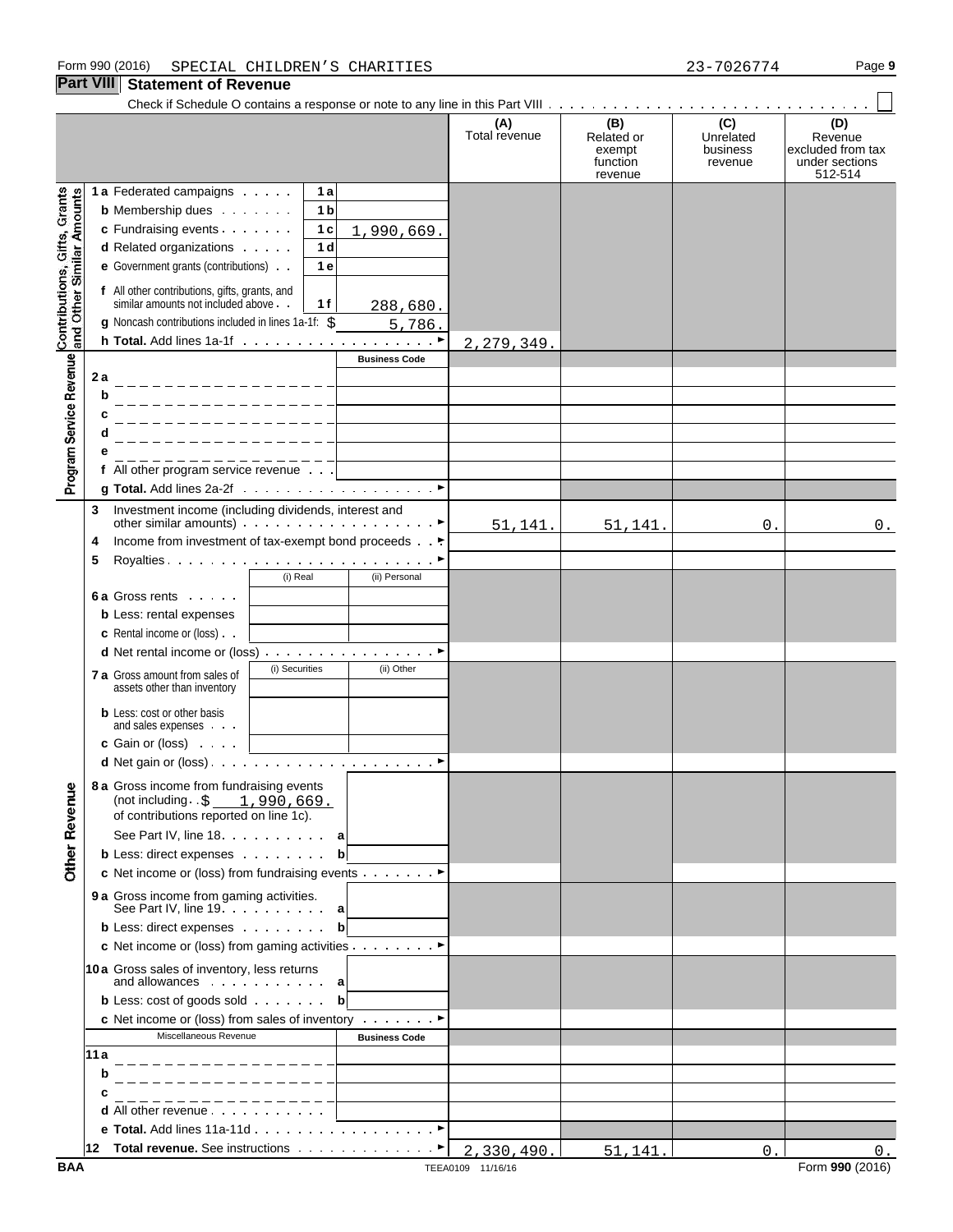|              | Section 501(c)(3) and 501(c)(4) organizations must complete all columns. All other organizations must complete column (A).                                                                                                  |                       |                             |                                    |                         |
|--------------|-----------------------------------------------------------------------------------------------------------------------------------------------------------------------------------------------------------------------------|-----------------------|-----------------------------|------------------------------------|-------------------------|
|              |                                                                                                                                                                                                                             |                       | (B)                         | (C)                                | (D)                     |
|              | Do not include amounts reported on lines<br>6b, 7b, 8b, 9b, and 10b of Part VIII.                                                                                                                                           | (A)<br>Total expenses | Program service<br>expenses | Management and<br>general expenses | Fundraising<br>expenses |
| 1            | Grants and other assistance to domestic<br>organizations and domestic governments.<br>See Part IV, line $21 \cdot \cdot \cdot \cdot \cdot \cdot \cdot \cdot \cdot \cdot \cdot \cdot \cdot \cdot$                            |                       |                             |                                    |                         |
| $\mathbf{2}$ | Grants and other assistance to domestic<br>individuals. See Part IV, line 22                                                                                                                                                |                       |                             |                                    |                         |
| 3            | Grants and other assistance to foreign<br>organizations, foreign governments, and for-<br>eign individuals. See Part IV, lines 15 and 16.                                                                                   |                       |                             |                                    |                         |
| 4<br>5       | Benefits paid to or for members<br>Compensation of current officers, directors,<br>trustees, and key employees                                                                                                              |                       |                             |                                    |                         |
|              | Compensation not included above, to<br>disqualified persons (as defined under<br>section $4958(f)(1)$ and persons described<br>in section $4958(c)(3)(B)$ .                                                                 |                       |                             |                                    |                         |
| 7            | Other salaries and wages.                                                                                                                                                                                                   | 92,597.               | 23,150.                     | 23,149.                            | 46,298.                 |
| 8            | Pension plan accruals and contributions<br>(include section $401(k)$ and $403(b)$<br>$\infty$ employer contributions). $\ldots$ $\ldots$ .                                                                                  |                       |                             |                                    |                         |
| 9            | Other employee benefits                                                                                                                                                                                                     |                       |                             |                                    |                         |
| 10           | Payroll taxes                                                                                                                                                                                                               |                       |                             |                                    |                         |
| 11           | Fees for services (non-employees):                                                                                                                                                                                          |                       |                             |                                    |                         |
|              | a Management                                                                                                                                                                                                                |                       |                             |                                    |                         |
|              | $b$ Legal                                                                                                                                                                                                                   |                       |                             |                                    |                         |
|              |                                                                                                                                                                                                                             |                       |                             |                                    |                         |
|              | $d$ Lobbying $\cdots$ $\cdots$ $\cdots$ $\cdots$ $\cdots$ $\cdots$ $\cdots$                                                                                                                                                 |                       |                             |                                    |                         |
|              | e Professional fundraising services. See Part IV, line 17.                                                                                                                                                                  |                       |                             |                                    |                         |
|              | f Investment management fees                                                                                                                                                                                                |                       |                             |                                    |                         |
|              | g Other. (If line 11g amount exceeds 10% of line 25, column<br>(A) amount, list line 11g expenses on Schedule $O$ .) $\cdot \cdot$                                                                                          |                       |                             |                                    |                         |
| 12           | Advertising and promotion                                                                                                                                                                                                   |                       |                             |                                    |                         |
| 13           | Office expenses                                                                                                                                                                                                             | 38,878.               | 0.                          | 20,477.                            | 18,401.                 |
| 14           | Information technology                                                                                                                                                                                                      |                       |                             |                                    |                         |
| 15           |                                                                                                                                                                                                                             |                       |                             |                                    |                         |
| 16           | Occupancy                                                                                                                                                                                                                   |                       |                             |                                    |                         |
| 17           |                                                                                                                                                                                                                             |                       |                             |                                    |                         |
| 18           | Payments of travel or entertainment<br>expenses for any federal, state, or local<br>public officials                                                                                                                        |                       |                             |                                    |                         |
| 19           | Conferences, conventions, and meetings                                                                                                                                                                                      |                       |                             |                                    |                         |
| 20           |                                                                                                                                                                                                                             |                       |                             |                                    |                         |
| 21           | Payments to affiliates.                                                                                                                                                                                                     |                       |                             |                                    |                         |
| 22           | Depreciation, depletion, and amortization                                                                                                                                                                                   | 4,824.                | 3,264.                      | 1,560.                             | $0$ .                   |
| 23<br>24     | Insurance<br>Other expenses. Itemize expenses not<br>covered above (List miscellaneous expenses<br>in line 24e. If line 24e amount exceeds 10%<br>of line 25, column (A) amount, list line 24e<br>expenses on Schedule O.)  |                       |                             |                                    |                         |
|              |                                                                                                                                                                                                                             |                       |                             | 0                                  |                         |
|              | a SPECIAL OLYMPICS PROGRAM                                                                                                                                                                                                  | 538.810<br>4.730      | 538.810<br>$\Omega$         | 4.730                              | ∩<br>U.                 |
|              | $b$ <u>BOARD EXPENSES</u> _ _ _ _ _ _ _ _ _                                                                                                                                                                                 | 383.073               | 121.122                     | 44,288                             |                         |
| c            | OUTSIDE SUPPORT                                                                                                                                                                                                             | 33.219                | $\Omega$                    | 33.219                             | 217.663.<br>$\Omega$    |
|              | $d$ PROFESSIONAL FEES _ _ _ _ _ _ _<br>e All other expenses                                                                                                                                                                 | 842,821               | 808, 216.                   | 18,985.                            | 15,620.                 |
| 25           | Total functional expenses. Add lines 1 through 24e                                                                                                                                                                          | 1,938,952.            | 1,494,562.                  | 146,408.                           | 297,982.                |
|              |                                                                                                                                                                                                                             |                       |                             |                                    |                         |
| 26           | Joint costs. Complete this line only if<br>the organization reported in column (B)<br>joint costs from a combined educational<br>campaign and fundraising solicitation.<br>Check here $\blacktriangleright$<br>if following |                       |                             |                                    |                         |

SOP 98-2 (ASC 958-720)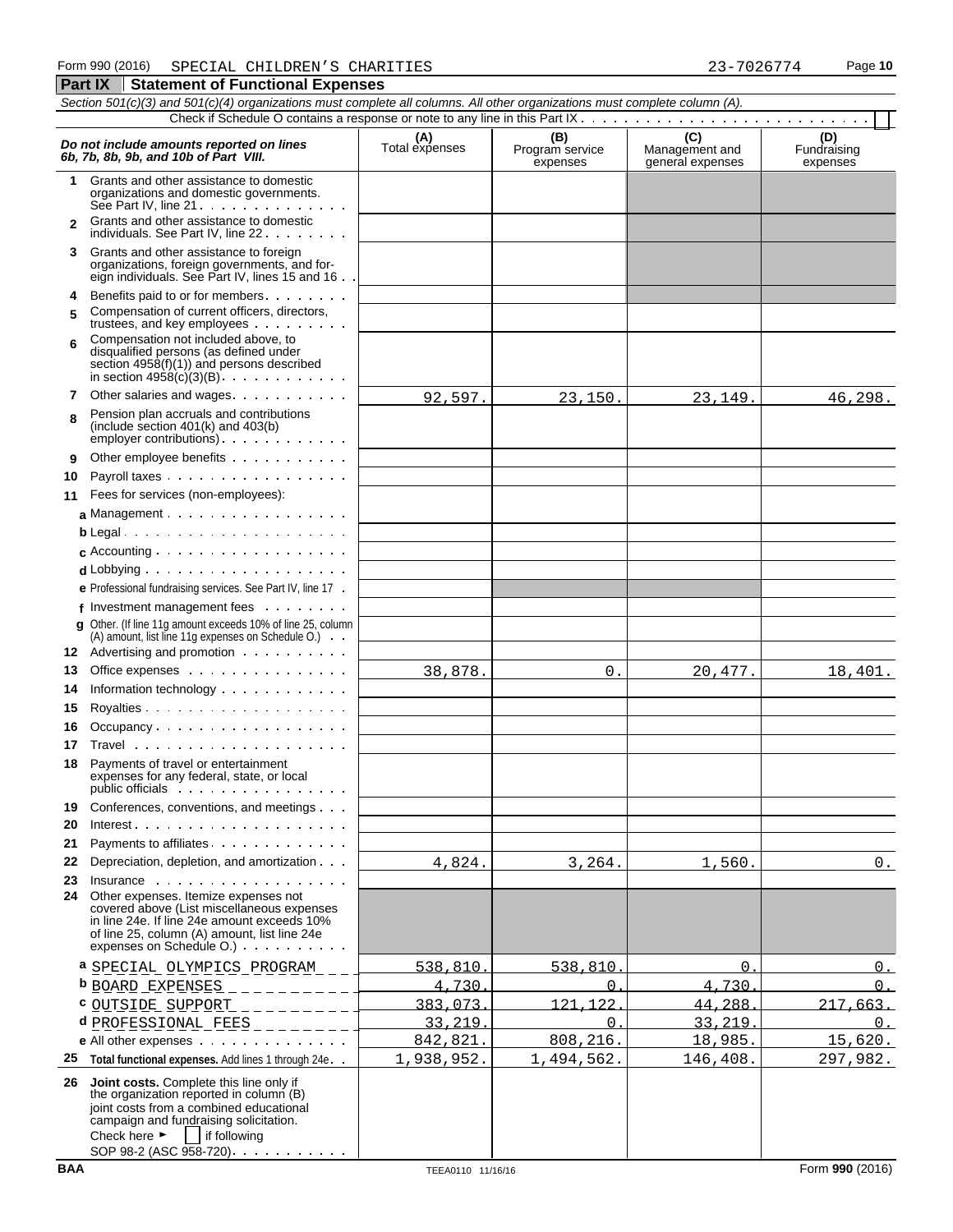#### Form 990 (2016) Page **11** SPECIAL CHILDREN'S CHARITIES 23-7026774

|                             | <b>Part X</b> | <b>Balance Sheet</b>                                                                                                                                                                                                                                                                                                                      |                          |                |                    |
|-----------------------------|---------------|-------------------------------------------------------------------------------------------------------------------------------------------------------------------------------------------------------------------------------------------------------------------------------------------------------------------------------------------|--------------------------|----------------|--------------------|
|                             |               |                                                                                                                                                                                                                                                                                                                                           |                          |                |                    |
|                             |               |                                                                                                                                                                                                                                                                                                                                           | (A)<br>Beginning of year |                | (B)<br>End of year |
|                             | 1             | $Cash - non-interest-bearing \dots \dots \dots \dots \dots \dots \dots \dots \dots \dots \dots \dots$                                                                                                                                                                                                                                     | 720,180.                 | 1              | 1,134,566.         |
|                             | 2             |                                                                                                                                                                                                                                                                                                                                           |                          | $\mathbf{2}$   |                    |
|                             | 3             |                                                                                                                                                                                                                                                                                                                                           |                          | 3              |                    |
|                             | 4             |                                                                                                                                                                                                                                                                                                                                           | 225,190.                 | 4              | 29,535.            |
|                             | 5             | Loans and other receivables from current and former officers, directors,<br>trustees, key employees, and highest compensated employees. Complete<br>Part II of Schedule L                                                                                                                                                                 |                          | 5              |                    |
|                             | 6             | Loans and other receivables from other disqualified persons (as defined under<br>section 4958(f)(1)), persons described in section 4958(c)(3)(B), and contributing<br>employers and sponsoring organizations of section $501(c)(9)$ voluntary employees'<br>beneficiary organizations (see instructions). Complete Part II of Schedule L. |                          | 6              |                    |
|                             | 7             |                                                                                                                                                                                                                                                                                                                                           |                          | $\overline{7}$ |                    |
| Assets                      | 8             | Inventories for sale or use $\cdots$ , $\cdots$ , $\cdots$ , $\cdots$ , $\cdots$ , $\cdots$ , $\cdots$ , $\cdots$ , $\cdots$ , $\cdots$ , $\cdots$                                                                                                                                                                                        |                          | 8              |                    |
|                             | 9             |                                                                                                                                                                                                                                                                                                                                           | 6,400                    | 9              | 4,953.             |
|                             |               | 10a Land, buildings, and equipment: cost or other basis.                                                                                                                                                                                                                                                                                  |                          |                |                    |
|                             |               | 35,744.                                                                                                                                                                                                                                                                                                                                   |                          |                |                    |
|                             |               | <b>b</b> Less: accumulated depreciation $\cdots$ $\cdots$ $\cdots$ $\cdots$   10b<br>25,128.                                                                                                                                                                                                                                              | 8,680                    | 10c            | 10,616.            |
|                             | 11            |                                                                                                                                                                                                                                                                                                                                           | 998,941                  | 11             | 1,050,238.         |
|                             | 12            |                                                                                                                                                                                                                                                                                                                                           |                          | 12             |                    |
|                             | 13            | Investments – program-related. See Part IV, line $11 \ldots \ldots \ldots \ldots \ldots \ldots$                                                                                                                                                                                                                                           |                          | 13             |                    |
|                             | 14            |                                                                                                                                                                                                                                                                                                                                           |                          | 14             |                    |
|                             | 15            |                                                                                                                                                                                                                                                                                                                                           | 3,637                    | 15             | 2,072.             |
|                             | 16            | Total assets. Add lines 1 through 15 (must equal line 34)                                                                                                                                                                                                                                                                                 | 1,963,028                | 16             | 2,231,980.         |
|                             | 17            |                                                                                                                                                                                                                                                                                                                                           | 263,543                  | 17             | 78,668.            |
|                             | 18            |                                                                                                                                                                                                                                                                                                                                           |                          | 18             | 38, 327.           |
|                             | 19            | Deferred revenue et al., and a series and series and series and series and series are series and series are series and series are series and series are series and series are series and series are series and series are seri                                                                                                            | 25,608                   | 19             | 49,569.            |
|                             | 20            |                                                                                                                                                                                                                                                                                                                                           |                          | 20             |                    |
|                             | 21            | Escrow or custodial account liability. Complete Part IV of Schedule D                                                                                                                                                                                                                                                                     |                          | 21             |                    |
| Liabilities                 | 22            | Loans and other payables to current and former officers, directors, trustees,                                                                                                                                                                                                                                                             |                          | 22             |                    |
|                             | 23            | Secured mortgages and notes payable to unrelated third parties                                                                                                                                                                                                                                                                            |                          | 23             |                    |
|                             | 24            | Unsecured notes and loans payable to unrelated third parties                                                                                                                                                                                                                                                                              |                          | 24             |                    |
|                             | 25            | Other liabilities (including federal income tax, payables to related third parties,<br>and other liabilities not included on lines 17-24). Complete Part X of Schedule D                                                                                                                                                                  |                          | 25             |                    |
|                             | 26            |                                                                                                                                                                                                                                                                                                                                           | 289,151                  | 26             | 166,564.           |
|                             |               | Organizations that follow SFAS 117 (ASC 958), check here $\blacktriangleright \boxed{\text{X}}$ and complete<br>lines 27 through 29, and lines 33 and 34.                                                                                                                                                                                 |                          |                |                    |
|                             | 27            |                                                                                                                                                                                                                                                                                                                                           | 1,673,877.               | 27             | 2,065,416.         |
|                             | 28            |                                                                                                                                                                                                                                                                                                                                           |                          | 28             |                    |
|                             | 29            |                                                                                                                                                                                                                                                                                                                                           |                          | 29             |                    |
| Net Assets or Fund Balances |               | Organizations that do not follow SFAS 117 (ASC 958), check here ►  <br>and complete lines 30 through 34.                                                                                                                                                                                                                                  |                          |                |                    |
|                             | 30            |                                                                                                                                                                                                                                                                                                                                           |                          | 30             |                    |
|                             | 31            | Paid-in or capital surplus, or land, building, or equipment fund                                                                                                                                                                                                                                                                          |                          | 31             |                    |
|                             | 32            | Retained earnings, endowment, accumulated income, or other funds                                                                                                                                                                                                                                                                          |                          | 32             |                    |
|                             | 33            |                                                                                                                                                                                                                                                                                                                                           | 1,673,877                | 33             | 2,065,416.         |
|                             | 34            |                                                                                                                                                                                                                                                                                                                                           | 1,963,028.               | 34             | 2,231,980.         |
| <b>BAA</b>                  |               |                                                                                                                                                                                                                                                                                                                                           |                          |                | Form 990 (2016)    |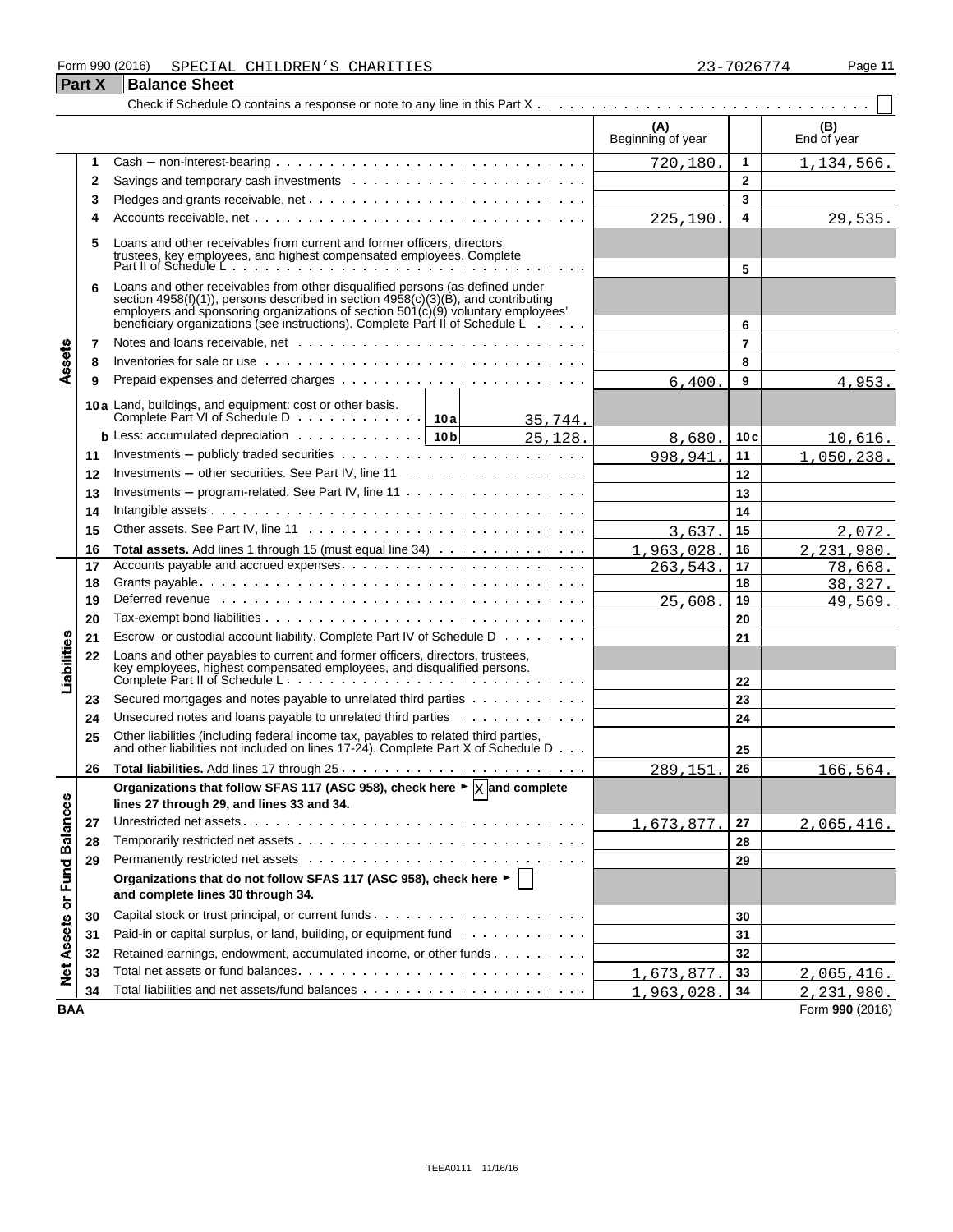|                                                                                                                                                                                                                                     | Form 990 (2016)<br>SPECIAL CHILDREN'S CHARITIES                                                                                                                      | 23-7026774     |  |                |            | Page 12         |
|-------------------------------------------------------------------------------------------------------------------------------------------------------------------------------------------------------------------------------------|----------------------------------------------------------------------------------------------------------------------------------------------------------------------|----------------|--|----------------|------------|-----------------|
|                                                                                                                                                                                                                                     | <b>Part XI Reconciliation of Net Assets</b>                                                                                                                          |                |  |                |            |                 |
|                                                                                                                                                                                                                                     |                                                                                                                                                                      |                |  |                |            |                 |
| 1                                                                                                                                                                                                                                   |                                                                                                                                                                      | $\mathbf{1}$   |  | 2,330,490.     |            |                 |
| 2                                                                                                                                                                                                                                   |                                                                                                                                                                      | $\mathbf{2}$   |  | 1,938,952.     |            |                 |
| 3                                                                                                                                                                                                                                   |                                                                                                                                                                      | 3              |  | 391,538.       |            |                 |
| 4                                                                                                                                                                                                                                   | Net assets or fund balances at beginning of year (must equal Part X, line 33, column $(A)$ ).                                                                        | 4              |  |                |            | 1,673,877.      |
| 5                                                                                                                                                                                                                                   |                                                                                                                                                                      | 5              |  |                |            |                 |
| 6                                                                                                                                                                                                                                   |                                                                                                                                                                      | 6              |  |                |            |                 |
| 7                                                                                                                                                                                                                                   |                                                                                                                                                                      | $\overline{7}$ |  |                |            |                 |
| 8                                                                                                                                                                                                                                   |                                                                                                                                                                      | 8              |  |                |            |                 |
| 9                                                                                                                                                                                                                                   |                                                                                                                                                                      | 9              |  |                |            |                 |
| 10                                                                                                                                                                                                                                  | Net assets or fund balances at end of year. Combine lines 3 through 9 (must equal Part X, line 33,                                                                   |                |  |                |            |                 |
|                                                                                                                                                                                                                                     | <b>Part XII Financial Statements and Reporting</b>                                                                                                                   | 10             |  | 2,065,415.     |            |                 |
|                                                                                                                                                                                                                                     |                                                                                                                                                                      |                |  |                |            |                 |
|                                                                                                                                                                                                                                     |                                                                                                                                                                      |                |  |                |            |                 |
|                                                                                                                                                                                                                                     |                                                                                                                                                                      |                |  |                | <b>Yes</b> | <b>No</b>       |
| 1                                                                                                                                                                                                                                   | Cash<br>Other<br>Accounting method used to prepare the Form 990:<br>X Accrual                                                                                        |                |  |                |            |                 |
| If the organization changed its method of accounting from a prior year or checked 'Other,' explain<br>in Schedule O.                                                                                                                |                                                                                                                                                                      |                |  |                |            |                 |
|                                                                                                                                                                                                                                     | 2 a Were the organization's financial statements compiled or reviewed by an independent accountant?                                                                  |                |  | 2a             |            | Χ               |
|                                                                                                                                                                                                                                     | If 'Yes,' check a box below to indicate whether the financial statements for the year were compiled or reviewed on a<br>separate basis, consolidated basis, or both: |                |  |                |            |                 |
| Consolidated basis<br>Both consolidated and separate basis<br>Separate basis                                                                                                                                                        |                                                                                                                                                                      |                |  |                |            |                 |
| <b>b</b> Were the organization's financial statements audited by an independent accountant? $\cdots$<br>2 <sub>b</sub>                                                                                                              |                                                                                                                                                                      |                |  |                |            |                 |
|                                                                                                                                                                                                                                     | If 'Yes,' check a box below to indicate whether the financial statements for the year were audited on a separate                                                     |                |  |                |            |                 |
|                                                                                                                                                                                                                                     | basis, consolidated basis, or both:                                                                                                                                  |                |  |                |            |                 |
|                                                                                                                                                                                                                                     | Both consolidated and separate basis<br>Separate basis<br>Consolidated basis<br>ΙX                                                                                   |                |  |                |            |                 |
| c If 'Yes' to line 2a or 2b, does the organization have a committee that assumes responsibility for oversight of the audit,<br>review, or compilation of its financial statements and selection of an independent accountant?<br>2c |                                                                                                                                                                      |                |  |                |            |                 |
|                                                                                                                                                                                                                                     | Χ<br>If the organization changed either its oversight process or selection process during the tax year, explain<br>in Schedule O.                                    |                |  |                |            |                 |
| 3 a As a result of a federal award, was the organization required to undergo an audit or audits as set forth in the Single<br>3a                                                                                                    |                                                                                                                                                                      |                |  |                |            | Χ               |
| b If 'Yes,' did the organization undergo the required audit or audits? If the organization did not undergo the required audit                                                                                                       |                                                                                                                                                                      |                |  |                |            |                 |
|                                                                                                                                                                                                                                     |                                                                                                                                                                      |                |  | 3 <sub>b</sub> |            |                 |
| <b>BAA</b>                                                                                                                                                                                                                          |                                                                                                                                                                      |                |  |                |            | Form 990 (2016) |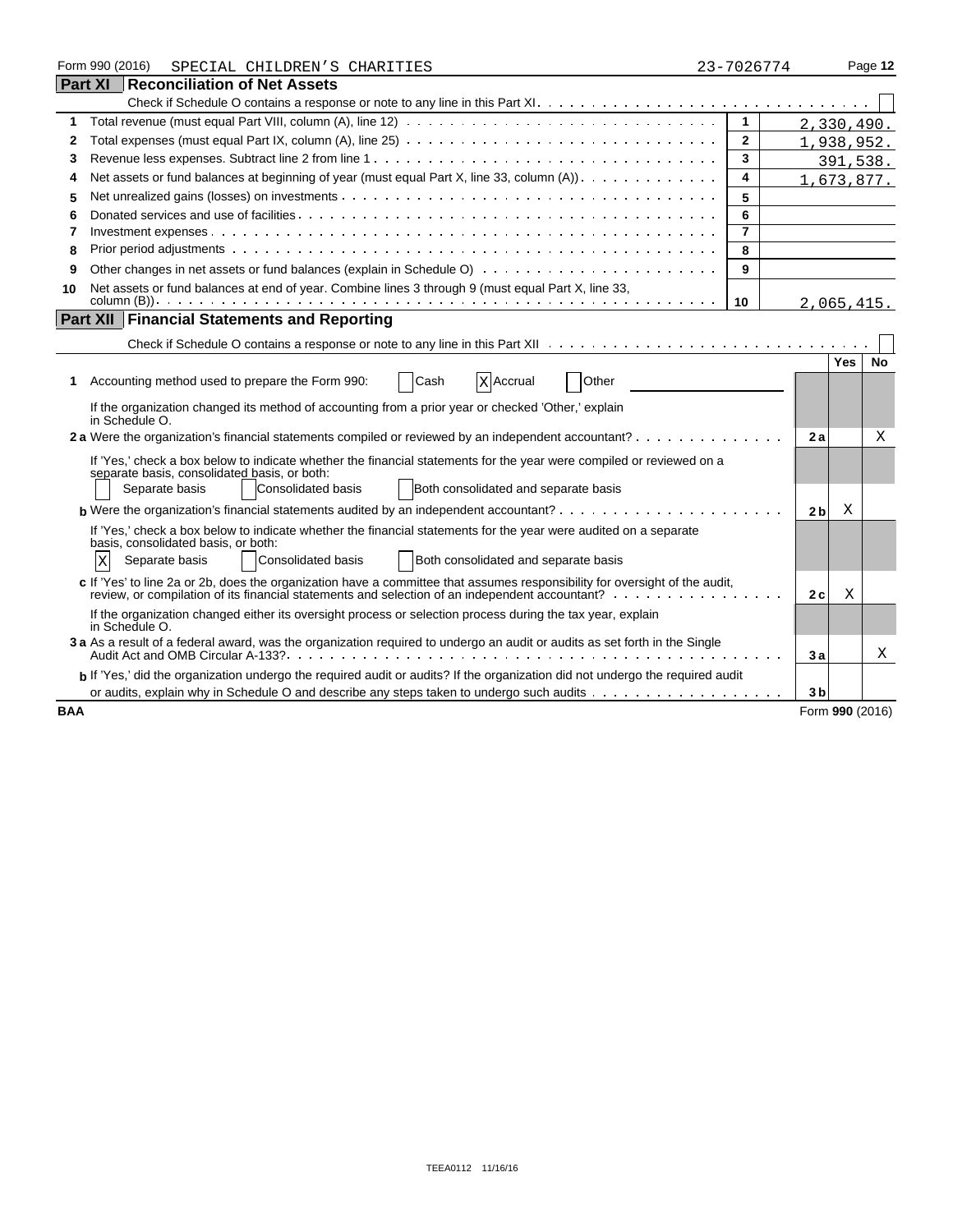# **SCHEDULE A**<br>(Form 990 or 990-EZ)

## **Public Charity Status and Public Support** OMB No. 1545-0047

**(Form 990 or 990-EZ) Complete if the organization is a section 501(c)(3) organization or a section 4947(a)(1) nonexempt charitable trust. 2016**

Attach to Form 990 or Form 990-EZ.

Department of the Treasury G **Information about Schedule A (Form 990 or 990-EZ) and its instructions is Inspection** Internal Revenue Service **at** *www.irs.gov/form990.*

| <b>Open to Public</b> |
|-----------------------|
| <b>Inspection</b>     |

|  | Namo of the organization |  |
|--|--------------------------|--|

| Internal Revenue Service                      |                          | at www.irs.gov/form990.                                                                                                              |  |                                       |
|-----------------------------------------------|--------------------------|--------------------------------------------------------------------------------------------------------------------------------------|--|---------------------------------------|
|                                               | Name of the organization |                                                                                                                                      |  | <b>Employer identification number</b> |
| 23-7026774<br>CHILDREN'S CHARITIES<br>SPECIAL |                          |                                                                                                                                      |  |                                       |
| Part I                                        |                          | Reason for Public Charity Status (All organizations must complete this part.) See instructions.                                      |  |                                       |
|                                               |                          | The organization is not a private foundation because it is: (For lines 1 through 12, check only one box.)                            |  |                                       |
|                                               |                          | A church, convention of churches, or association of churches described in section 170(b)(1)(A)(i).                                   |  |                                       |
| $\mathbf{2}$                                  |                          | A school described in section 170(b)(1)(A)(ii). (Attach Schedule E (Form 990 or 990-EZ).)                                            |  |                                       |
| 3                                             |                          | A hospital or a cooperative hospital service organization described in section 170(b)(1)(A)(iii).                                    |  |                                       |
| 4                                             |                          | A medical research organization operated in conjunction with a hospital described in section 170(b)(1)(A)(iii). Enter the hospital's |  |                                       |
|                                               | name, city, and state:   |                                                                                                                                      |  |                                       |
|                                               |                          |                                                                                                                                      |  |                                       |

|  | 5   An organization operated for the benefit of a college or university owned or operated by a governmental unit described in<br>section 170(b)(1)(A)(iv). (Complete Part II.) |
|--|--------------------------------------------------------------------------------------------------------------------------------------------------------------------------------|
|  | 6   A federal, state, or local government or governmental unit described in section $170(b)(1)(A)(v)$ .                                                                        |

| $ X $ An organization that normally receives a substantial part of its support from a governmental unit or from the general public described<br>$\overline{\phantom{a}}$ in section 170(b)(1)(A)(vi). (Complete Part II.) |
|---------------------------------------------------------------------------------------------------------------------------------------------------------------------------------------------------------------------------|
| .                                                                                                                                                                                                                         |

|  |  | 8 $\Box$ A community trust described in section 170(b)(1)(A)(vi). (Complete Part II.) |
|--|--|---------------------------------------------------------------------------------------|
|--|--|---------------------------------------------------------------------------------------|

|  | An agricultural research organization described in section 170(b)(1)(A)(ix) operated in conjunction with a land-grant college  |
|--|--------------------------------------------------------------------------------------------------------------------------------|
|  | or university or a non-land-grant college of agriculture (see instructions). Enter the name, city, and state of the college or |
|  | university:                                                                                                                    |

|               | university:                                                                                                                                                                                                                                                                   |
|---------------|-------------------------------------------------------------------------------------------------------------------------------------------------------------------------------------------------------------------------------------------------------------------------------|
| 10            | An organization that normally receives: (1) more than 33-1/3% of its support from contributions, membership fees, and gross receipts<br>from activities related to its exempt functions—subject to certain exceptions, and (2) no more than 33-1/3% of its support from gross |
|               | investment income and unrelated business taxable income (less section 511 tax) from businesses acquired by the organization after                                                                                                                                             |
| $\sim$ $\sim$ | June 30, 1975. See section 509(a)(2). (Complete Part III.)<br>.                                                                                                                                                                                                               |

|  |  | 11   An organization organized and operated exclusively to test for public safety. See section 509(a)(4). |  |
|--|--|-----------------------------------------------------------------------------------------------------------|--|
|--|--|-----------------------------------------------------------------------------------------------------------|--|

12 An organization organized and operated exclusively for the benefit of, to perform the functions of, or to carry out the purposes of one or more publicly supported organizations described in **section 509(a)(1)** or **section 509(a)(2).** See **section 509(a)(3).** Check the box in lines 12a through 12d that describes the type of supporting organization and complete lines 12e, 12f, and 12g.

**a | Type I.** A supporting organization operated, supervised, or controlled by its supported organization(s), typically by giving the supported organization(s) the power to regularly appoint or elect a majority of the directors or trustees of the supporting organization. **You must complete Part IV, Sections A and B.**

**b** | Type II. A supporting organization supervised or controlled in connection with its supported organization(s), by having control or management of the supporting organization vested in the same persons that control or manage the supported organization(s). **You must complete Part IV, Sections A and C.**

**c Type III functionally integrated.** A supporting organization operated in connection with, and functionally integrated with, its supported organization(s) (see instructions). **You must complete Part IV, Sections A, D, and E.**

**d** | Type III non-functionally integrated. A supporting organization operated in connection with its supported organization(s) that is not functionally integrated. The organization generally must satisfy a distribution requirement and an attentiveness requirement (see instructions). **You must complete Part IV, Sections A and D, and Part V.**

**e** | Check this box if the organization received a written determination from the IRS that it is a Type I, Type II, Type III functionally integrated, or Type III non-functionally integrated supporting organization.

| First the number of supported organizations enters and contact the content of the number of supported organizations of the content of the content of the number of supported organizations of the content of the content of th |  |
|--------------------------------------------------------------------------------------------------------------------------------------------------------------------------------------------------------------------------------|--|
| $q$ Provide the following information about the supported organization(s).                                                                                                                                                     |  |

| (i) Name of supported organization | (ii) EIN | (iii) Type of organization<br>(described on lines 1-10<br>above (see instructions)) |            |    |  |  |  |  |  |  |  |  |  |  |  |  |  |  |  |  |  |  |  |  | (iv) Is the<br>organization listed<br>in your governing<br>document? |  |  |  |  |  |  |  |  |  |  |  |  |  |  |  |  |  |  |  |  |  | (v) Amount of monetary<br>support (see instructions) | (vi) Amount of other<br>support (see instructions) |
|------------------------------------|----------|-------------------------------------------------------------------------------------|------------|----|--|--|--|--|--|--|--|--|--|--|--|--|--|--|--|--|--|--|--|--|----------------------------------------------------------------------|--|--|--|--|--|--|--|--|--|--|--|--|--|--|--|--|--|--|--|--|--|------------------------------------------------------|----------------------------------------------------|
|                                    |          |                                                                                     | <b>Yes</b> | No |  |  |  |  |  |  |  |  |  |  |  |  |  |  |  |  |  |  |  |  |                                                                      |  |  |  |  |  |  |  |  |  |  |  |  |  |  |  |  |  |  |  |  |  |                                                      |                                                    |
| (A)                                |          |                                                                                     |            |    |  |  |  |  |  |  |  |  |  |  |  |  |  |  |  |  |  |  |  |  |                                                                      |  |  |  |  |  |  |  |  |  |  |  |  |  |  |  |  |  |  |  |  |  |                                                      |                                                    |
| (B)                                |          |                                                                                     |            |    |  |  |  |  |  |  |  |  |  |  |  |  |  |  |  |  |  |  |  |  |                                                                      |  |  |  |  |  |  |  |  |  |  |  |  |  |  |  |  |  |  |  |  |  |                                                      |                                                    |
| (C)                                |          |                                                                                     |            |    |  |  |  |  |  |  |  |  |  |  |  |  |  |  |  |  |  |  |  |  |                                                                      |  |  |  |  |  |  |  |  |  |  |  |  |  |  |  |  |  |  |  |  |  |                                                      |                                                    |
| (D)                                |          |                                                                                     |            |    |  |  |  |  |  |  |  |  |  |  |  |  |  |  |  |  |  |  |  |  |                                                                      |  |  |  |  |  |  |  |  |  |  |  |  |  |  |  |  |  |  |  |  |  |                                                      |                                                    |
| (E)                                |          |                                                                                     |            |    |  |  |  |  |  |  |  |  |  |  |  |  |  |  |  |  |  |  |  |  |                                                                      |  |  |  |  |  |  |  |  |  |  |  |  |  |  |  |  |  |  |  |  |  |                                                      |                                                    |
| <b>Total</b>                       |          |                                                                                     |            |    |  |  |  |  |  |  |  |  |  |  |  |  |  |  |  |  |  |  |  |  |                                                                      |  |  |  |  |  |  |  |  |  |  |  |  |  |  |  |  |  |  |  |  |  |                                                      |                                                    |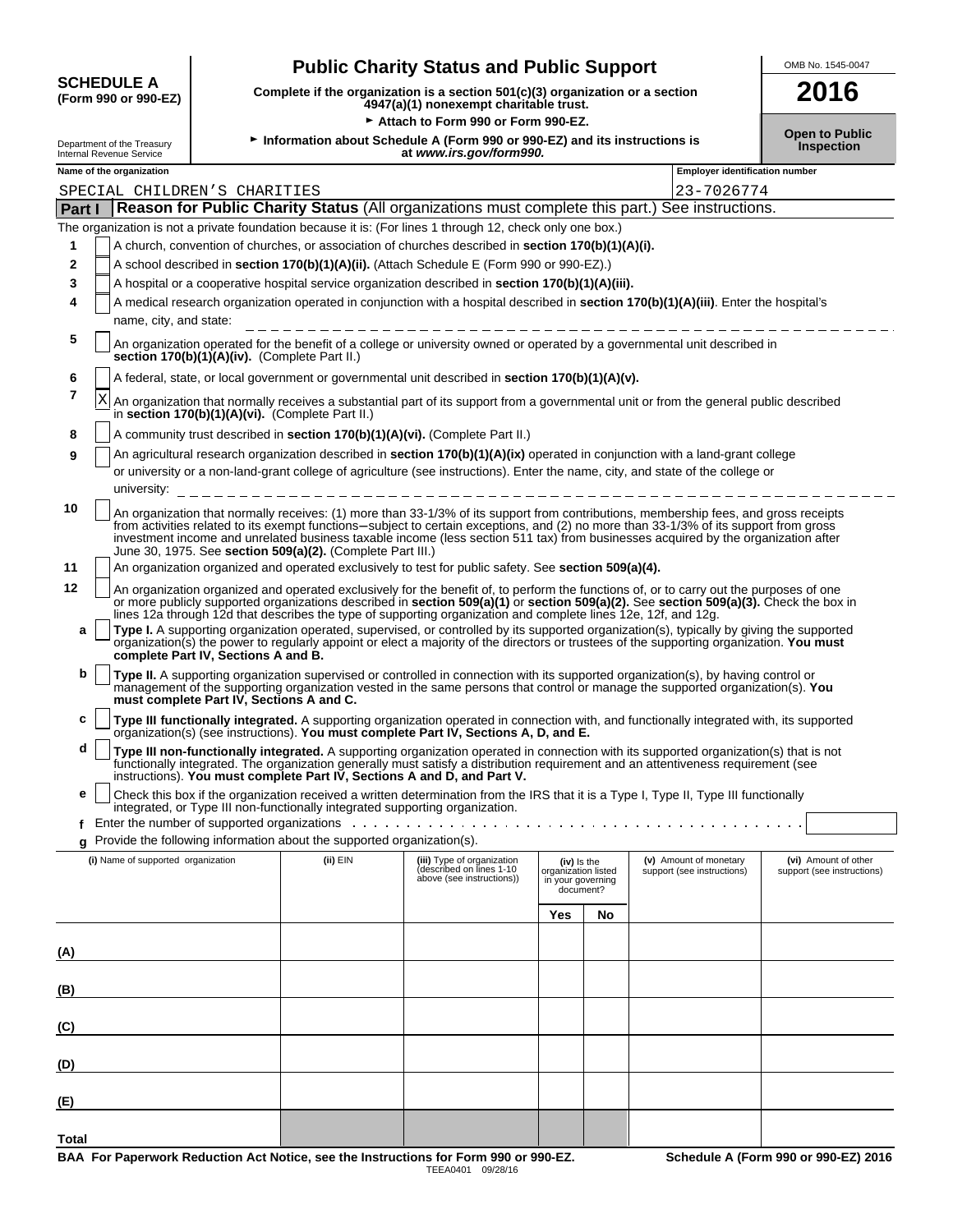#### **Part II** Support Schedule for Organizations Described in Sections 170(b)(1)(A)(iv) and 170(b)(1)(A)(vi) (Complete only if you checked the box on line 5, 7, or 8 of Part I or if the organization failed to qualify under Part III. If the organization fails to qualify under the tests listed below, please complete Part III.)

### **Section A. Public Support**

|     | scenon A. I upile oupport                                                                                                                                                                                                                                                                                                                                                                       |          |            |                                                          |            |            |              |
|-----|-------------------------------------------------------------------------------------------------------------------------------------------------------------------------------------------------------------------------------------------------------------------------------------------------------------------------------------------------------------------------------------------------|----------|------------|----------------------------------------------------------|------------|------------|--------------|
|     | Calendar year (or fiscal year<br>beginning in) ►                                                                                                                                                                                                                                                                                                                                                | (a) 2012 | (b) 2013   | $(c)$ 2014                                               | $(d)$ 2015 | $(e)$ 2016 | (f) Total    |
|     | 1 Gifts, grants, contributions, and<br>membership fees received. (Do not<br>include any 'unusual grants.')                                                                                                                                                                                                                                                                                      |          |            | $1, 218, 153, 11, 528, 296, 11, 627, 021, 12, 209, 351.$ |            | 2.279.349. | 8,862,170.   |
|     | 2 Tax revenues levied for the<br>organization's benefit and<br>either paid to or expended<br>on its behalf                                                                                                                                                                                                                                                                                      |          |            |                                                          |            |            |              |
| 3   | The value of services or<br>facilities furnished by a<br>governmental unit to the<br>organization without charge                                                                                                                                                                                                                                                                                |          |            |                                                          |            |            |              |
|     | <b>Total.</b> Add lines 1 through 3                                                                                                                                                                                                                                                                                                                                                             |          |            | 1, 218, 153, 1, 528, 296, 1, 627, 021, 2, 209, 351.      |            | 2,279,349. | 8,862,170.   |
| 5.  | The portion of total<br>contributions by each person<br>(other than a governmental<br>unit or publicly supported<br>organization) included on line 1<br>that exceeds 2% of the amount<br>shown on line 11, column (f) $\cdot$                                                                                                                                                                   |          |            |                                                          |            |            |              |
|     | 6 Public support. Subtract line 5<br>from line $4 \cdot \cdot \cdot \cdot \cdot \cdot$                                                                                                                                                                                                                                                                                                          |          |            |                                                          |            |            | 8,862,170.   |
|     | <b>Section B. Total Support</b>                                                                                                                                                                                                                                                                                                                                                                 |          |            |                                                          |            |            |              |
|     | Calendar year (or fiscal year<br>beginning in) ►                                                                                                                                                                                                                                                                                                                                                | (a) 2012 | (b) $2013$ | $(c)$ 2014                                               | $(d)$ 2015 | $(e)$ 2016 | (f) Total    |
|     | <b>7</b> Amounts from line 4                                                                                                                                                                                                                                                                                                                                                                    |          |            | $1, 218, 153,  1, 528, 296,  1, 627, 021,  2, 209, 351.$ |            | 2,279,349. | 8,862,170.   |
| 8   | Gross income from interest,<br>dividends, payments received<br>on securities loans, rents,<br>royalties and income from<br>similar sources                                                                                                                                                                                                                                                      | 182.     | 130.       | $2$ .                                                    | 7,423.     |            | 7,737.       |
| 9   | Net income from unrelated<br>business activities, whether or<br>not the business is regularly<br>carried on example and the set of the set of the set of the set of the set of the set of the set of the set of the set of the set of the set of the set of the set of the set of the set of the set of the set of the set of t                                                                 |          |            |                                                          |            |            |              |
| 10  | Other income. Do not include<br>gain or loss from the sale of<br>capital assets (Explain in<br>Part VI.) $\ldots$ $\ldots$ $\ldots$                                                                                                                                                                                                                                                             |          |            |                                                          |            |            |              |
|     | 11 Total support. Add lines 7<br>through $10$                                                                                                                                                                                                                                                                                                                                                   |          |            |                                                          |            |            | 8,869,907.   |
| 12  |                                                                                                                                                                                                                                                                                                                                                                                                 |          |            |                                                          |            | 12         |              |
| 13. | First five years. If the Form 990 is for the organization's first, second, third, fourth, or fifth tax year as a section 501(c)(3)                                                                                                                                                                                                                                                              |          |            |                                                          |            |            |              |
|     | <b>Section C. Computation of Public Support Percentage</b>                                                                                                                                                                                                                                                                                                                                      |          |            |                                                          |            |            |              |
|     |                                                                                                                                                                                                                                                                                                                                                                                                 |          |            |                                                          |            | 14         | 99.91%       |
|     |                                                                                                                                                                                                                                                                                                                                                                                                 |          |            |                                                          |            | 15         | 99.87%       |
|     | 16a 33-1/3% support test-2016. If the organization did not check the box on line 13, and line 14 is 33-1/3% or more, check this box                                                                                                                                                                                                                                                             |          |            |                                                          |            |            | $\mathbf{X}$ |
|     | b 33-1/3% support test-2015. If the organization did not check a box on line 13 or 16a, and line 15 is 33-1/3% or more, check this box                                                                                                                                                                                                                                                          |          |            |                                                          |            |            |              |
|     | 17a 10%-facts-and-circumstances test-2016. If the organization did not check a box on line 13, 16a, or 16b, and line 14 is 10%<br>or more, and if the organization meets the 'facts-and-circumstances' test, check this box and stop here. Explain in Part VI how<br>the organization meets the 'facts-and-circumstances' test. The organization qualifies as a publicly supported organization |          |            |                                                          |            |            |              |
|     | <b>b 10%-facts-and-circumstances test-2015.</b> If the organization did not check a box on line 13, 16a, 16b, or 17a, and line 15 is 10%<br>or more, and if the organization meets the facts-and-circumstances' test, check this box and <b>stop here</b> . Explain in Part VI how the organization meets the facts-and-circumstances' test. The organization qualifies as a pub                |          |            |                                                          |            |            |              |
|     | 18 Private foundation. If the organization did not check a box on line 13, 16a, 16b, 17a, or 17b, check this box and see instructions ▶                                                                                                                                                                                                                                                         |          |            |                                                          |            |            |              |

**BAA Schedule A (Form 990 or 990-EZ) 2016**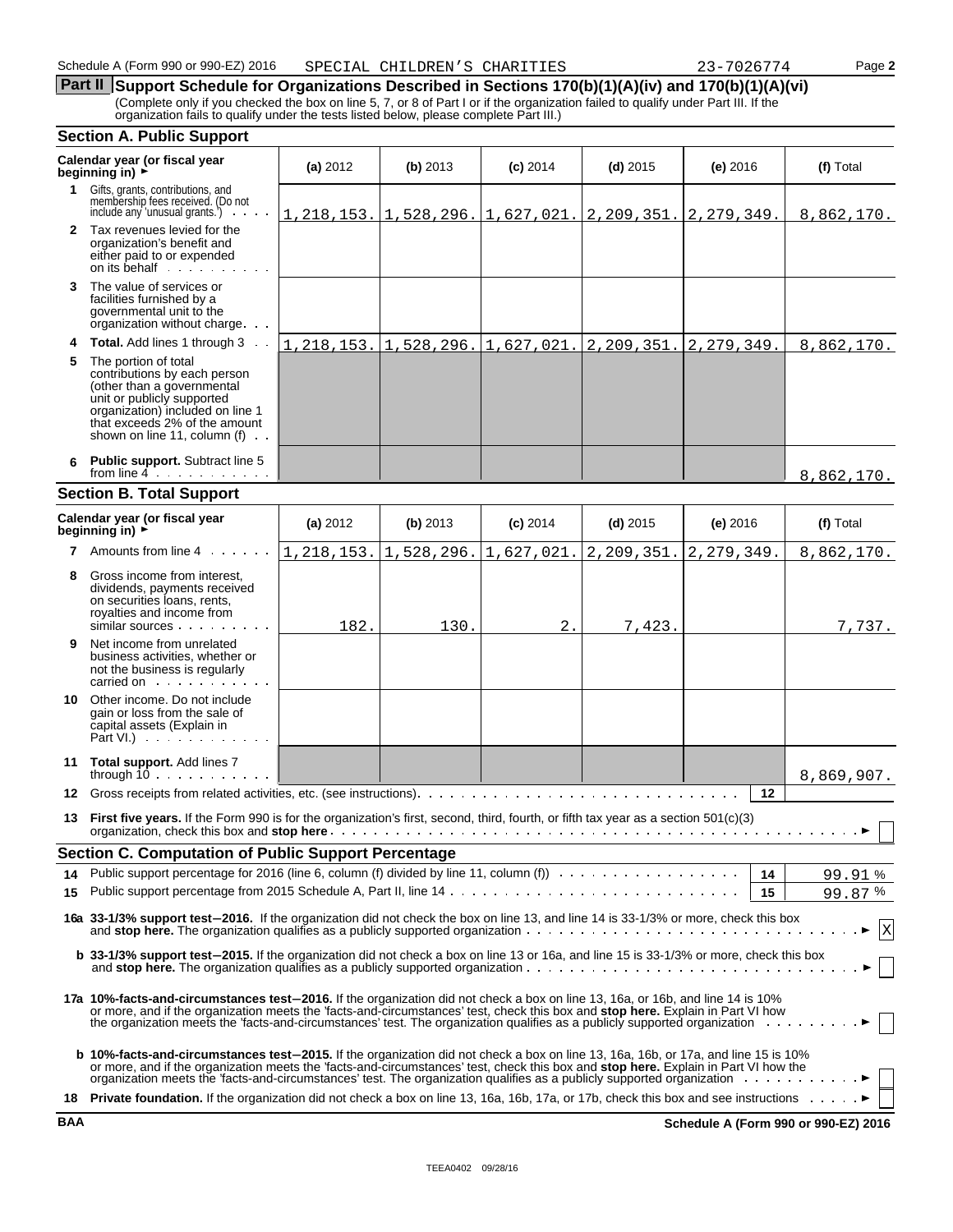#### **Part III** Support Schedule for Organizations Described in Section 509(a)(2) (Complete only if you checked the box on line 10 of Part I or if the organization failed to qualify under Part II. If the organization fails to qualify under the tests listed below, please complete Part II.)

|     | <b>Section A. Public Support</b>                                                                                                                                                                                                                                                       |          |            |            |            |            |    |           |
|-----|----------------------------------------------------------------------------------------------------------------------------------------------------------------------------------------------------------------------------------------------------------------------------------------|----------|------------|------------|------------|------------|----|-----------|
|     | Calendar year (or fiscal year beginning in) ►                                                                                                                                                                                                                                          | (a) 2012 | (b) $2013$ | $(c)$ 2014 | $(d)$ 2015 | (e) $2016$ |    | (f) Total |
|     | 1 Gifts, grants, contributions,<br>and membership fees<br>received. (Do not include<br>any 'unusual grants.')                                                                                                                                                                          |          |            |            |            |            |    |           |
|     | 2 Gross receipts from admissions,<br>merchandise sold or services<br>performed, or facilities<br>furnished in any activity that is<br>related to the organization's<br>tax-exempt purpose                                                                                              |          |            |            |            |            |    |           |
| 3   | Gross receipts from activities<br>that are not an unrelated trade<br>or business under section 513.                                                                                                                                                                                    |          |            |            |            |            |    |           |
| 4   | Tax revenues levied for the<br>organization's benefit and<br>either paid to or expended on<br>its behalf                                                                                                                                                                               |          |            |            |            |            |    |           |
| 5   | The value of services or<br>facilities furnished by a<br>governmental unit to the<br>organization without charge                                                                                                                                                                       |          |            |            |            |            |    |           |
| 6   | <b>Total.</b> Add lines 1 through 5<br><b>7a</b> Amounts included on lines 1,<br>2. and 3 received from<br>disqualified persons                                                                                                                                                        |          |            |            |            |            |    |           |
|     | <b>b</b> Amounts included on lines 2<br>and 3 received from other than<br>disqualified persons that<br>exceed the greater of \$5,000 or<br>1% of the amount on line 13<br>for the year $\cdots$                                                                                        |          |            |            |            |            |    |           |
|     | c Add lines $7a$ and $7b$                                                                                                                                                                                                                                                              |          |            |            |            |            |    |           |
|     | <b>Public support. (Subtract line</b><br>$7c$ from line $6.$ ) $\ldots$ $\ldots$ $\ldots$                                                                                                                                                                                              |          |            |            |            |            |    |           |
|     | <b>Section B. Total Support</b>                                                                                                                                                                                                                                                        |          |            |            |            |            |    |           |
|     | Calendar year (or fiscal year beginning in) ►                                                                                                                                                                                                                                          | (a) 2012 | (b) 2013   | $(c)$ 2014 | $(d)$ 2015 | (e) $2016$ |    | (f) Total |
|     | <b>9</b> Amounts from line 6                                                                                                                                                                                                                                                           |          |            |            |            |            |    |           |
|     | <b>10a</b> Gross income from interest, dividends,<br>payments received on securities loans,<br>rents, royalties and income from<br>similar sources<br><b>b</b> Unrelated business taxable<br>income (less section 511<br>taxes) from businesses<br>acquired after June 30, 1975        |          |            |            |            |            |    |           |
| 11  | c Add lines 10a and 10b $\ldots$<br>Net income from unrelated business<br>activities not included in line 10b,<br>whether or not the business is                                                                                                                                       |          |            |            |            |            |    |           |
|     | regularly carried on example and regularly carried on<br>12 Other income. Do not include<br>gain or loss from the sale of<br>capital assets (Explain in<br>Part VI.) $\ldots$<br>$\mathcal{L}^{\mathcal{A}}$ and $\mathcal{L}^{\mathcal{A}}$ and $\mathcal{L}^{\mathcal{A}}$           |          |            |            |            |            |    |           |
|     | 13 Total support. (Add lines 9,<br>10c, 11, and 12.) $\cdots$                                                                                                                                                                                                                          |          |            |            |            |            |    |           |
|     | 14 First five years. If the Form 990 is for the organization's first, second, third, fourth, or fifth tax year as a section 501(c)(3)                                                                                                                                                  |          |            |            |            |            |    |           |
|     | <b>Section C. Computation of Public Support Percentage</b>                                                                                                                                                                                                                             |          |            |            |            |            |    |           |
| 15. | Public support percentage for 2016 (line 8, column (f) divided by line 13, column (f)                                                                                                                                                                                                  |          |            |            |            |            | 15 | ిక        |
| 16  |                                                                                                                                                                                                                                                                                        |          |            |            |            |            | 16 | ႜ         |
|     | Section D. Computation of Investment Income Percentage                                                                                                                                                                                                                                 |          |            |            |            |            |    |           |
| 17  | Investment income percentage for 2016 (line 10c, column (f) divided by line 13, column (f))                                                                                                                                                                                            |          |            |            |            |            | 17 | శి        |
| 18  |                                                                                                                                                                                                                                                                                        |          |            |            |            |            | 18 | ిం        |
|     | 19a 33-1/3% support tests-2016. If the organization did not check the box on line 14, and line 15 is more than 33-1/3%, and line 17<br>is not more than 33-1/3%, check this box and stop here. The organization qualifies as a publicly supported organization                         |          |            |            |            |            |    |           |
| 20  | b 33-1/3% support tests-2015. If the organization did not check a box on line 14 or line 19a, and line 16 is more than 33-1/3%, and<br>line 18 is not more than 33-1/3%, check this box and stop here. The organization qualifies as a publicly supported organization $\cdots \cdots$ |          |            |            |            |            |    |           |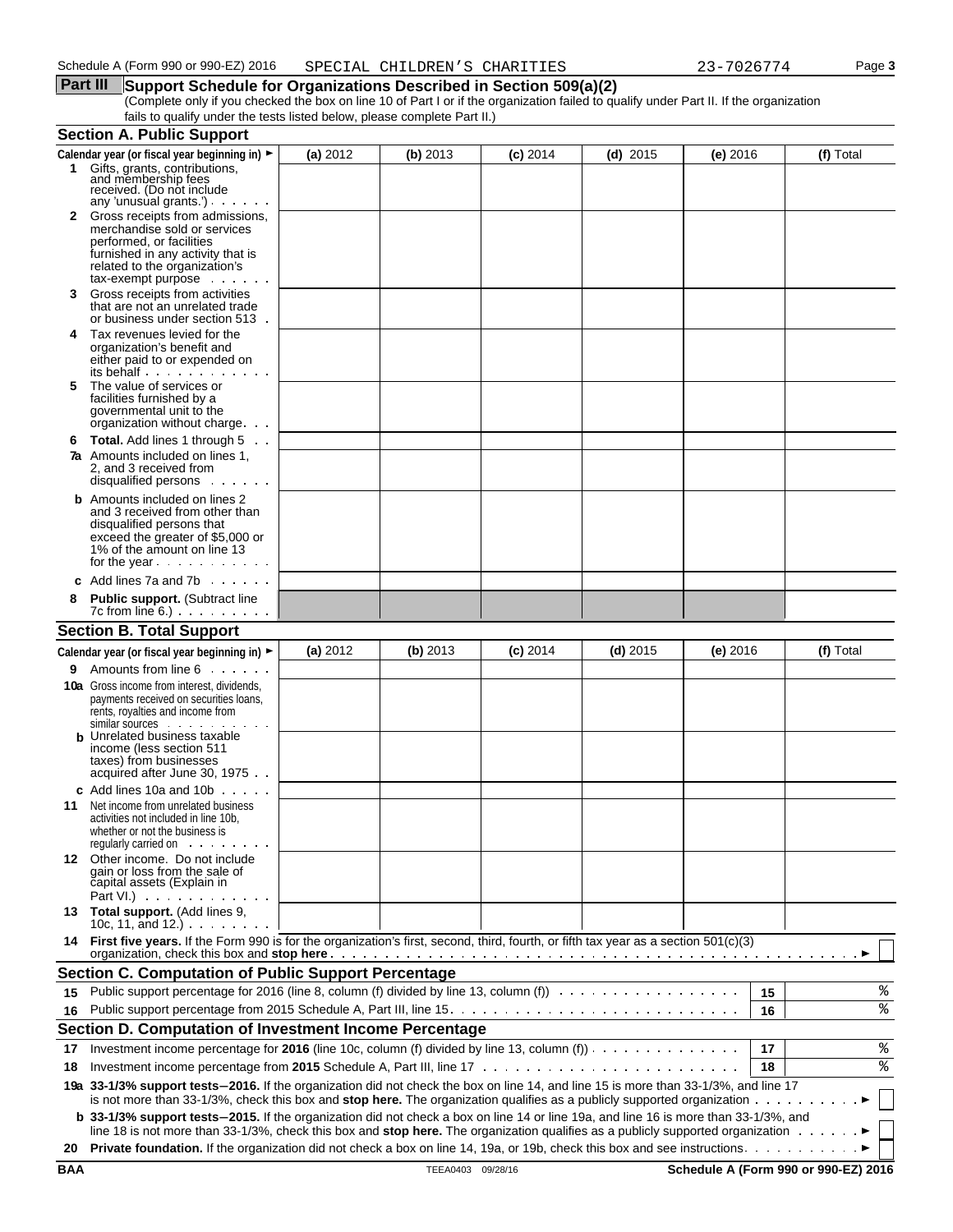#### **Part IV Supporting Organizations**

(Complete only if you checked a box in line 12 on Part I. If you checked 12a of Part I, complete Sections A and B. If you checked 12b of Part I, complete Sections A and C. If you checked 12c of Part I, complete Sections A, D, and E. If you checked 12d of Part I, complete Sections A and D, and complete Part V.)

#### **Section A. All Supporting Organizations**

- **Yes No 1** Are all of the organization's supported organizations listed by name in the organization's governing documents? *If 'No,' describe in Part VI how the supported organizations are designated. If designated by class or purpose, describe the designation. If historic and continuing relationship, explain.* **1 2** Did the organization have any supported organization that does not have an IRS determination of status under section 509(a)(1) or (2)? *If 'Yes,' explain in Part VI how the organization determined that the supported organization was described in section 509(a)(1) or (2).* **2 3a** Did the organization have a supported organization described in section 501(c)(4), (5), or (6)? *If 'Yes,' answer (b) and (c) below.* **3a b** Did the organization confirm that each supported organization qualified under section 501(c)(4), (5), or (6) and satisfied the public support tests under section 509(a)(2)? *If 'Yes,' describe in Part VI when and how the organization made the determination.* **3b 3b c** Did the organization ensure that all support to such organizations was used exclusively for section 170(c)(2)(B) purposes? *If 'Yes,' explain in Part VI* what controls the organization put in place to ensure such use. **4a** Was any supported organization not organized in the United States ('foreign supported organization')? *If 'Yes' and if you checked 12a or 12b in Part I, answer (b) and (c) below.* **4a b** Did the organization have ultimate control and discretion in deciding whether to make grants to the foreign supported organization? *If 'Yes,' describe in Part VI how the organization had such control and discretion despite being controlled or supervised by or in connection with its supported organizations.* **4b c** Did the organization support any foreign supported organization that does not have an IRS determination under sections 501(c)(3) and 509(a)(1) or (2)? *If 'Yes,' explain in Part VI what controls the organization used to ensure that all support to the foreign supported organization was used exclusively for section 170(c)(2)(B) purposes.* **4c 5a** Did the organization add, substitute, or remove any supported organizations during the tax year? *If 'Yes,' answer (b) and (c) below (if applicable). Also, provide detail in Part VI, including (i) the names and EIN numbers of the supported organizations added, substituted, or removed; (ii) the reasons for each such action; (iii) the authority under the organization's organizing document authorizing such action; and (iv) how the action was accomplished (such as by amendment to the organizing document).* **5a b Type I or Type II only.** Was any added or substituted supported organization part of a class already designated in the organization's organizing document? **5b c Substitutions only.** Was the substitution the result of an event beyond the organization's control? **5c 6** Did the organization provide support (whether in the form of grants or the provision of services or facilities) to
- anyone other than (i) its supported organizations, (ii) individuals that are part of the charitable class benefited by one or more of its supported organizations, or (iii) other supporting organizations that also support or benefit one or more of the filing organization's supported organizations? *If 'Yes,' provide detail in Part VI.* **6**
- **7** Did the organization provide a grant, loan, compensation, or other similar payment to a substantial contributor  $(defined in section 4958(c)(3)(C))$ , a family member of a substantial contributor, or a 35% controlled entity with regard to a substantial contributor? *If 'Yes,' complete Part I of Schedule L (Form 990 or 990-EZ).* **7**
- **8** Did the organization make a loan to a disqualified person (as defined in section 4958) not described in line 7? *If 'Yes,' complete Part I of Schedule L (Form 990 or 990-EZ).* **8**
- **9a** Was the organization controlled directly or indirectly at any time during the tax year by one or more disqualified persons as defined in section 4946 (other than foundation managers and organizations described in section 509(a)(1) or (2))? *If 'Yes,' provide detail in Part VI*. **9a**
- **b** Did one or more disqualified persons (as defined in line 9a) hold a controlling interest in any entity in which the supporting organization had an interest? *If 'Yes,' provide detail in Part VI*. **9b**
- **c** Did a disqualified person (as defined in line 9a) have an ownership interest in, or derive any personal benefit from, assets in which the supporting organization also had an interest? *If 'Yes,' provide detail in Part VI*. **9c**
- **10a** Was the organization subject to the excess business holdings rules of section 4943 because of section 4943(f) (regarding certain Type II supporting organizations, and all Type III non-functionally integrated supporting organizations)? *If 'Yes,' answer 10b below.* **10a**
	- **b** Did the organization have any excess business holdings in the tax year? *(Use Schedule C, Form 4720, to determine whether the organization had excess business holdings.)* **10b**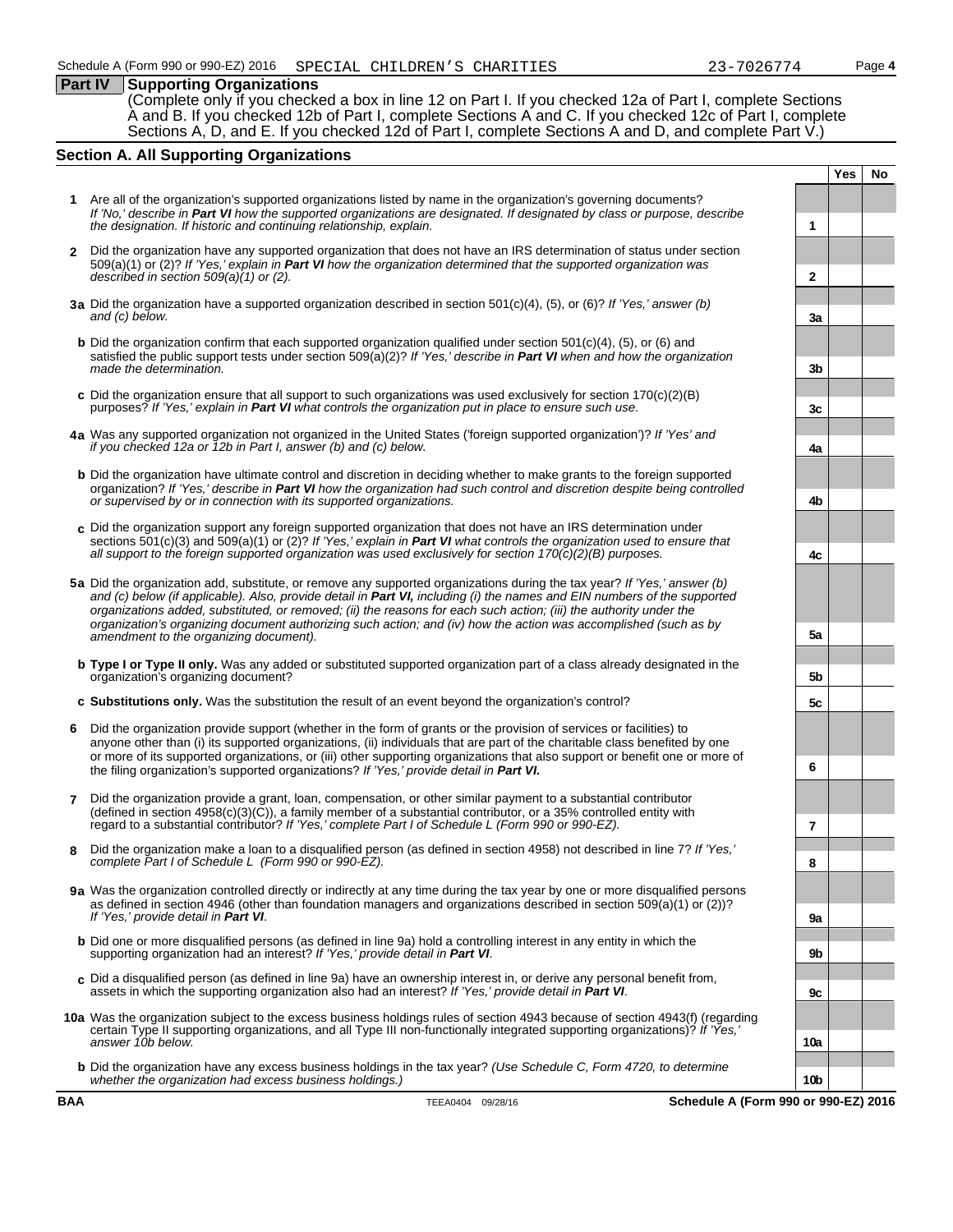| <b>Part IV</b>                                                                                                                                                                  | Supporting Organizations (continued)                                                                                    |                 |      |    |
|---------------------------------------------------------------------------------------------------------------------------------------------------------------------------------|-------------------------------------------------------------------------------------------------------------------------|-----------------|------|----|
|                                                                                                                                                                                 |                                                                                                                         |                 | Yes. | No |
| 11                                                                                                                                                                              | Has the organization accepted a gift or contribution from any of the following persons?                                 |                 |      |    |
| a A person who directly or indirectly controls, either alone or together with persons described in (b) and (c) below, the<br>governing body of a supported organization?<br>11a |                                                                                                                         |                 |      |    |
|                                                                                                                                                                                 | <b>b</b> A family member of a person described in (a) above?                                                            | 11 <sub>b</sub> |      |    |
|                                                                                                                                                                                 | c A 35% controlled entity of a person described in (a) or (b) above? If 'Yes' to a, b, or c, provide detail in Part VI. | 11c             |      |    |
|                                                                                                                                                                                 | <b>Section B. Type I Supporting Organizations</b>                                                                       |                 |      |    |

- **1** Did the directors, trustees, or membership of one or more supported organizations have the power to regularly appoint or elect at least a majority of the organization's directors or trustees at all times during the tax year? *If 'No,' describe in Part VI how the supported organization(s) effectively operated, supervised, or controlled the organization's activities. If the organization had more than one supported organization, describe how the powers to appoint and/or remove directors or trustees were allocated among the supported organizations and what conditions or restrictions, if any, applied to such powers during the tax* year. **1**
- **2** Did the organization operate for the benefit of any supported organization other than the supported organization(s) that operated, supervised, or controlled the supporting organization? *If 'Yes,' explain in Part VI how providing such benefit carried out the purposes of the supported organization(s) that operated, supervised, or controlled the supporting organization.* **2**

#### **Section C. Type II Supporting Organizations**

|                                                                                                                              |                                                                                                                               | <b>Yes</b> | Nο |
|------------------------------------------------------------------------------------------------------------------------------|-------------------------------------------------------------------------------------------------------------------------------|------------|----|
| Were a majority of the organization's directors or trustees during the tax year also a majority of the directors or trustees |                                                                                                                               |            |    |
| supporting organization was vested in the same persons that controlled or managed the supported organization(s).             | of each of the organization's supported organization(s)? If 'No,' describe in <b>Part VI</b> how control or management of the |            |    |

### **Section D. All Type III Supporting Organizations**

|              |                                                                                                                                                                                                                                                                                                                                                                   |   | Yes |  |  |  |  |
|--------------|-------------------------------------------------------------------------------------------------------------------------------------------------------------------------------------------------------------------------------------------------------------------------------------------------------------------------------------------------------------------|---|-----|--|--|--|--|
|              | Did the organization provide to each of its supported organizations, by the last day of the fifth month of the<br>organization's tax year, (i) a written notice describing the type and amount of support provided during the prior tax<br>year, (ii) a copy of the Form 990 that was most recently filed as of the date of notification, and (iii) copies of the |   |     |  |  |  |  |
|              | organization's governing documents in effect on the date of notification, to the extent not previously provided?                                                                                                                                                                                                                                                  |   |     |  |  |  |  |
|              |                                                                                                                                                                                                                                                                                                                                                                   |   |     |  |  |  |  |
| $\mathbf{2}$ | Were any of the organization's officers, directors, or trustees either (i) appointed or elected by the supported                                                                                                                                                                                                                                                  |   |     |  |  |  |  |
|              | organization(s) or (ii) serving on the governing body of a supported organization? If 'No,' explain in <b>Part VI</b> how<br>the organization maintained a close and continuous working relationship with the supported organization(s                                                                                                                            |   |     |  |  |  |  |
| 3.           | By reason of the relationship described in (2), did the organization's supported organizations have a significant voice in the organization's investment policies and in directing the use of the organization's income or ass<br>all times during the tax year? If 'Yes,' describe in Part VI the role the organization's supported organizations played         |   |     |  |  |  |  |
|              | in this regard.                                                                                                                                                                                                                                                                                                                                                   | 3 |     |  |  |  |  |

#### **Section E. Type III Functionally Integrated Supporting Organizations**

- **1** Check the box next to the method that the organization used to satisfy the Integral Part Test during the year (see instructions).
	- **a** The organization satisfied the Activities Test. Complete **line 2** below.
	- **b** The organization is the parent of each of its supported organizations. *Complete line 3 below.*
	- **c** The organization supported a governmental entity. *Describe in Part VI how you supported a government entity (see instructions).*

#### **2** Activities Test. *Answer (a) and (b) below.* **Yes No**

- **a** Did substantially all of the organization's activities during the tax year directly further the exempt purposes of the supported organization(s) to which the organization was responsive? *If 'Yes,' then in Part VI identify those supported organizations and explain how these activities directly furthered their exempt purposes, how the organization was responsive to those supported organizations, and how the organization determined that these activities constituted substantially all of its activities.* **2a**
- **b** Did the activities described in (a) constitute activities that, but for the organization's involvement, one or more of the organization's supported organization(s) would have been engaged in? *If 'Yes,' explain in Part VI the reasons for the organization's position that its supported organization(s) would have engaged in these activities but for the organization's involvement.* **2b**
- **3** Parent of Supported Organizations. *Answer (a) and (b) below.*
- **a** Did the organization have the power to regularly appoint or elect a majority of the officers, directors, or trustees of each of the supported organizations? *Provide details in Part VI.* **3a**
- **b** Did the organization exercise a substantial degree of direction over the policies, programs, and activities of each of its supported organizations? *If 'Yes,' describe in Part VI the role played by the organization in this regard.* **3b**

**BAA TEEA0405 09/28/16 Schedule A (Form 990 or 990-EZ) 2016** 

**Yes No**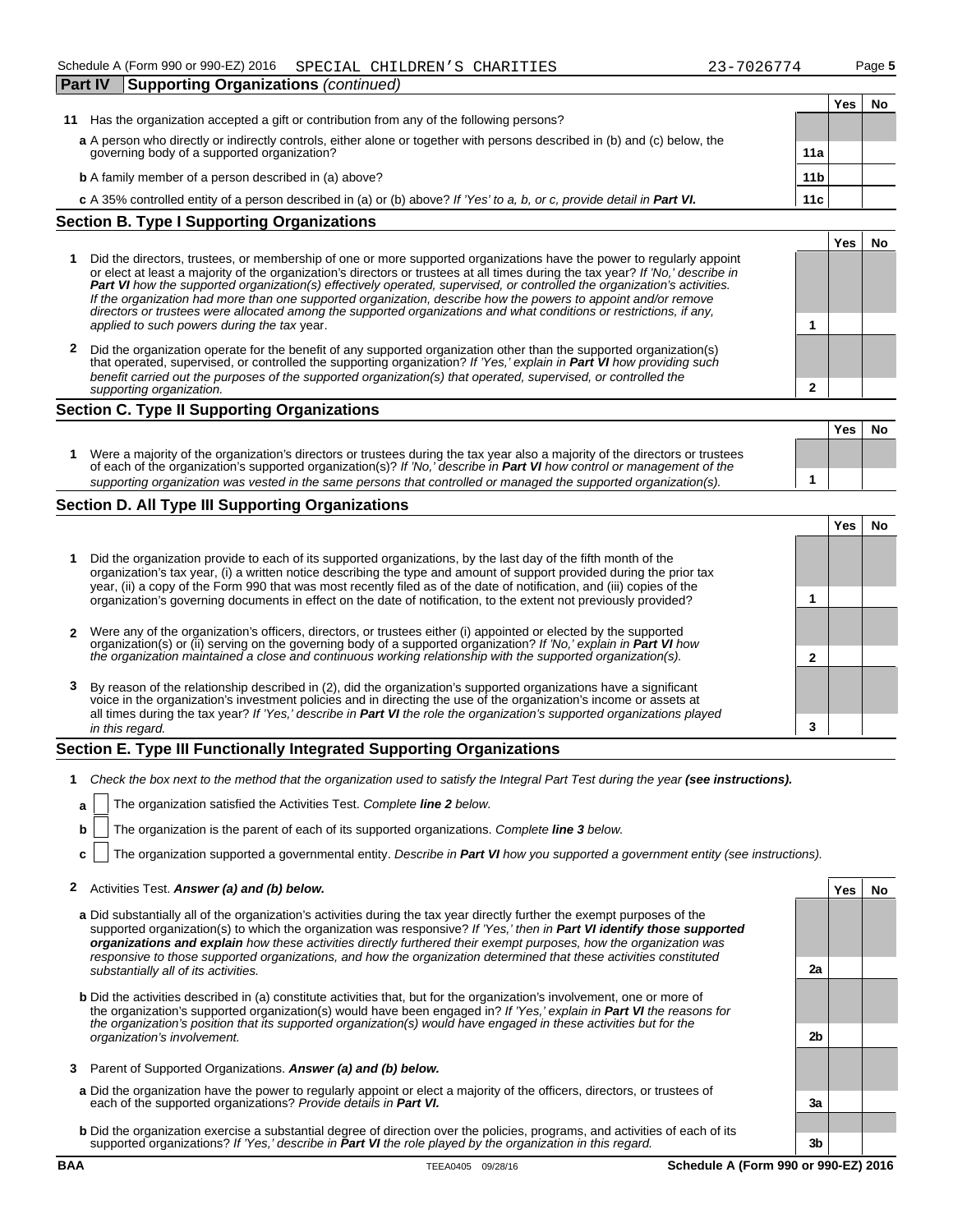#### Schedule A (Form 990 or 990-EZ) 2016 SPECIAL CHILDREN'S CHARITIES 23-7026774 Page **6**

**Part V Type III Non-Functionally Integrated 509(a)(3) Supporting Organizations 1** Check here if the organization satisfied the Integral Part Test as a qualifying trust on Nov. 20, 1970 (explain in Part VI). **See instructions.** All other Type III non-functionally integrated supporting organizations must complete Sections A through E. **Section A – Adjusted Net Income** (B) Current Year (B) Current Year (B) Current Year (B) Current Year (optional) **1** Net short-term capital gain **1 2** Recoveries of prior-year distributions **2 3** Other gross income (see instructions) **3 4** Add lines 1 through 3. **4 5** Depreciation and depletion **5 6** Portion of operating expenses paid or incurred for production or collection of gross income or for management, conservation, or maintenance of property held for production of income (see instructions) **6 7** Other expenses (see instructions) **7 8 Adjusted Net Income** (subtract lines 5, 6, and 7 from line 4). **8 Section B – Minimum Asset Amount Section B – Minimum Asset Amount** (A) **Current Year** (B) Current Year (B) Current Year (optional) **1** Aggregate fair market value of all non-exempt-use assets (see instructions for short tax year or assets held for part of year): **a** Average monthly value of securities **1 a b** Average monthly cash balances **1 b c** Fair market value of other non-exempt-use assets **1 c d Total** (add lines 1a, 1b, and 1c) **1 d e Discount** claimed for blockage or other factors (explain in detail in **Part VI**): **2** Acquisition indebtedness applicable to non-exempt-use assets **2 3** Subtract line 2 from line 1d. **3 4** Cash deemed held for exempt use. Enter 1-1/2% of line 3 (for greater amount, see instructions). **4 5** Net value of non-exempt-use assets (subtract line 4 from line 3) **5 6** Multiply line 5 by .035. **6 7** Recoveries of prior-year distributions **7 8 Minimum Asset Amount** (add line 7 to line 6) **8 Section C – Distributable Amount** Current Year Current Year Current Year Current Year Current Year **1** Adjusted net income for prior year (from Section A, line 8, Column A) **1 2** Enter 85% of line 1. **2 3** Minimum asset amount for prior year (from Section B, line 8, Column A) **3 4** Enter greater of line 2 or line 3. **4 5** Income tax imposed in prior year **5 6 Distributable Amount.** Subtract line 5 from line 4, unless subject to emergency temporary reduction (see instructions). **6**

(see instructions).

**BAA Schedule A (Form 990 or 990-EZ) 2016**

**7** Check here if the current year is the organization's first as a non-functionally integrated Type III supporting organization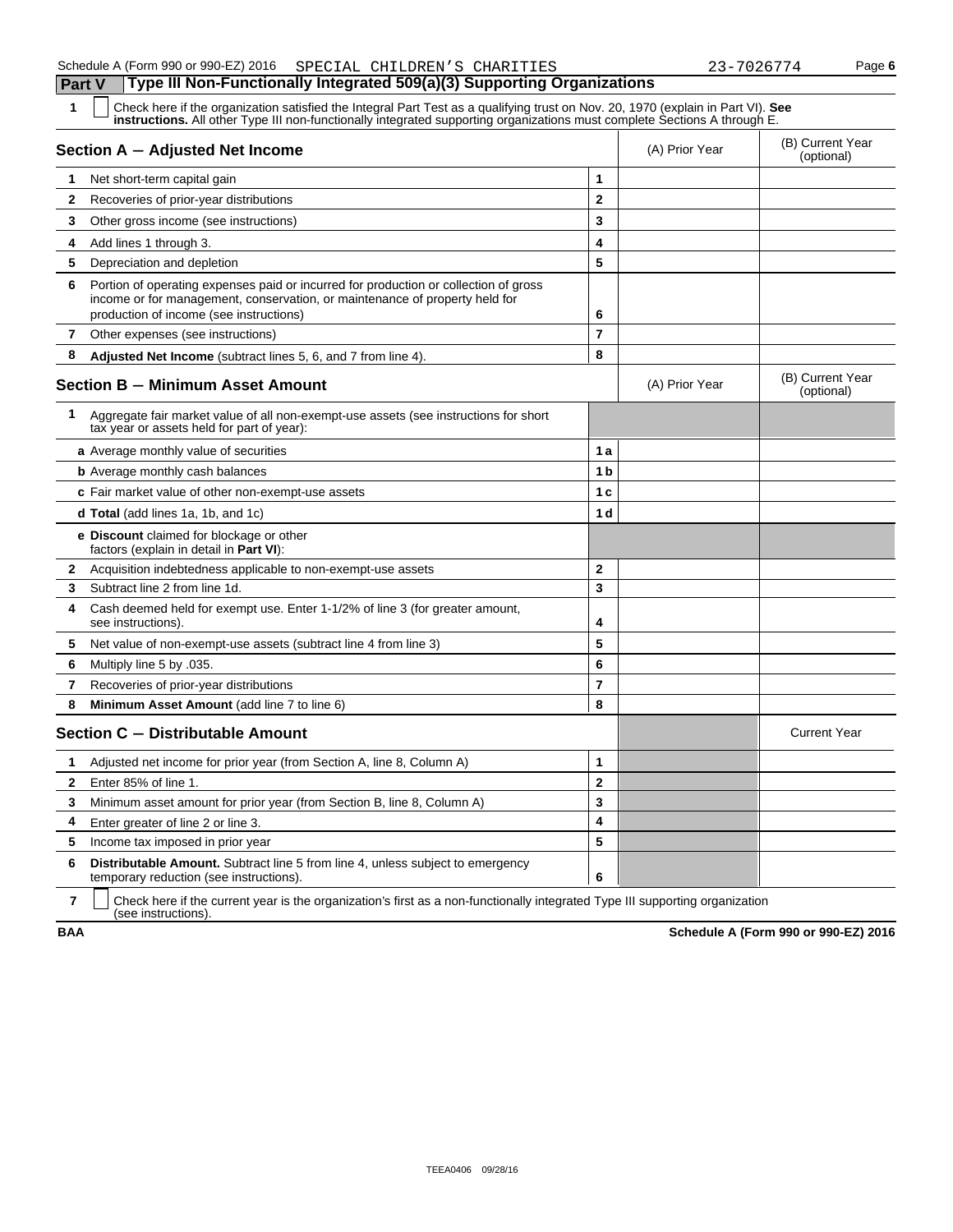| <b>Part V</b> | Type III Non-Functionally Integrated 509(a)(3) Supporting Organizations (continued)                                                                                           |                                                       |                                               |                                                  |  |  |  |  |  |  |
|---------------|-------------------------------------------------------------------------------------------------------------------------------------------------------------------------------|-------------------------------------------------------|-----------------------------------------------|--------------------------------------------------|--|--|--|--|--|--|
|               | <b>Section D - Distributions</b>                                                                                                                                              |                                                       |                                               | <b>Current Year</b>                              |  |  |  |  |  |  |
| 1             | Amounts paid to supported organizations to accomplish exempt purposes                                                                                                         |                                                       |                                               |                                                  |  |  |  |  |  |  |
| 2             | Amounts paid to perform activity that directly furthers exempt purposes of supported organizations,<br>in excess of income from activity                                      |                                                       |                                               |                                                  |  |  |  |  |  |  |
| 3             | Administrative expenses paid to accomplish exempt purposes of supported organizations                                                                                         |                                                       |                                               |                                                  |  |  |  |  |  |  |
| 4             | Amounts paid to acquire exempt-use assets                                                                                                                                     |                                                       |                                               |                                                  |  |  |  |  |  |  |
| 5             | Qualified set-aside amounts (prior IRS approval required)                                                                                                                     |                                                       |                                               |                                                  |  |  |  |  |  |  |
| 6             | Other distributions (describe in Part VI). See instructions.                                                                                                                  |                                                       |                                               |                                                  |  |  |  |  |  |  |
| 7             | Total annual distributions. Add lines 1 through 6.                                                                                                                            |                                                       |                                               |                                                  |  |  |  |  |  |  |
| 8             | Distributions to attentive supported organizations to which the organization is responsive (provide details<br>in Part VI). See instructions.                                 |                                                       |                                               |                                                  |  |  |  |  |  |  |
| 9             | Distributable amount for 2016 from Section C, line 6                                                                                                                          |                                                       |                                               |                                                  |  |  |  |  |  |  |
| 10            | Line 8 amount divided by Line 9 amount                                                                                                                                        |                                                       |                                               |                                                  |  |  |  |  |  |  |
|               | Section E - Distribution Allocations (see instructions)                                                                                                                       | $\mathbf{r}$<br><b>Excess</b><br><b>Distributions</b> | (ii)<br><b>Underdistributions</b><br>Pre-2016 | (iii)<br><b>Distributable</b><br>Amount for 2016 |  |  |  |  |  |  |
| 1             | Distributable amount for 2016 from Section C, line 6                                                                                                                          |                                                       |                                               |                                                  |  |  |  |  |  |  |
| $\mathbf{2}$  | Underdistributions, if any, for years prior to 2016 (reasonable<br>cause required - explain in Part VI). See instructions.                                                    |                                                       |                                               |                                                  |  |  |  |  |  |  |
| 3             | Excess distributions carryover, if any, to 2016:                                                                                                                              |                                                       |                                               |                                                  |  |  |  |  |  |  |
| а             |                                                                                                                                                                               |                                                       |                                               |                                                  |  |  |  |  |  |  |
| b             |                                                                                                                                                                               |                                                       |                                               |                                                  |  |  |  |  |  |  |
|               | <b>C</b> From 2013                                                                                                                                                            |                                                       |                                               |                                                  |  |  |  |  |  |  |
|               | d From 2014                                                                                                                                                                   |                                                       |                                               |                                                  |  |  |  |  |  |  |
|               | <b>e</b> From 2015                                                                                                                                                            |                                                       |                                               |                                                  |  |  |  |  |  |  |
|               | f Total of lines 3a through e                                                                                                                                                 |                                                       |                                               |                                                  |  |  |  |  |  |  |
|               | g Applied to underdistributions of prior years                                                                                                                                |                                                       |                                               |                                                  |  |  |  |  |  |  |
|               | h Applied to 2016 distributable amount                                                                                                                                        |                                                       |                                               |                                                  |  |  |  |  |  |  |
|               | <i>i</i> Carryover from 2011 not applied (see instructions)                                                                                                                   |                                                       |                                               |                                                  |  |  |  |  |  |  |
|               | Remainder. Subtract lines 3g, 3h, and 3i from 3f.                                                                                                                             |                                                       |                                               |                                                  |  |  |  |  |  |  |
| 4             | Distributions for 2016 from Section D,<br>\$<br>line $7:$                                                                                                                     |                                                       |                                               |                                                  |  |  |  |  |  |  |
|               | a Applied to underdistributions of prior years                                                                                                                                |                                                       |                                               |                                                  |  |  |  |  |  |  |
|               | <b>b</b> Applied to 2016 distributable amount                                                                                                                                 |                                                       |                                               |                                                  |  |  |  |  |  |  |
|               | c Remainder. Subtract lines 4a and 4b from 4.                                                                                                                                 |                                                       |                                               |                                                  |  |  |  |  |  |  |
| 5             | Remaining underdistributions for years prior to 2016, if any.<br>Subtract lines 3g and 4a from line 2. For result greater than<br>zero, explain in Part VI. See instructions. |                                                       |                                               |                                                  |  |  |  |  |  |  |
| 6             | Remaining underdistributions for 2016. Subtract lines 3h and 4b<br>from line 1. For result greater than zero, explain in Part VI. See<br>instructions.                        |                                                       |                                               |                                                  |  |  |  |  |  |  |
| 7             | Excess distributions carryover to 2017. Add lines 3j and 4c.                                                                                                                  |                                                       |                                               |                                                  |  |  |  |  |  |  |
| 8             | Breakdown of line 7:                                                                                                                                                          |                                                       |                                               |                                                  |  |  |  |  |  |  |
| a             |                                                                                                                                                                               |                                                       |                                               |                                                  |  |  |  |  |  |  |
|               | <b>b</b> Excess from $2013$ $\ldots$                                                                                                                                          |                                                       |                                               |                                                  |  |  |  |  |  |  |
|               | <b>c</b> Excess from $2014$ $\ldots$                                                                                                                                          |                                                       |                                               |                                                  |  |  |  |  |  |  |
|               | $d$ Excess from 2015 $\ldots$                                                                                                                                                 |                                                       |                                               |                                                  |  |  |  |  |  |  |
|               | <b>e</b> Excess from 2016 $\ldots$                                                                                                                                            |                                                       |                                               |                                                  |  |  |  |  |  |  |

**BAA Schedule A (Form 990 or 990-EZ) 2016**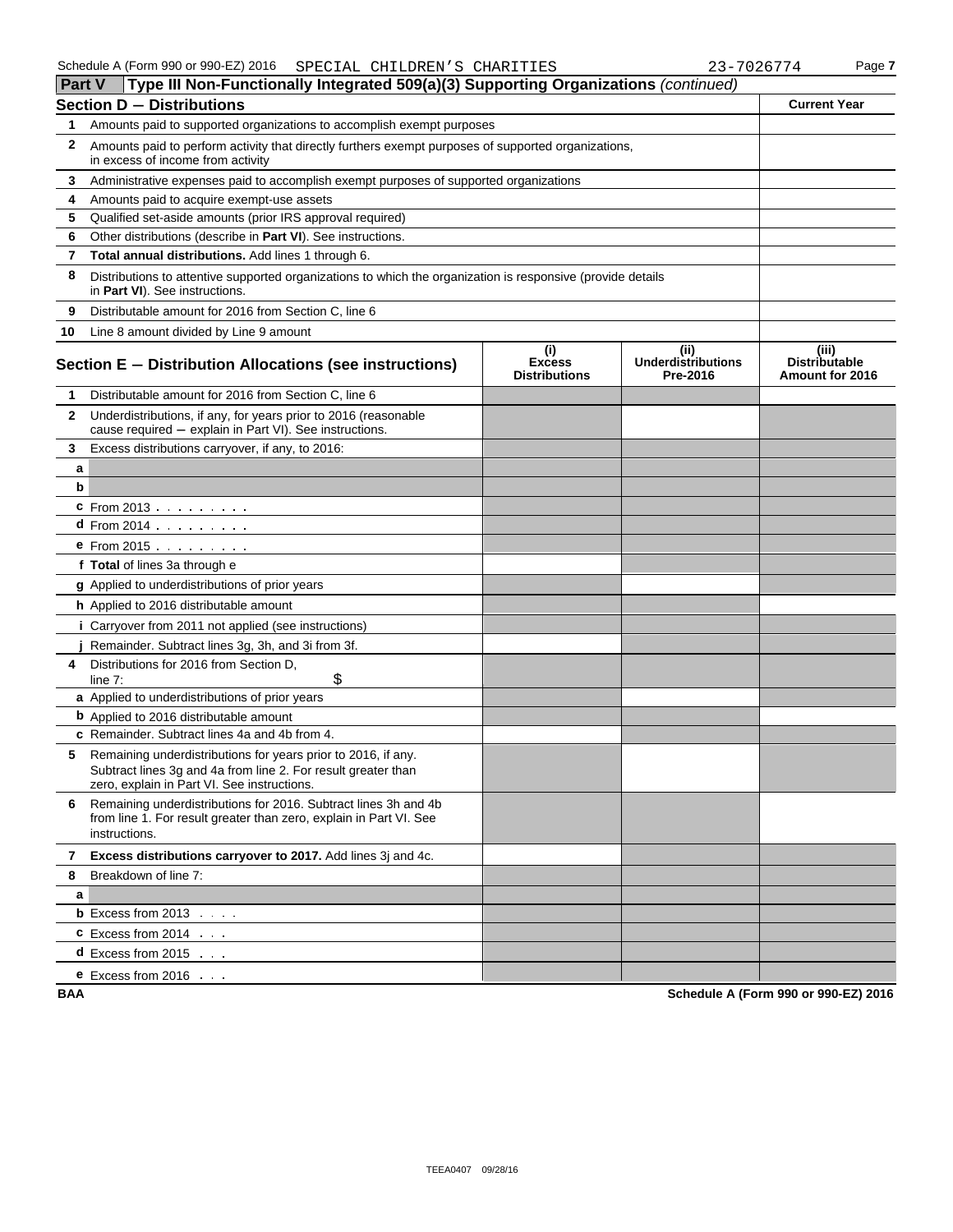**Part VI Supplemental Information.** Provide the explanations required by Part II, line 10; Part II, line 17a or 17b;Part III, line 12; Part IV, Section A, lines 1, 2, 3b, 3c, 4b, 4c, 5a, 6, 9a, 9b, 9c, 11a, 11b, and 11c; Part IV, Section B, lines 1 and 2; Part IV, Section C, line 1; Part IV, Section D, lines 2 and 3; Part IV, Section E, lines 1c, 2a, 2b, 3a, and 3b; Part V, line 1; Part V, Section B, line 1e; Part V, Section D, lines 5, 6, and 8; and Part V, Section E, lines 2, 5, and 6. Also complete this part for any additional information. (See instructions.)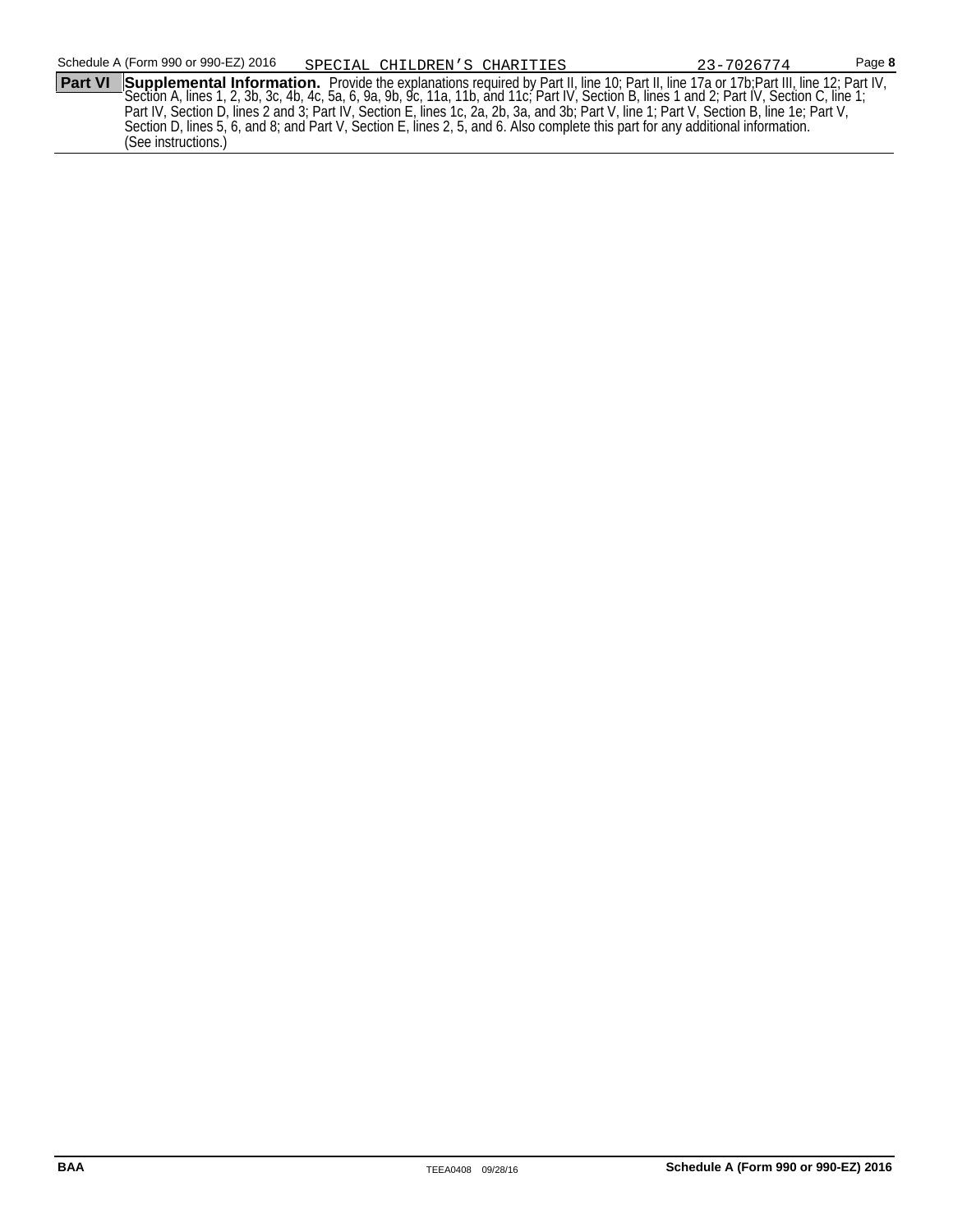| <b>Supplemental Financial Statements</b><br><b>SCHEDULE D</b> |                                                             |                                                                     |                                                                                                                                                                                                                                                                                                                                                                                                 |                                                                                                                |     |                         | OMB No. 1545-0047                     |  |  |
|---------------------------------------------------------------|-------------------------------------------------------------|---------------------------------------------------------------------|-------------------------------------------------------------------------------------------------------------------------------------------------------------------------------------------------------------------------------------------------------------------------------------------------------------------------------------------------------------------------------------------------|----------------------------------------------------------------------------------------------------------------|-----|-------------------------|---------------------------------------|--|--|
| (Form 990)                                                    |                                                             |                                                                     | ► Complete if the organization answered 'Yes' on Form 990,<br>Part IV, line 6, 7, 8, 9, 10, 11a, 11b, 11c, 11d, 11e, 11f, 12a, or 12b.                                                                                                                                                                                                                                                          |                                                                                                                |     |                         | 2016                                  |  |  |
|                                                               | Department of the Treasury<br>Internal Revenue Service      |                                                                     |                                                                                                                                                                                                                                                                                                                                                                                                 | Attach to Form 990.<br>Information about Schedule D (Form 990) and its instructions is at www.irs.gov/form990. |     |                         |                                       |  |  |
|                                                               | Name of the organization                                    |                                                                     |                                                                                                                                                                                                                                                                                                                                                                                                 |                                                                                                                |     |                         | <b>Employer identification number</b> |  |  |
|                                                               |                                                             | SPECIAL CHILDREN'S CHARITIES                                        |                                                                                                                                                                                                                                                                                                                                                                                                 |                                                                                                                |     |                         |                                       |  |  |
|                                                               |                                                             |                                                                     | Organizations Maintaining Donor Advised Funds or Other Similar Funds or Accounts.                                                                                                                                                                                                                                                                                                               |                                                                                                                |     | 23-7026774              |                                       |  |  |
| Part I                                                        |                                                             |                                                                     | Complete if the organization answered 'Yes' on Form 990, Part IV, line 6.                                                                                                                                                                                                                                                                                                                       |                                                                                                                |     |                         |                                       |  |  |
|                                                               |                                                             |                                                                     | (a) Donor advised funds                                                                                                                                                                                                                                                                                                                                                                         |                                                                                                                |     |                         | (b) Funds and other accounts          |  |  |
| 1                                                             |                                                             | Total number at end of year                                         |                                                                                                                                                                                                                                                                                                                                                                                                 |                                                                                                                |     |                         |                                       |  |  |
| 2                                                             |                                                             | Aggregate value of contributions to (during year)                   |                                                                                                                                                                                                                                                                                                                                                                                                 |                                                                                                                |     |                         |                                       |  |  |
| 3                                                             |                                                             | Aggregate value of grants from (during year)                        |                                                                                                                                                                                                                                                                                                                                                                                                 |                                                                                                                |     |                         |                                       |  |  |
| 4                                                             |                                                             | Aggregate value at end of year $\ldots$                             |                                                                                                                                                                                                                                                                                                                                                                                                 |                                                                                                                |     |                         |                                       |  |  |
| 5                                                             |                                                             |                                                                     | Did the organization inform all donors and donor advisors in writing that the assets held in donor advised funds<br>are the organization's property, subject to the organization's exclusive legal control? $\ldots$ , $\ldots$ , $\ldots$                                                                                                                                                      |                                                                                                                |     |                         | Yes<br>No                             |  |  |
|                                                               |                                                             |                                                                     | Did the organization inform all grantees, donors, and donor advisors in writing that grant funds can be used only<br>for charitable purposes and not for the benefit of the donor or donor advisor, or for any other purpose conferring                                                                                                                                                         |                                                                                                                |     |                         | Yes<br>No                             |  |  |
| Part II                                                       |                                                             | <b>Conservation Easements.</b>                                      |                                                                                                                                                                                                                                                                                                                                                                                                 |                                                                                                                |     |                         |                                       |  |  |
|                                                               |                                                             |                                                                     | Complete if the organization answered 'Yes' on Form 990, Part IV, line 7.                                                                                                                                                                                                                                                                                                                       |                                                                                                                |     |                         |                                       |  |  |
| 1                                                             |                                                             |                                                                     | Purpose(s) of conservation easements held by the organization (check all that apply).                                                                                                                                                                                                                                                                                                           |                                                                                                                |     |                         |                                       |  |  |
|                                                               |                                                             | Preservation of land for public use (e.g., recreation or education) |                                                                                                                                                                                                                                                                                                                                                                                                 | Preservation of a historically important land area                                                             |     |                         |                                       |  |  |
|                                                               | Protection of natural habitat<br>Preservation of open space |                                                                     |                                                                                                                                                                                                                                                                                                                                                                                                 | Preservation of a certified historic structure                                                                 |     |                         |                                       |  |  |
| $\mathbf{2}$                                                  | last day of the tax year.                                   |                                                                     | Complete lines 2a through 2d if the organization held a qualified conservation contribution in the form of a conservation easement on the                                                                                                                                                                                                                                                       |                                                                                                                |     |                         |                                       |  |  |
|                                                               |                                                             |                                                                     |                                                                                                                                                                                                                                                                                                                                                                                                 |                                                                                                                |     |                         | Held at the End of the Tax Year       |  |  |
|                                                               |                                                             |                                                                     |                                                                                                                                                                                                                                                                                                                                                                                                 |                                                                                                                | 2a  |                         |                                       |  |  |
|                                                               |                                                             |                                                                     |                                                                                                                                                                                                                                                                                                                                                                                                 |                                                                                                                | 2 b |                         |                                       |  |  |
|                                                               |                                                             |                                                                     | <b>c</b> Number of conservation easements on a certified historic structure included in (a) $\ldots$                                                                                                                                                                                                                                                                                            |                                                                                                                | 2c  |                         |                                       |  |  |
|                                                               |                                                             |                                                                     | d Number of conservation easements included in (c) acquired after 8/17/06, and not on a historic                                                                                                                                                                                                                                                                                                |                                                                                                                | 2d  |                         |                                       |  |  |
| 3                                                             | tax year $\blacktriangleright$                              |                                                                     | Number of conservation easements modified, transferred, released, extinguished, or terminated by the organization during the                                                                                                                                                                                                                                                                    |                                                                                                                |     |                         |                                       |  |  |
|                                                               |                                                             |                                                                     | Number of states where property subject to conservation easement is located ►                                                                                                                                                                                                                                                                                                                   |                                                                                                                |     |                         |                                       |  |  |
| 5                                                             |                                                             |                                                                     | Does the organization have a written policy regarding the periodic monitoring, inspection, handling of violations,                                                                                                                                                                                                                                                                              |                                                                                                                |     |                         | Yes<br>No                             |  |  |
|                                                               |                                                             |                                                                     | Staff and volunteer hours devoted to monitoring, inspecting, handling of violations, and enforcing conservation easements during the year                                                                                                                                                                                                                                                       |                                                                                                                |     |                         |                                       |  |  |
| 7                                                             | ► \$                                                        |                                                                     | Amount of expenses incurred in monitoring, inspecting, handling of violations, and enforcing conservation easements during the year                                                                                                                                                                                                                                                             |                                                                                                                |     |                         |                                       |  |  |
|                                                               |                                                             |                                                                     | Does each conservation easement reported on line $2(d)$ above satisfy the requirements of section $170(h)(4)(B)(i)$<br>and section $170(h)(4)(B)(ii)$ ? $\ldots$ $\ldots$ $\ldots$ $\ldots$ $\ldots$ $\ldots$ $\ldots$ $\ldots$ $\ldots$ $\ldots$ $\ldots$ $\ldots$ $\ldots$ $\ldots$ $\ldots$ $\ldots$                                                                                         |                                                                                                                |     |                         | Yes<br>No                             |  |  |
| 9                                                             | conservation easements.                                     |                                                                     | In Part XIII, describe how the organization reports conservation easements in its revenue and expense statement, and balance sheet, and<br>include, if applicable, the text of the footnote to the organization's financial statements that describes the organization's accounting for                                                                                                         |                                                                                                                |     |                         |                                       |  |  |
|                                                               | Part III                                                    |                                                                     | <b>Organizations Maintaining Collections of Art, Historical Treasures, or Other Similar Assets.</b><br>Complete if the organization answered 'Yes' on Form 990, Part IV, line 8.                                                                                                                                                                                                                |                                                                                                                |     |                         |                                       |  |  |
|                                                               |                                                             |                                                                     | 1 a If the organization elected, as permitted under SFAS 116 (ASC 958), not to report in its revenue statement and balance sheet works of<br>art, historical treasures, or other similar assets held for public exhibition, education, or research in furtherance of public service, provide,<br>in Part XIII, the text of the footnote to its financial statements that describes these items. |                                                                                                                |     |                         |                                       |  |  |
|                                                               |                                                             | following amounts relating to these items:                          | b If the organization elected, as permitted under SFAS 116 (ASC 958), to report in its revenue statement and balance sheet works of art,<br>historical treasures, or other similar assets held for public exhibition, education, or research in furtherance of public service, provide the                                                                                                      |                                                                                                                |     |                         |                                       |  |  |
|                                                               |                                                             |                                                                     | (i) Revenue included on Form 990, Part VIII, line 1 $\dots \dots \dots \dots \dots \dots \dots \dots \dots \dots \dots \dots \dots \dots$                                                                                                                                                                                                                                                       |                                                                                                                |     | $\blacktriangleright$ Ş |                                       |  |  |
|                                                               |                                                             |                                                                     |                                                                                                                                                                                                                                                                                                                                                                                                 |                                                                                                                |     | $\triangleright$ \$     |                                       |  |  |
|                                                               |                                                             |                                                                     | 2 If the organization received or held works of art, historical treasures, or other similar assets for financial gain, provide the following<br>amounts required to be reported under SFAS 116 (ASC 958) relating to these items:                                                                                                                                                               |                                                                                                                |     |                         |                                       |  |  |
|                                                               |                                                             |                                                                     |                                                                                                                                                                                                                                                                                                                                                                                                 |                                                                                                                |     |                         |                                       |  |  |

| BAA For Paperwork Reduction Act Notice, see the Instructions for Form 990. | TEEA3301 08/15/16 | Schedule D (Form 990) 2016 |
|----------------------------------------------------------------------------|-------------------|----------------------------|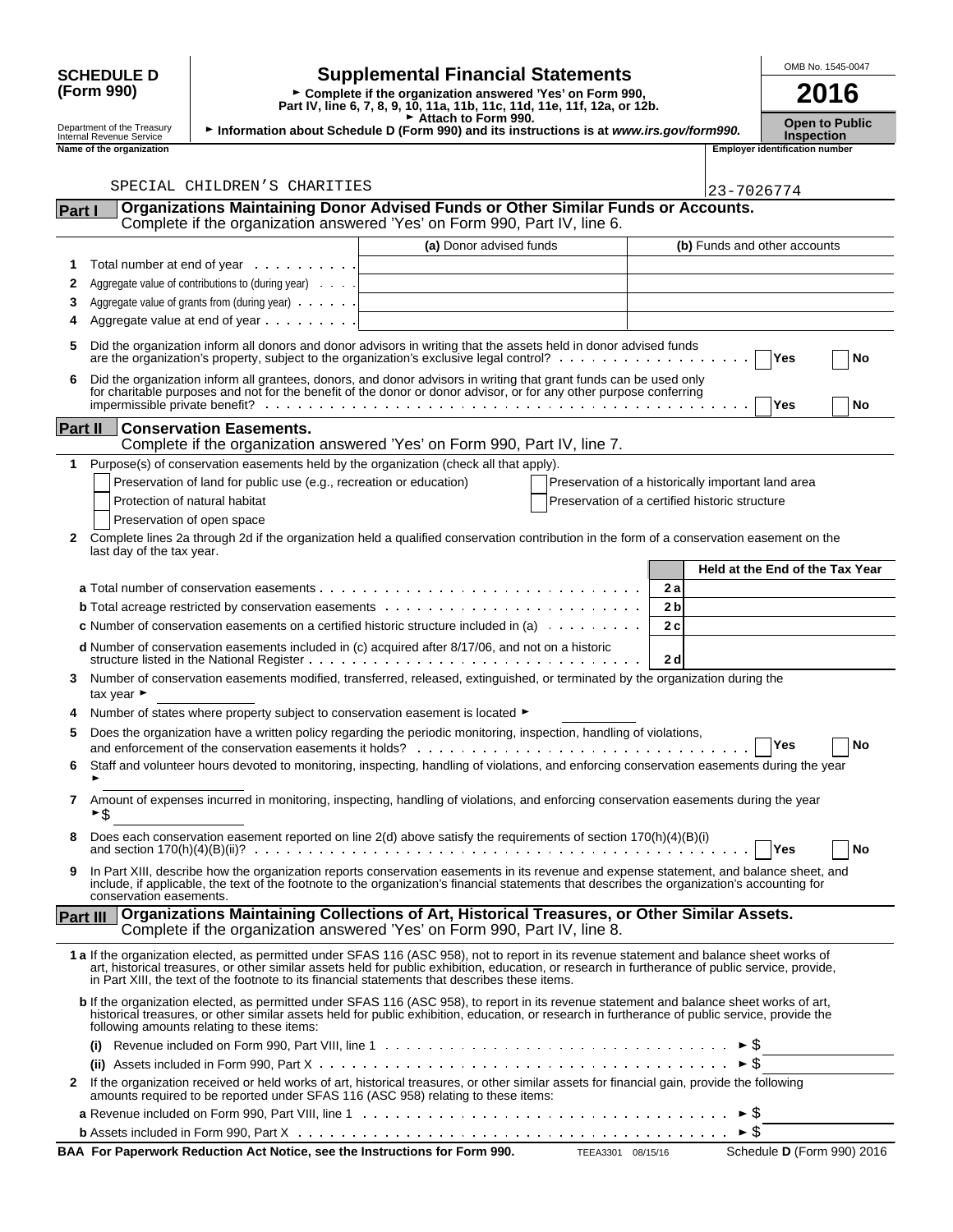| Schedule D (Form 990) 2016                                                                                                                                                                                                        |                  | SPECIAL CHILDREN'S CHARITIES            |                                    | 23-7026774                      |        |                     | Page 2    |
|-----------------------------------------------------------------------------------------------------------------------------------------------------------------------------------------------------------------------------------|------------------|-----------------------------------------|------------------------------------|---------------------------------|--------|---------------------|-----------|
| Organizations Maintaining Collections of Art, Historical Treasures, or Other Similar Assets (continued)<br><b>Part III</b>                                                                                                        |                  |                                         |                                    |                                 |        |                     |           |
| Using the organization's acquisition, accession, and other records, check any of the following that are a significant use of its collection<br>3<br>items (check all that apply):                                                 |                  |                                         |                                    |                                 |        |                     |           |
| Public exhibition<br>a                                                                                                                                                                                                            |                  | d                                       | Loan or exchange programs          |                                 |        |                     |           |
| Scholarly research<br>b                                                                                                                                                                                                           |                  | Other<br>е                              |                                    |                                 |        |                     |           |
| Preservation for future generations<br>c                                                                                                                                                                                          |                  |                                         |                                    |                                 |        |                     |           |
| Provide a description of the organization's collections and explain how they further the organization's exempt purpose in<br>Part XIII.                                                                                           |                  |                                         |                                    |                                 |        |                     |           |
| During the year, did the organization solicit or receive donations of art, historical treasures, or other similar assets<br>5<br>to be sold to raise funds rather than to be maintained as part of the organization's collection? |                  |                                         |                                    |                                 | Yes    |                     | <b>No</b> |
| <b>Escrow and Custodial Arrangements.</b> Complete if the organization answered 'Yes' on Form 990, Part IV,<br><b>Part IV</b>                                                                                                     |                  |                                         |                                    |                                 |        |                     |           |
| line 9, or reported an amount on Form 990, Part X, line 21.                                                                                                                                                                       |                  |                                         |                                    |                                 |        |                     |           |
| 1 a Is the organization an agent, trustee, custodian or other intermediary for contributions or other assets not included                                                                                                         |                  |                                         |                                    |                                 | Yes    |                     | No        |
| b If 'Yes,' explain the arrangement in Part XIII and complete the following table:                                                                                                                                                |                  |                                         |                                    |                                 |        |                     |           |
|                                                                                                                                                                                                                                   |                  |                                         |                                    |                                 | Amount |                     |           |
|                                                                                                                                                                                                                                   |                  |                                         |                                    | 1 c                             |        |                     |           |
|                                                                                                                                                                                                                                   |                  |                                         |                                    | 1 d                             |        |                     |           |
|                                                                                                                                                                                                                                   |                  |                                         |                                    | 1 e                             |        |                     |           |
|                                                                                                                                                                                                                                   |                  |                                         |                                    | 1f                              |        |                     |           |
| 2 a Did the organization include an amount on Form 990, Part X, line 21, for escrow or custodial account liability?                                                                                                               |                  |                                         |                                    |                                 | Yes    |                     | No        |
| <b>b</b> If 'Yes,' explain the arrangement in Part XIII. Check here if the explanation has been provided on Part XIII                                                                                                             |                  |                                         |                                    |                                 |        |                     |           |
| <b>Part V</b><br>Endowment Funds. Complete if the organization answered 'Yes' on Form 990, Part IV, line 10.                                                                                                                      |                  |                                         |                                    |                                 |        |                     |           |
|                                                                                                                                                                                                                                   | (a) Current year | (b) Prior year                          | (c) Two years back                 | (d) Three years back            |        | (e) Four years back |           |
| <b>1 a</b> Beginning of year balance                                                                                                                                                                                              |                  |                                         |                                    |                                 |        |                     |           |
| <b>b</b> Contributions                                                                                                                                                                                                            |                  |                                         |                                    |                                 |        |                     |           |
| c Net investment earnings, gains,<br>and losses                                                                                                                                                                                   |                  |                                         |                                    |                                 |        |                     |           |
| <b>d</b> Grants or scholarships                                                                                                                                                                                                   |                  |                                         |                                    |                                 |        |                     |           |
| <b>e</b> Other expenditures for facilities<br>and programs $\cdots$                                                                                                                                                               |                  |                                         |                                    |                                 |        |                     |           |
| f Administrative expenses                                                                                                                                                                                                         |                  |                                         |                                    |                                 |        |                     |           |
| $g$ End of year balance $\cdots$                                                                                                                                                                                                  |                  |                                         |                                    |                                 |        |                     |           |
| 2 Provide the estimated percentage of the current year end balance (line 1g, column (a)) held as:                                                                                                                                 |                  |                                         |                                    |                                 |        |                     |           |
| a Board designated or quasi-endowment $\blacktriangleright$                                                                                                                                                                       |                  |                                         |                                    |                                 |        |                     |           |
| <b>b</b> Permanent endowment ►                                                                                                                                                                                                    | နွ               |                                         |                                    |                                 |        |                     |           |
| <b>c</b> Temporarily restricted endowment $\blacktriangleright$                                                                                                                                                                   |                  |                                         |                                    |                                 |        |                     |           |
| The percentages on lines 2a, 2b, and 2c should equal 100%.                                                                                                                                                                        |                  |                                         |                                    |                                 |        |                     |           |
| 3 a Are there endowment funds not in the possession of the organization that are held and administered for the<br>organization by:                                                                                                |                  |                                         |                                    |                                 |        | Yes                 | No        |
| unrelated organizations (and all contact and all contact and all contact and all contact and all contact and a<br>(i)                                                                                                             |                  |                                         |                                    |                                 | 3a(i)  |                     |           |
|                                                                                                                                                                                                                                   |                  |                                         |                                    |                                 | 3a(ii) |                     |           |
|                                                                                                                                                                                                                                   |                  |                                         |                                    |                                 | 3b     |                     |           |
| Describe in Part XIII the intended uses of the organization's endowment funds.<br>4                                                                                                                                               |                  |                                         |                                    |                                 |        |                     |           |
| Land, Buildings, and Equipment.<br><b>Part VI</b>                                                                                                                                                                                 |                  |                                         |                                    |                                 |        |                     |           |
| Complete if the organization answered 'Yes' on Form 990, Part IV, line 11a. See Form 990, Part X, line 10.                                                                                                                        |                  |                                         |                                    |                                 |        |                     |           |
| Description of property                                                                                                                                                                                                           |                  | (a) Cost or other basis<br>(investment) | (b) Cost or other<br>basis (other) | (c) Accumulated<br>depreciation |        | (d) Book value      |           |
|                                                                                                                                                                                                                                   |                  |                                         |                                    |                                 |        |                     |           |
| <b>b</b> Buildings $\cdots$ $\cdots$ $\cdots$ $\cdots$ $\cdots$ $\cdots$                                                                                                                                                          |                  |                                         |                                    |                                 |        |                     |           |
| c Leasehold improvements                                                                                                                                                                                                          |                  |                                         |                                    |                                 |        |                     |           |
| $d$ Equipment $\cdots$ $\cdots$ $\cdots$ $\cdots$ $\cdots$ $\cdots$ $\cdots$                                                                                                                                                      |                  | 7,409.                                  |                                    | 1,690.                          |        |                     | 5,719.    |
| $e$ Other $\cdots$ $\cdots$ $\cdots$ $\cdots$ $\cdots$ $\cdots$ $\cdots$ $\cdots$ $\cdots$                                                                                                                                        |                  | 28,335.                                 |                                    | 23,438.                         |        |                     | 4,897.    |
| Total. Add lines 1a through 1e. (Column (d) must equal Form 990, Part X, column (B), line 10c.)                                                                                                                                   |                  |                                         |                                    |                                 |        |                     | 10,616.   |

**BAA** Schedule **D** (Form 990) 2016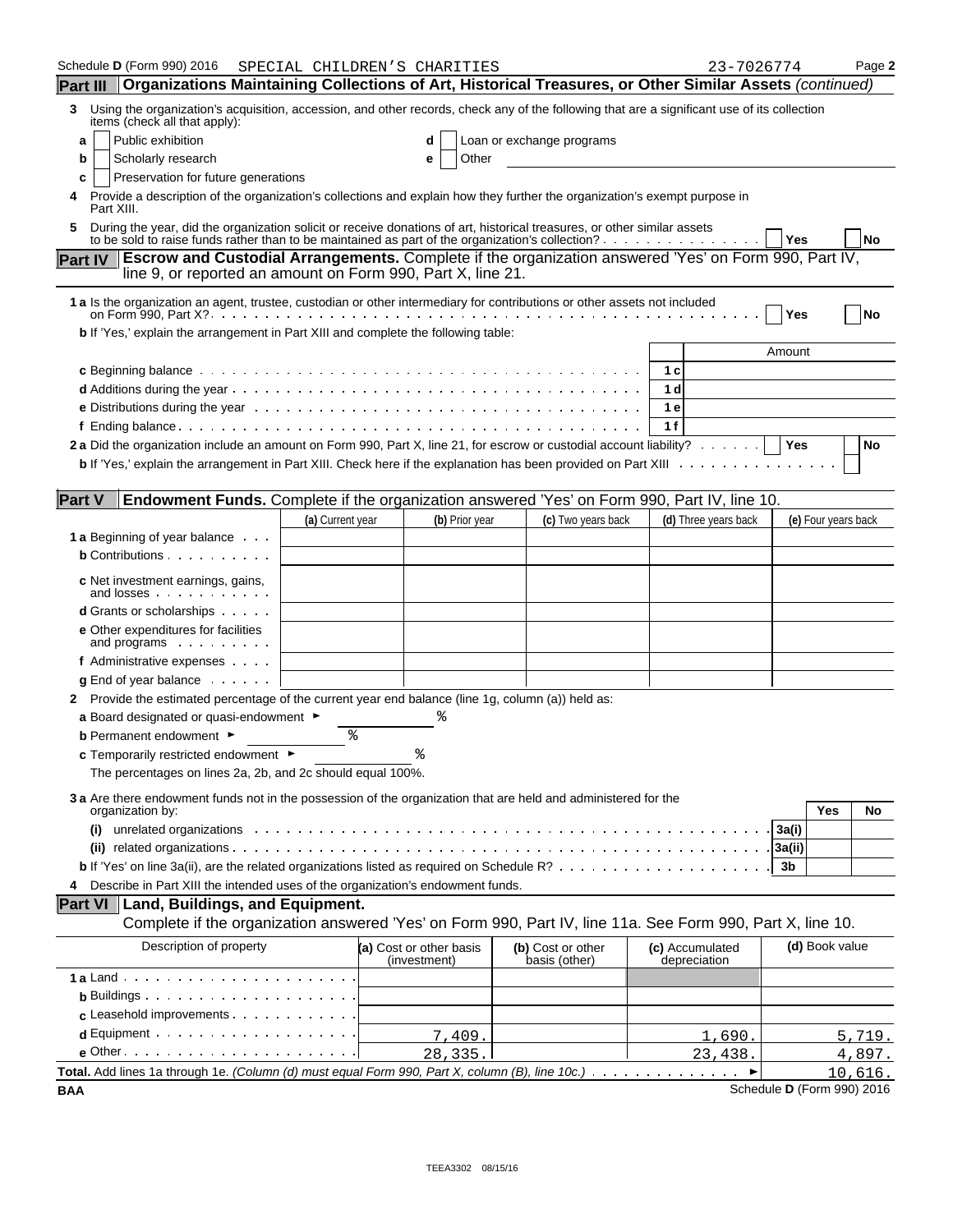### **Part VII** | Investments - Other Securities. Complete if the organization answered 'Yes' on Form 990, Part IV, line 11b. See Form 990, Part X, line 12. **(a)** Description of security or category (including name of security) **(b)** Book value **(c)** Method of valuation: Cost or end-of-year market value (1) Financial derivatives (2) Closely-held equity interests (3) Other (A) (B) (C) (D) (E) (F) (G) (H) (I) **Total.** *(Column (b) must equal Form 990, Part X, column (B) line 12.)* **Part VIII Investments** ' **Program Related.**  Complete if the organization answered 'Yes' on Form 990, Part IV, line 11c. See Form 990, Part X, line 13. **(a)** Description of investment **(b)** Book value **(c)** Method of valuation: Cost or end-of-year market value (1) (2) (3) (4) (5) (6) (7) (8) (9) (10) **Total.** *(Column (b) must equal Form 990, Part X, column (B) line 13.)*  $\blacktriangleright$ **Part IX Other Assets.**  Complete if the organization answered 'Yes' on Form 990, Part IV, line 11d. See Form 990, Part X, line 15. **(a)** Description **(b)** Book value (1) (2) (3) (4) (5) (6) (7) (8) (9) (10) **Total.** *(Column (b) must equal Form 990, Part X, column (B) line 15.)* **Part X Other Liabilities.**  Complete if the organization answered 'Yes' on Form 990, Part IV, line 11e or 11f. See Form 990, Part X, line 25 **(a)** Description of liability **(b)** Book value (1) Federal income taxes (2) (3) (4) (5) (6) (7) (8)

(11) **Total.** *(Column (b) must equal Form 990, Part X, column (B) line 25.)*  $\blacktriangleright$ 

**2.** Liability for uncertain tax positions. In Part XIII, provide the text of the footnote to the organization's financial statements that reports the organization's liability for uncertain tax positions under FIN 48 (ASC 740). Check here if the text of the footnote has been provided in Part XIII

(9) (10)

 $\sim$   $\sim$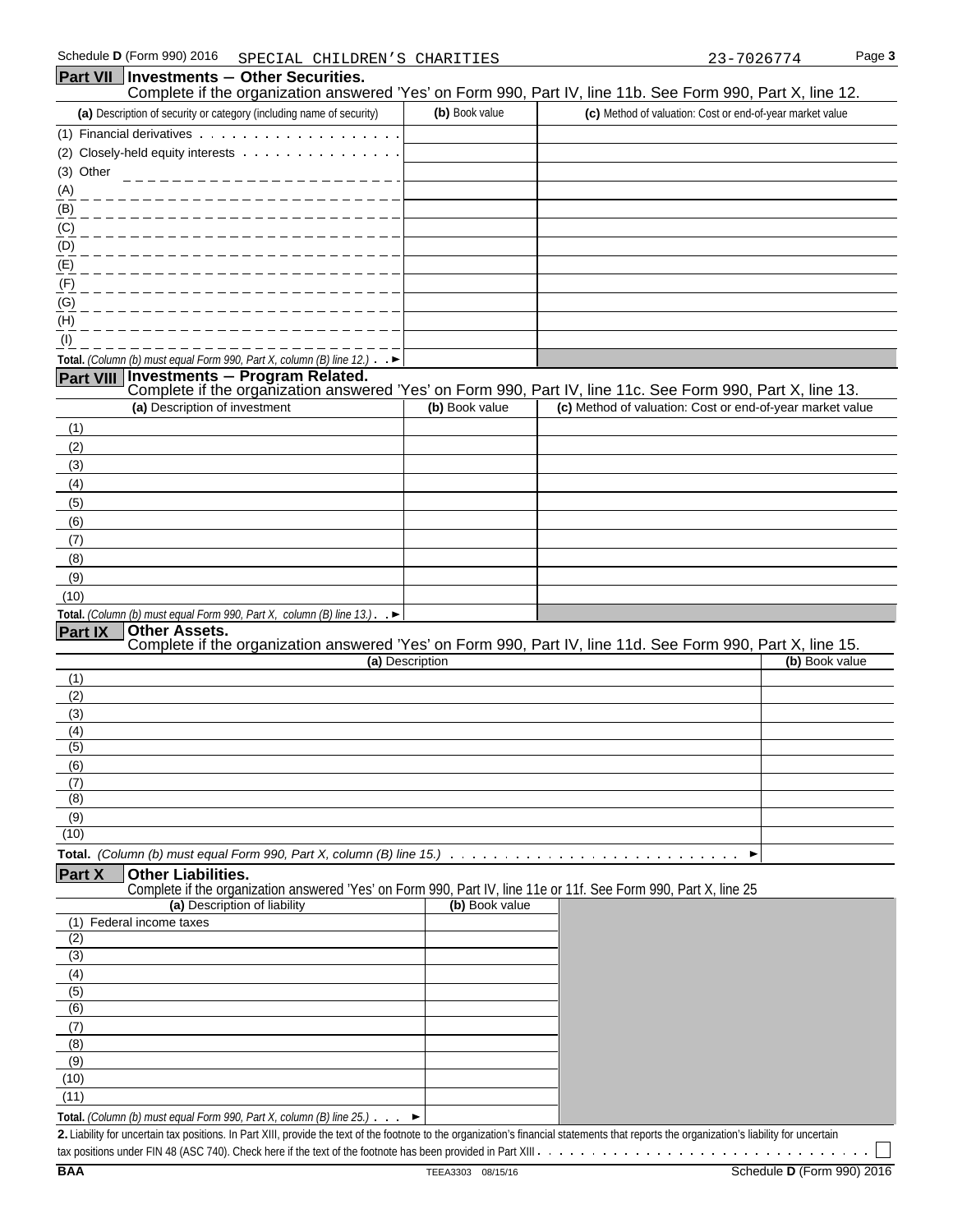| Schedule D (Form 990) 2016<br>SPECIAL CHILDREN'S CHARITIES                                                                                   | 23-7026774     | Page 4       |
|----------------------------------------------------------------------------------------------------------------------------------------------|----------------|--------------|
| Part XI   Reconciliation of Revenue per Audited Financial Statements With Revenue per Return.                                                |                |              |
| Complete if the organization answered 'Yes' on Form 990, Part IV, line 12a.                                                                  |                |              |
| 1                                                                                                                                            | $\overline{1}$ | 2, 279, 349. |
| Amounts included on line 1 but not on Form 990, Part VIII, line 12:<br>2                                                                     |                |              |
| 2al                                                                                                                                          |                |              |
| <b>b</b> Donated services and use of facilities $\ldots$ , $\ldots$ , $\ldots$ , $\ldots$ , $\ldots$ , $\ldots$ , $\ldots$<br>2 <sub>b</sub> |                |              |
|                                                                                                                                              |                |              |
| <b>d</b> Other (Describe in Part XIII.) $\ldots \ldots \ldots \ldots \ldots \ldots \ldots \ldots \ldots \ldots \ldots$<br>2 d                |                |              |
|                                                                                                                                              | 2e             |              |
| 3                                                                                                                                            | 3              | 2, 279, 349. |
| Amounts included on Form 990, Part VIII, line 12, but not on line 1:<br>4                                                                    |                |              |
| <b>a</b> Investment expenses not included on Form 990, Part VIII, line 7b. $\ldots$ , $\ldots$ , $\vert$ 4a                                  |                |              |
| <b>b</b> Other (Describe in Part XIII.) $\ldots \ldots \ldots \ldots \ldots \ldots \ldots \ldots \ldots \ldots \ldots \mid 4b$               |                |              |
|                                                                                                                                              | 4 c            |              |
| 5                                                                                                                                            | 5              | 2,279,349.   |
| Part XII Reconciliation of Expenses per Audited Financial Statements With Expenses per Return.                                               |                |              |
| Complete if the organization answered 'Yes' on Form 990, Part IV, line 12a.                                                                  |                |              |
| 1                                                                                                                                            | $\overline{1}$ |              |
| Amounts included on line 1 but not on Form 990, Part IX, line 25:                                                                            |                |              |
| 2a                                                                                                                                           |                |              |
| 2 <sub>b</sub>                                                                                                                               |                |              |
|                                                                                                                                              |                |              |
| <b>d</b> Other (Describe in Part XIII.) $\ldots \ldots \ldots \ldots \ldots \ldots \ldots \ldots \ldots \ldots \ldots$<br>2d                 |                |              |
|                                                                                                                                              | <b>2e</b>      |              |
| 3                                                                                                                                            | 3              |              |
| Amounts included on Form 990, Part IX, line 25, but not on line 1:                                                                           |                |              |
| <b>a</b> Investment expenses not included on Form 990, Part VIII, line 7b. $\ldots$ , $\ldots$ , <b>4a</b>                                   |                |              |
| <b>b</b> Other (Describe in Part XIII.) $\ldots$ $\ldots$ $\ldots$ $\ldots$ $\ldots$ $\ldots$ $\ldots$ $\ldots$ $\ldots$ $\vdots$ 4b         |                |              |
|                                                                                                                                              | 4 c            |              |
|                                                                                                                                              | 5              |              |
| Part XIII Supplemental Information.                                                                                                          |                |              |

Provide the descriptions required for Part II, lines 3, 5, and 9; Part III, lines 1a and 4; Part IV, lines 1b and 2b; Part V,

line 4; Part X, line 2; Part XI, lines 2d and 4b; and Part XII, lines 2d and 4b. Also complete this part to provide any additional information.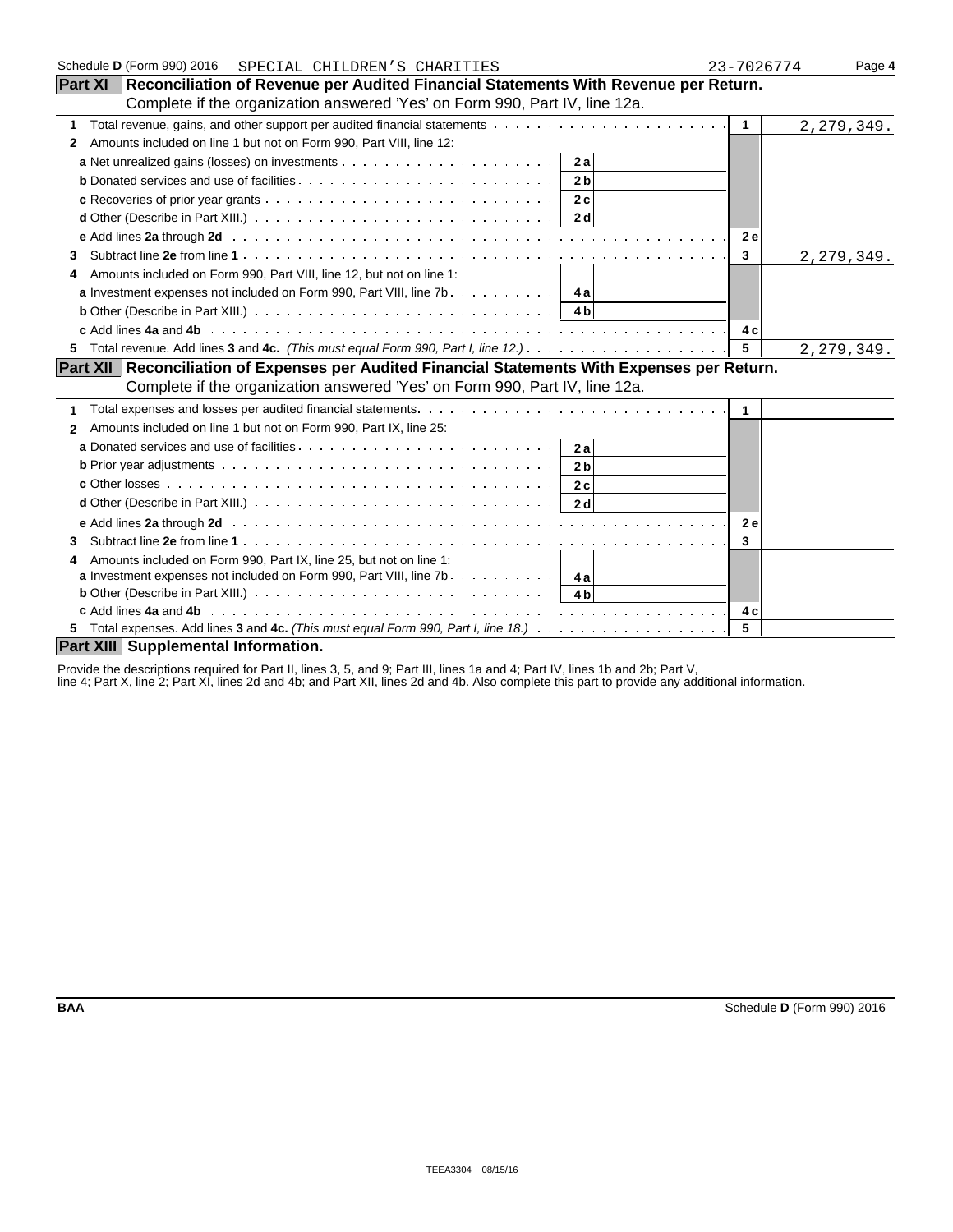|                                                              |                                                            |               |     |                                                                      | <b>Supplemental Information Regarding Fundraising or Gaming Activities</b>                                                                                          |                                                                                                                                                  | OMB No. 1545-0047                                       |
|--------------------------------------------------------------|------------------------------------------------------------|---------------|-----|----------------------------------------------------------------------|---------------------------------------------------------------------------------------------------------------------------------------------------------------------|--------------------------------------------------------------------------------------------------------------------------------------------------|---------------------------------------------------------|
| <b>SCHEDULE G</b><br>(Form 990 or 990-EZ)                    |                                                            |               |     |                                                                      | Complete if the organization answered 'Yes' on Form 990, Part IV, line 17, 18, or 19, or if the<br>organization entered more than \$15,000 on Form 990-EZ, line 6a. |                                                                                                                                                  | 2016                                                    |
| Department of the Treasury<br>Internal Revenue Service       | <b>Open to Public</b><br><b>Inspection</b>                 |               |     |                                                                      |                                                                                                                                                                     |                                                                                                                                                  |                                                         |
| Name of the organization                                     | <b>Employer identification number</b>                      |               |     |                                                                      |                                                                                                                                                                     |                                                                                                                                                  |                                                         |
| SPECIAL CHILDREN'S CHARITIES                                 |                                                            |               |     |                                                                      | Fundraising Activities. Complete if the organization answered 'Yes' on Form 990, Part IV, line 17.                                                                  | 23-7026774                                                                                                                                       |                                                         |
| Part I                                                       | Form 990-EZ filers are not required to complete this part. |               |     |                                                                      |                                                                                                                                                                     |                                                                                                                                                  |                                                         |
| $\mathbf 1$                                                  |                                                            |               |     |                                                                      | Indicate whether the organization raised funds through any of the following activities. Check all that apply.                                                       |                                                                                                                                                  |                                                         |
| Mail solicitations<br>a<br>b                                 | Internet and email solicitations                           |               |     | e<br>f                                                               | Solicitation of non-government grants<br>Solicitation of government grants                                                                                          |                                                                                                                                                  |                                                         |
| Phone solicitations<br>c                                     |                                                            |               |     | g                                                                    | Special fundraising events                                                                                                                                          |                                                                                                                                                  |                                                         |
| In-person solicitations<br>d                                 |                                                            |               |     |                                                                      |                                                                                                                                                                     |                                                                                                                                                  |                                                         |
|                                                              |                                                            |               |     |                                                                      | 2 a Did the organization have a written or oral agreement with any individual (including officers, directors, trustees, or key                                      |                                                                                                                                                  | <b>Yes</b><br><b>No</b>                                 |
| compensated at least \$5,000 by the organization.            |                                                            |               |     |                                                                      | employees listed in Form 990, Part VII) or entity in connection with professional fundraising services?                                                             | <b>b</b> If 'Yes,' list the 10 highest paid individuals or entities (fundraisers) pursuant to agreements under which the fundraiser is to be     |                                                         |
| (i) Name and address of individual<br>or entity (fundraiser) |                                                            | (ii) Activity |     | (iii) Did fundraiser<br>have custody or control<br>of contributions? | (iv) Gross receipts<br>from activity                                                                                                                                | (v) Amount paid to<br>(or retained by)<br>fundraiser listed in                                                                                   | (vi) Amount paid to<br>(or retained by)<br>organization |
|                                                              |                                                            |               | Yes | No                                                                   |                                                                                                                                                                     | column (i)                                                                                                                                       |                                                         |
| 1                                                            |                                                            |               |     |                                                                      |                                                                                                                                                                     |                                                                                                                                                  |                                                         |
|                                                              |                                                            |               |     |                                                                      |                                                                                                                                                                     |                                                                                                                                                  |                                                         |
| 2                                                            |                                                            |               |     |                                                                      |                                                                                                                                                                     |                                                                                                                                                  |                                                         |
|                                                              |                                                            |               |     |                                                                      |                                                                                                                                                                     |                                                                                                                                                  |                                                         |
| 3                                                            |                                                            |               |     |                                                                      |                                                                                                                                                                     |                                                                                                                                                  |                                                         |
| 4                                                            |                                                            |               |     |                                                                      |                                                                                                                                                                     |                                                                                                                                                  |                                                         |
| 5                                                            |                                                            |               |     |                                                                      |                                                                                                                                                                     |                                                                                                                                                  |                                                         |
| 6                                                            |                                                            |               |     |                                                                      |                                                                                                                                                                     |                                                                                                                                                  |                                                         |
| 7                                                            |                                                            |               |     |                                                                      |                                                                                                                                                                     |                                                                                                                                                  |                                                         |
| 8                                                            |                                                            |               |     |                                                                      |                                                                                                                                                                     |                                                                                                                                                  |                                                         |
| 9                                                            |                                                            |               |     |                                                                      |                                                                                                                                                                     |                                                                                                                                                  |                                                         |
| 10                                                           |                                                            |               |     |                                                                      |                                                                                                                                                                     |                                                                                                                                                  |                                                         |
|                                                              |                                                            |               |     |                                                                      |                                                                                                                                                                     |                                                                                                                                                  |                                                         |
|                                                              |                                                            |               |     |                                                                      |                                                                                                                                                                     |                                                                                                                                                  |                                                         |
| 3<br>or licensing.                                           |                                                            |               |     |                                                                      |                                                                                                                                                                     | List all states in which the organization is registered or licensed to solicit contributions or has been notified it is exempt from registration |                                                         |
|                                                              |                                                            |               |     |                                                                      |                                                                                                                                                                     |                                                                                                                                                  |                                                         |
|                                                              |                                                            |               |     |                                                                      |                                                                                                                                                                     |                                                                                                                                                  |                                                         |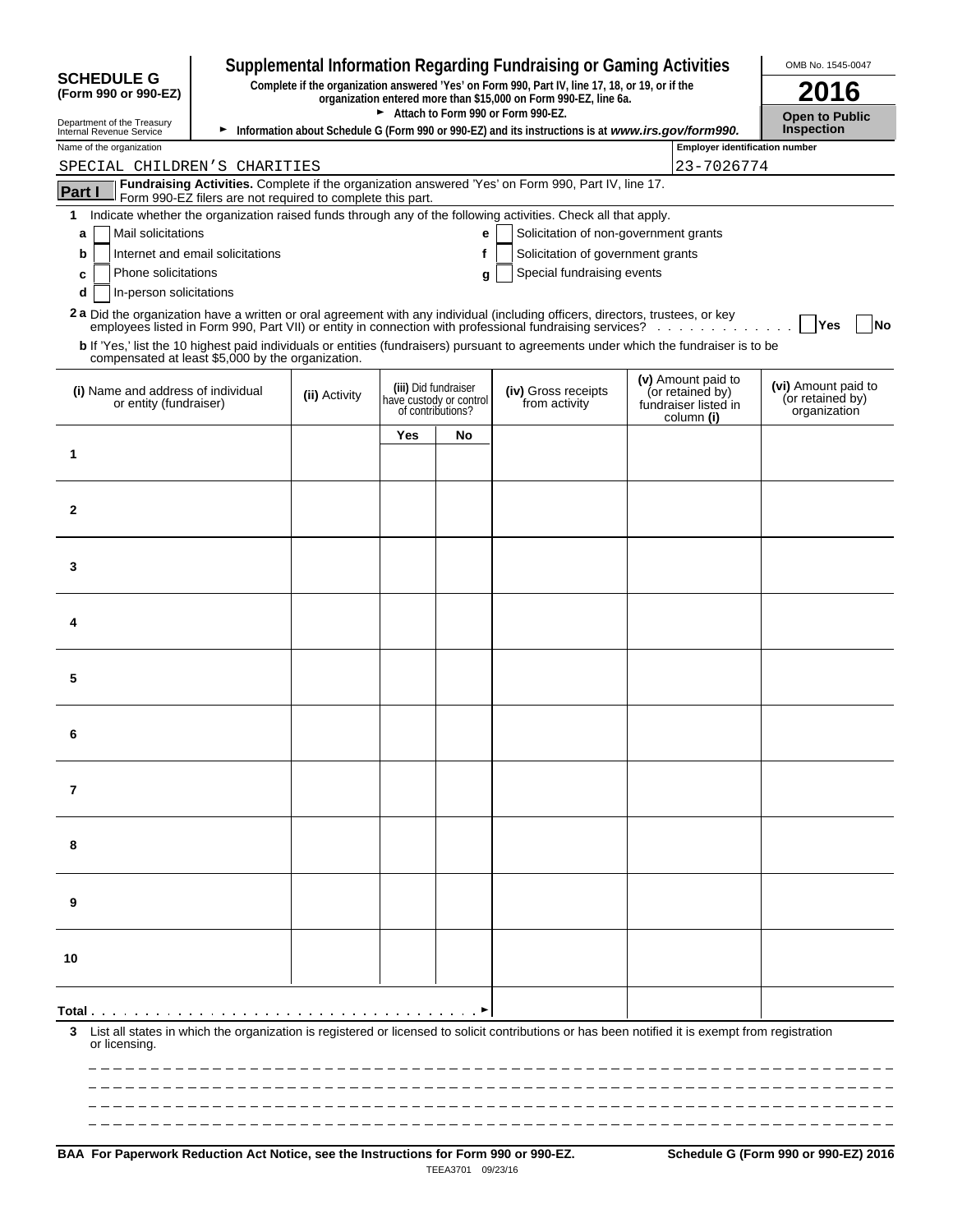| Part II Fundraising Events. Complete if the organization answered 'Yes' on Form 990, Part IV, line 18, or reported |
|--------------------------------------------------------------------------------------------------------------------|
| more than \$15,000 of fundraising event contributions and gross income on Form 990-EZ, lines 1 and 6b.             |
| List events with gross receipts greater than \$5,000.                                                              |

|                                 |          |                                                                                                          | (a) Event $#1$                | $(b)$ Event #2                                      | (c) Other events                     | (d) Total events                                           |
|---------------------------------|----------|----------------------------------------------------------------------------------------------------------|-------------------------------|-----------------------------------------------------|--------------------------------------|------------------------------------------------------------|
|                                 |          |                                                                                                          | POLAR PLUNGE                  |                                                     |                                      | (add column (a)                                            |
|                                 |          |                                                                                                          | (event type)                  | ILLINOIS LOTTERY<br>(event type)                    | OTHER SMALL EVENTS<br>(total number) | through column $(c)$                                       |
|                                 |          |                                                                                                          |                               |                                                     |                                      |                                                            |
| <b>RHVEND</b>                   | 1.       | Gross receipts $\cdots$ $\cdots$ $\cdots$                                                                |                               |                                                     |                                      |                                                            |
| Е                               | 2        | Less: Contributions                                                                                      |                               |                                                     |                                      |                                                            |
|                                 | 3        | Gross income (line 1 minus line 2)                                                                       |                               |                                                     |                                      |                                                            |
|                                 | 4        |                                                                                                          |                               |                                                     |                                      |                                                            |
| D                               | 5        | Noncash prizes                                                                                           |                               |                                                     |                                      |                                                            |
| I.                              | 6        |                                                                                                          |                               |                                                     |                                      |                                                            |
| R<br>E<br>C<br>T                | 7        | Food and beverages                                                                                       |                               |                                                     |                                      |                                                            |
|                                 | 8        | Entertainment                                                                                            |                               |                                                     |                                      |                                                            |
| <b>SHRSNE</b>                   | 9        | Other direct expenses                                                                                    |                               |                                                     |                                      |                                                            |
|                                 |          |                                                                                                          |                               |                                                     |                                      |                                                            |
|                                 | 10<br>11 |                                                                                                          |                               |                                                     |                                      |                                                            |
| Part III                        |          | Gaming. Complete if the organization answered 'Yes' on Form 990, Part IV, line 19, or reported more than |                               |                                                     |                                      |                                                            |
|                                 |          | \$15,000 on Form 990-EZ, line 6a.                                                                        |                               |                                                     |                                      |                                                            |
|                                 |          |                                                                                                          |                               |                                                     |                                      |                                                            |
| <b>RHVENDR</b>                  |          |                                                                                                          | (a) Bingo                     | (b) Pull tabs/instant<br>bingo/progressive<br>bingo | (c) Other gaming                     | (d) Total gaming<br>(add column (a)<br>through column (c)) |
|                                 |          |                                                                                                          |                               |                                                     |                                      |                                                            |
|                                 | 1        | Gross revenue                                                                                            |                               |                                                     |                                      |                                                            |
|                                 | 2        | Cash prizes                                                                                              |                               |                                                     |                                      |                                                            |
| <b>SESPENS</b><br><b>DIRECT</b> | 3        | Noncash prizes                                                                                           |                               |                                                     |                                      |                                                            |
|                                 | 4        | Rent/facility costs                                                                                      |                               |                                                     |                                      |                                                            |
|                                 | 5        | Other direct expenses.                                                                                   |                               |                                                     |                                      |                                                            |
|                                 | 6        | Volunteer labor                                                                                          | နွ<br><b>Yes</b><br><b>No</b> | %<br>Yes<br>No                                      | ۶,<br>Yes<br><b>No</b>               |                                                            |
|                                 | 7        |                                                                                                          |                               |                                                     |                                      |                                                            |
|                                 | 8        |                                                                                                          |                               |                                                     |                                      |                                                            |
|                                 |          |                                                                                                          |                               |                                                     |                                      |                                                            |
| 9                               |          | Enter the state(s) in which the organization conducts gaming activities:                                 |                               |                                                     |                                      |                                                            |
|                                 |          |                                                                                                          |                               |                                                     |                                      | <b>Yes</b><br>No                                           |
|                                 |          | <b>b</b> If 'No,' explain:                                                                               |                               |                                                     |                                      |                                                            |
|                                 |          |                                                                                                          |                               |                                                     |                                      |                                                            |
|                                 |          |                                                                                                          |                               |                                                     |                                      |                                                            |
|                                 |          | 10a Were any of the organization's gaming licenses revoked, suspended or terminated during the tax year? |                               |                                                     |                                      | Yes<br>No l                                                |
|                                 |          | <b>b</b> If 'Yes,' explain:                                                                              |                               |                                                     |                                      |                                                            |
|                                 |          |                                                                                                          |                               |                                                     |                                      |                                                            |

**BAA** TEEA3702 09/23/16 **Schedule G (Form 990 or 990-EZ) 2016**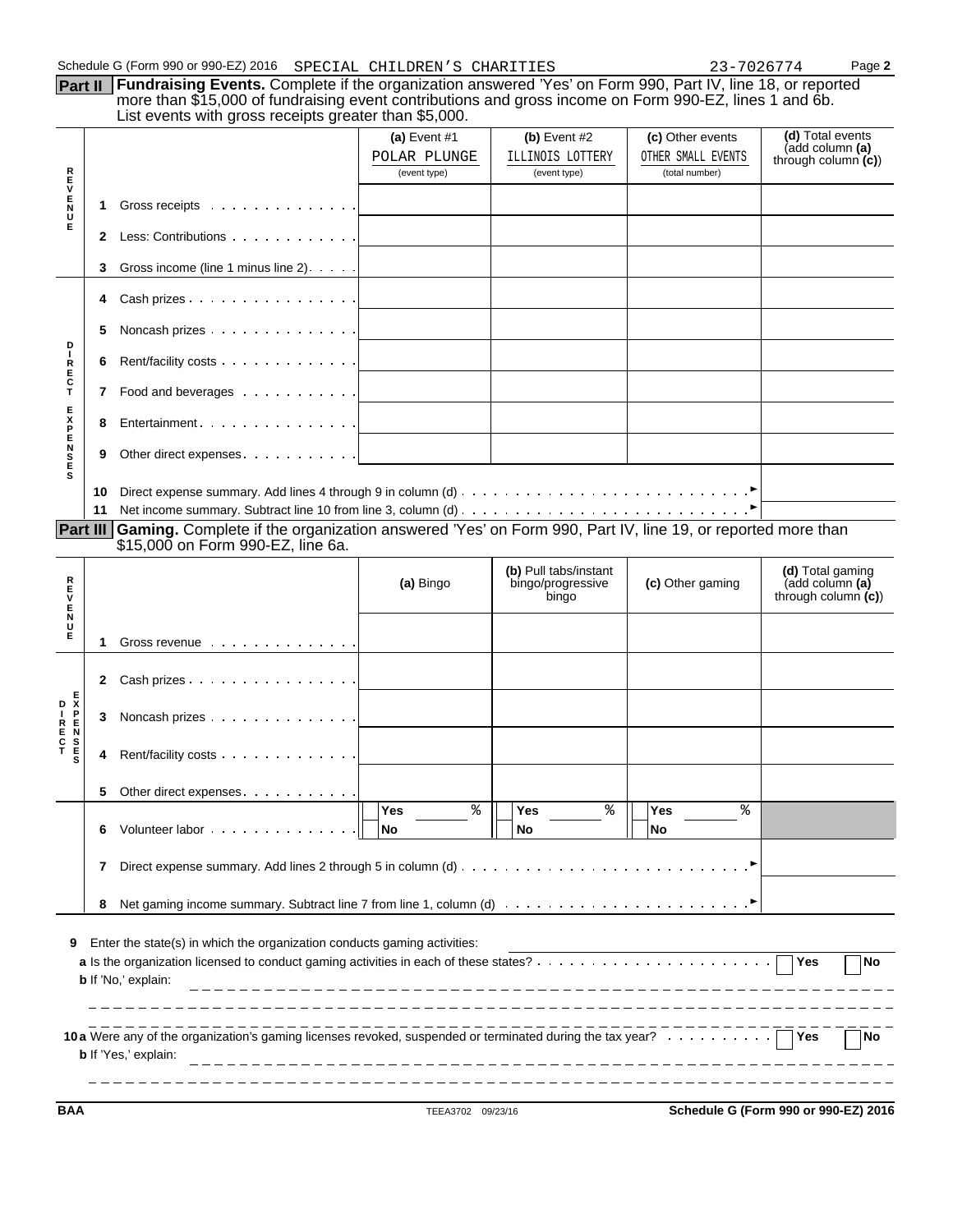|    | Schedule G (Form 990 or 990-EZ) 2016  SPECIAL CHILDREN'S CHARITIES                                                                                                                                                                                                                                                                                                                                               | 23-7026774 |            | Page 3    |
|----|------------------------------------------------------------------------------------------------------------------------------------------------------------------------------------------------------------------------------------------------------------------------------------------------------------------------------------------------------------------------------------------------------------------|------------|------------|-----------|
| 11 |                                                                                                                                                                                                                                                                                                                                                                                                                  |            | Yes        | <b>No</b> |
|    | 12 Is the organization a grantor, beneficiary or trustee of a trust, or a member of a partnership or other entity formed to                                                                                                                                                                                                                                                                                      |            | Yes        | <b>No</b> |
|    | 13 Indicate the percentage of gaming activity conducted in:                                                                                                                                                                                                                                                                                                                                                      |            |            |           |
|    |                                                                                                                                                                                                                                                                                                                                                                                                                  |            |            | ိဝ        |
|    |                                                                                                                                                                                                                                                                                                                                                                                                                  |            |            | °         |
|    | 14 Enter the name and address of the person who prepares the organization's gaming/special events books and records:                                                                                                                                                                                                                                                                                             |            |            |           |
|    | Name $\blacktriangleright$                                                                                                                                                                                                                                                                                                                                                                                       |            |            |           |
|    | Address ▶                                                                                                                                                                                                                                                                                                                                                                                                        |            |            |           |
|    | 15 a Does the organization have a contract with a third party from whom the organization receives gaming revenue?   Yes<br><b>b</b> If 'Yes,' enter the amount of gaming revenue received by the organization $\bullet$ $\circ$<br>of gaming revenue retained by the third party $\begin{bmatrix} 1 & 1 \\ 2 & -1 & -1 \\ 3 & -1 & -1 \end{bmatrix}$ .<br>c If 'Yes,' enter name and address of the third party: |            |            | No        |
|    | Name $\blacktriangleright$                                                                                                                                                                                                                                                                                                                                                                                       |            |            |           |
|    | Address ►                                                                                                                                                                                                                                                                                                                                                                                                        |            |            |           |
| 16 | Gaming manager information:                                                                                                                                                                                                                                                                                                                                                                                      |            |            |           |
|    | Name $\blacktriangleright$                                                                                                                                                                                                                                                                                                                                                                                       |            |            |           |
|    | $\triangleright$ \$ _ _ _ _ _ _ _ _ _ _ _<br>Gaming manager compensation                                                                                                                                                                                                                                                                                                                                         |            |            |           |
|    | Description of services provided                                                                                                                                                                                                                                                                                                                                                                                 |            |            |           |
|    | Employee<br>Director/officer<br>Independent contractor                                                                                                                                                                                                                                                                                                                                                           |            |            |           |
| 17 | Mandatory distributions                                                                                                                                                                                                                                                                                                                                                                                          |            |            |           |
|    | a Is the organization required under state law to make charitable distributions from the gaming proceeds to retain the<br>state gaming license?                                                                                                                                                                                                                                                                  |            | <b>Yes</b> | No        |
|    | <b>b</b> Enter the amount of distributions required under state law to be distributed to other exempt organizations or spent in the                                                                                                                                                                                                                                                                              |            |            |           |
|    | organization's own exempt activities during the tax year<br>S                                                                                                                                                                                                                                                                                                                                                    |            |            |           |
|    | Supplemental Information. Provide the explanations required by Part I, line 2b, columns (iii) and (v);<br><b>Part IV</b><br>and Part III, lines 9, 9b, 10b, 15b, 15c, 16, and 17b, as applicable. Also provide any additional<br>information. See instructions                                                                                                                                                   |            |            |           |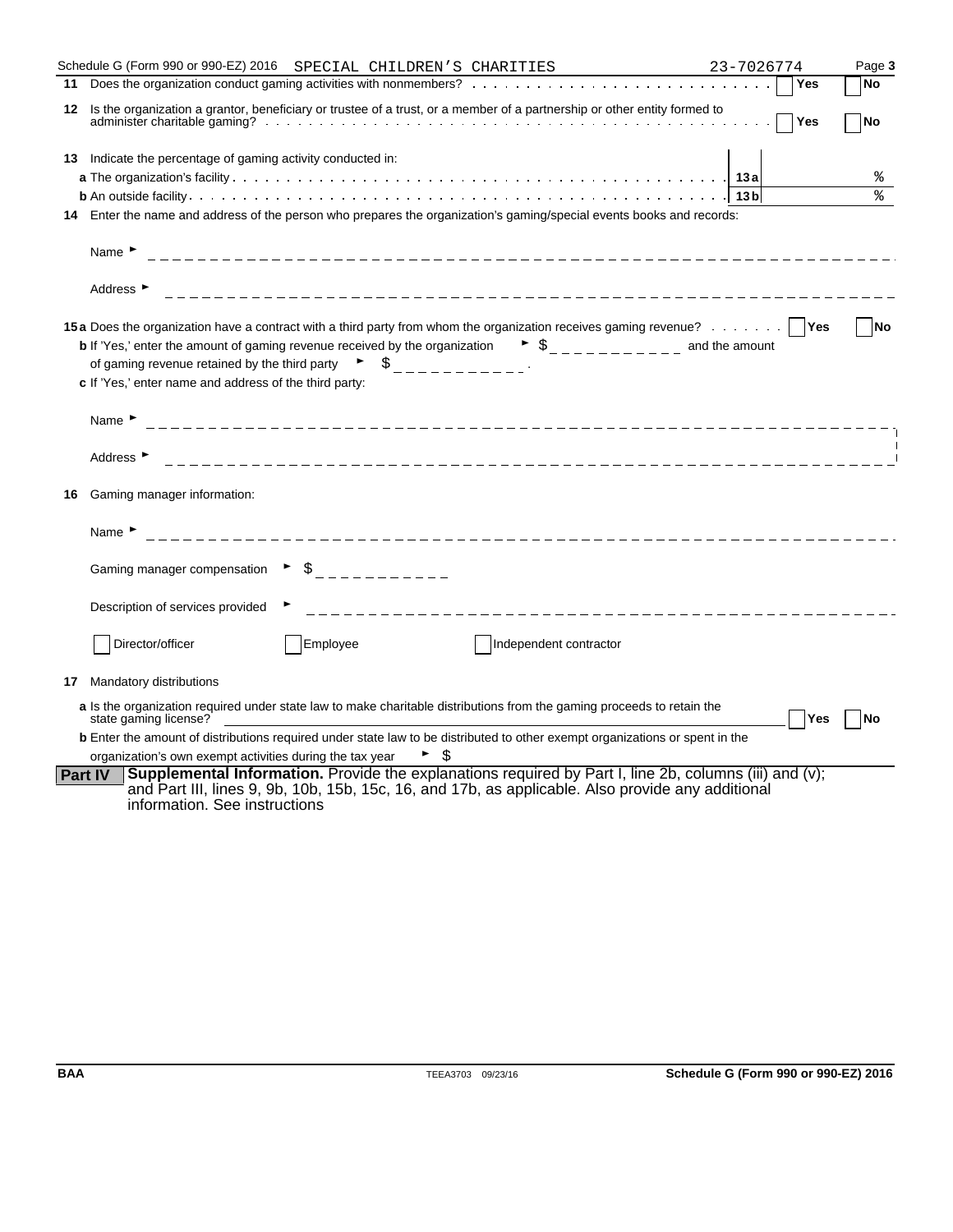# **(Form 990)**

| <b>SCHEDULE M</b> | <b>Noncash Contributions</b>                                                         | OMB No. 1545-0047 |
|-------------------|--------------------------------------------------------------------------------------|-------------------|
| (Form 990)        |                                                                                      | 2016              |
|                   | ► Complete if the organizations answered 'Yes' on Form 990, Part IV, lines 29 or 30. |                   |

Department of the Treasury **► Attach to Form 990.**<br>Information about Schedule M (Form 990) and its instructions is at *www.irs.gov/form990.* Inspection Inspection

Name of the organization **and the control of the organization Employer identification number Employer identification number** 

## SPECIAL CHILDREN'S CHARITIES 23-7026774

| Part I | <b>Types of Property</b>                                                                                                                                                                                                                            |                               |                                                           |                                                                                       |                                     |     |                              |    |
|--------|-----------------------------------------------------------------------------------------------------------------------------------------------------------------------------------------------------------------------------------------------------|-------------------------------|-----------------------------------------------------------|---------------------------------------------------------------------------------------|-------------------------------------|-----|------------------------------|----|
|        |                                                                                                                                                                                                                                                     | (a)<br>Check if<br>applicable | (b)<br>Number of<br>contributions or<br>items contributed | (c)<br>Noncash contribution<br>amounts reported<br>on Form 990,<br>Part VIII, line 1g | noncash contribution amounts        |     | (d)<br>Method of determining |    |
| 1      | $Art - Works$ of art $\ldots \ldots \ldots \ldots$                                                                                                                                                                                                  |                               |                                                           |                                                                                       |                                     |     |                              |    |
| 2      | Art - Historical treasures                                                                                                                                                                                                                          |                               |                                                           |                                                                                       |                                     |     |                              |    |
| 3      | Art - Fractional interests                                                                                                                                                                                                                          |                               |                                                           |                                                                                       |                                     |     |                              |    |
| 4      | Books and publications                                                                                                                                                                                                                              |                               |                                                           |                                                                                       |                                     |     |                              |    |
| 5      | Clothing and household goods                                                                                                                                                                                                                        |                               |                                                           |                                                                                       |                                     |     |                              |    |
| 6      | Cars and other vehicles                                                                                                                                                                                                                             |                               |                                                           |                                                                                       |                                     |     |                              |    |
| 7      |                                                                                                                                                                                                                                                     |                               |                                                           |                                                                                       |                                     |     |                              |    |
| 8      |                                                                                                                                                                                                                                                     |                               |                                                           |                                                                                       |                                     |     |                              |    |
| 9      | Securities - Publicly traded                                                                                                                                                                                                                        |                               |                                                           |                                                                                       |                                     |     |                              |    |
| 10     | Securities - Closely held stock                                                                                                                                                                                                                     |                               |                                                           |                                                                                       |                                     |     |                              |    |
| 11     | Securities - Partnership, LLC, or trust interests                                                                                                                                                                                                   |                               |                                                           |                                                                                       |                                     |     |                              |    |
| 12     | Securities - Miscellaneous                                                                                                                                                                                                                          |                               |                                                           |                                                                                       |                                     |     |                              |    |
|        |                                                                                                                                                                                                                                                     |                               |                                                           |                                                                                       |                                     |     |                              |    |
| 13     | Qualified conservation contribution -<br>Historic structures                                                                                                                                                                                        |                               |                                                           |                                                                                       |                                     |     |                              |    |
| 14     | Qualified conservation contribution - Other                                                                                                                                                                                                         |                               |                                                           |                                                                                       |                                     |     |                              |    |
| 15     | Real estate – Residential and a manuscripture of the Real estate                                                                                                                                                                                    |                               |                                                           |                                                                                       |                                     |     |                              |    |
| 16     | Real estate - Commercial                                                                                                                                                                                                                            |                               |                                                           |                                                                                       |                                     |     |                              |    |
| 17     | Real estate $-$ Other $\cdots$ , $\cdots$ , $\cdots$                                                                                                                                                                                                |                               |                                                           |                                                                                       |                                     |     |                              |    |
| 18     |                                                                                                                                                                                                                                                     |                               |                                                           |                                                                                       |                                     |     |                              |    |
| 19     | Food inventory                                                                                                                                                                                                                                      |                               |                                                           |                                                                                       |                                     |     |                              |    |
| 20     | Drugs and medical supplies                                                                                                                                                                                                                          |                               |                                                           |                                                                                       |                                     |     |                              |    |
| 21     |                                                                                                                                                                                                                                                     |                               |                                                           |                                                                                       |                                     |     |                              |    |
| 22     | Historical artifacts                                                                                                                                                                                                                                |                               |                                                           |                                                                                       |                                     |     |                              |    |
| 23     | Scientific specimens                                                                                                                                                                                                                                |                               |                                                           |                                                                                       |                                     |     |                              |    |
| 24     | Archeological artifacts                                                                                                                                                                                                                             |                               |                                                           |                                                                                       |                                     |     |                              |    |
| 25     | Other $\blacktriangleright$<br>(________________                                                                                                                                                                                                    |                               |                                                           |                                                                                       |                                     |     |                              |    |
| 26     | Other $\blacktriangleright$<br>_______________                                                                                                                                                                                                      |                               |                                                           |                                                                                       |                                     |     |                              |    |
| 27     | Other $\blacktriangleright$                                                                                                                                                                                                                         |                               |                                                           |                                                                                       |                                     |     |                              |    |
| 28     | Other ▶                                                                                                                                                                                                                                             |                               |                                                           |                                                                                       |                                     |     |                              |    |
| 29     | Number of Forms 8283 received by the organization during the tax year for contributions for which the                                                                                                                                               |                               |                                                           |                                                                                       |                                     |     |                              |    |
|        | organization completed Form 8283, Part IV, Donee Acknowledgement                                                                                                                                                                                    |                               |                                                           |                                                                                       | 29                                  |     |                              |    |
|        |                                                                                                                                                                                                                                                     |                               |                                                           |                                                                                       |                                     |     | Yes                          | No |
|        | 30a During the year, did the organization receive by contribution any property reported in Part I, lines 1 through 28, that<br>it must hold for at least three years from the date of the initial contribution, and which isn't required to be used |                               |                                                           |                                                                                       |                                     |     |                              |    |
|        |                                                                                                                                                                                                                                                     |                               |                                                           |                                                                                       |                                     | 30a |                              | X  |
|        | <b>b</b> If 'Yes,' describe the arrangement in Part II.                                                                                                                                                                                             |                               |                                                           |                                                                                       |                                     |     |                              |    |
| 31     | Does the organization have a gift acceptance policy that requires the review of any nonstandard contributions?                                                                                                                                      |                               |                                                           |                                                                                       |                                     | 31  |                              | Χ  |
|        | 32a Does the organization hire or use third parties or related organizations to solicit, process, or sell                                                                                                                                           |                               |                                                           |                                                                                       |                                     | 32a |                              | X  |
|        | <b>b</b> If 'Yes,' describe in Part II.                                                                                                                                                                                                             |                               |                                                           |                                                                                       |                                     |     |                              |    |
| 33     | If the organization didn't report an amount in column (c) for a type of property for which column (a) is checked,<br>describe in Part II.                                                                                                           |                               |                                                           |                                                                                       |                                     |     |                              |    |
|        | BAA For Paperwork Reduction Act Notice, see the Instructions for Form 990.                                                                                                                                                                          |                               |                                                           |                                                                                       | <b>Schedule M (Form 990) (2016)</b> |     |                              |    |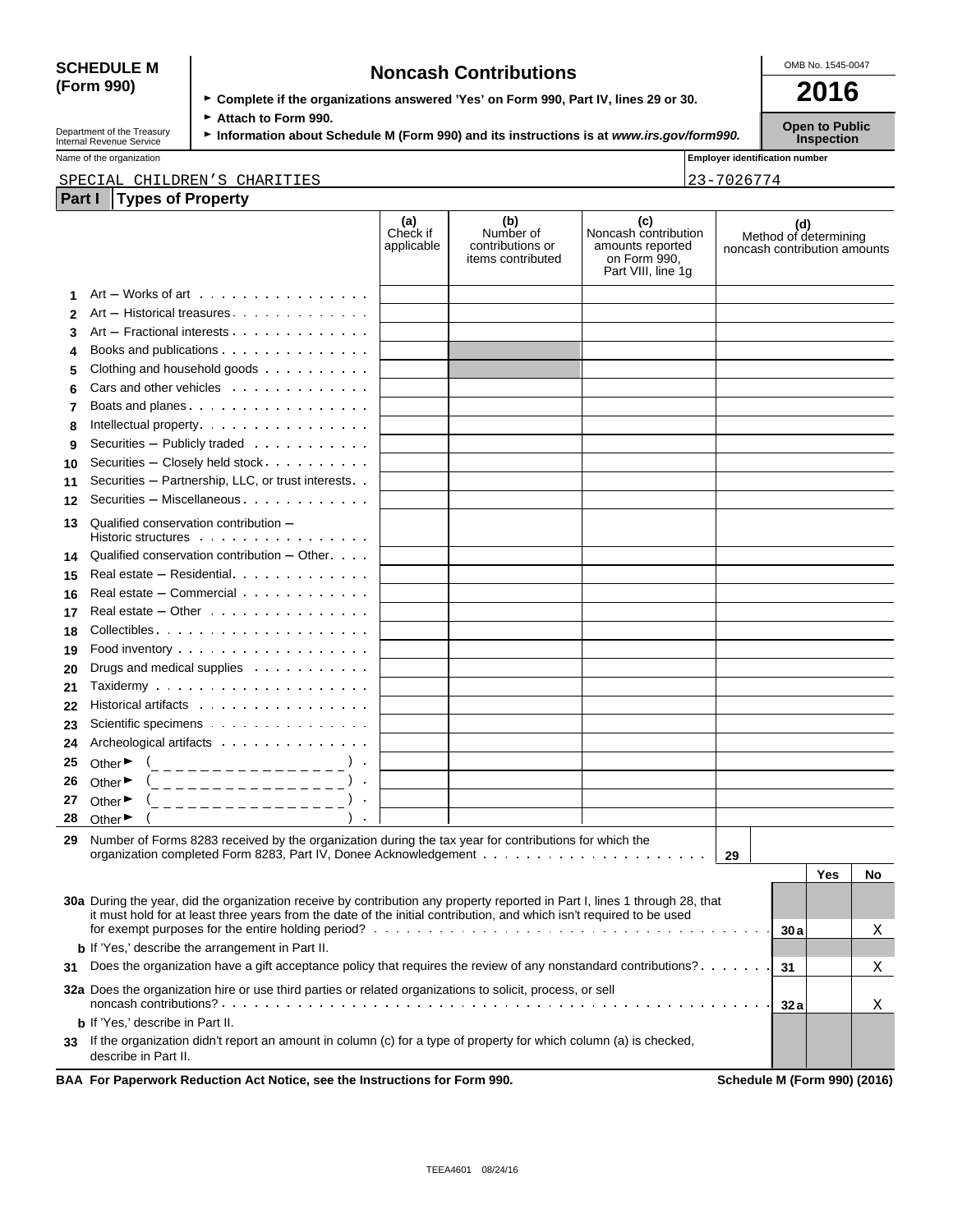**Part II** Supplemental Information. Provide the information required by Part I, lines 30b, 32b, and 33, and whether the organization is reporting in Part I, column (b), the number of contributions, the number of items received, or a combination of both. Also complete this part for any additional information.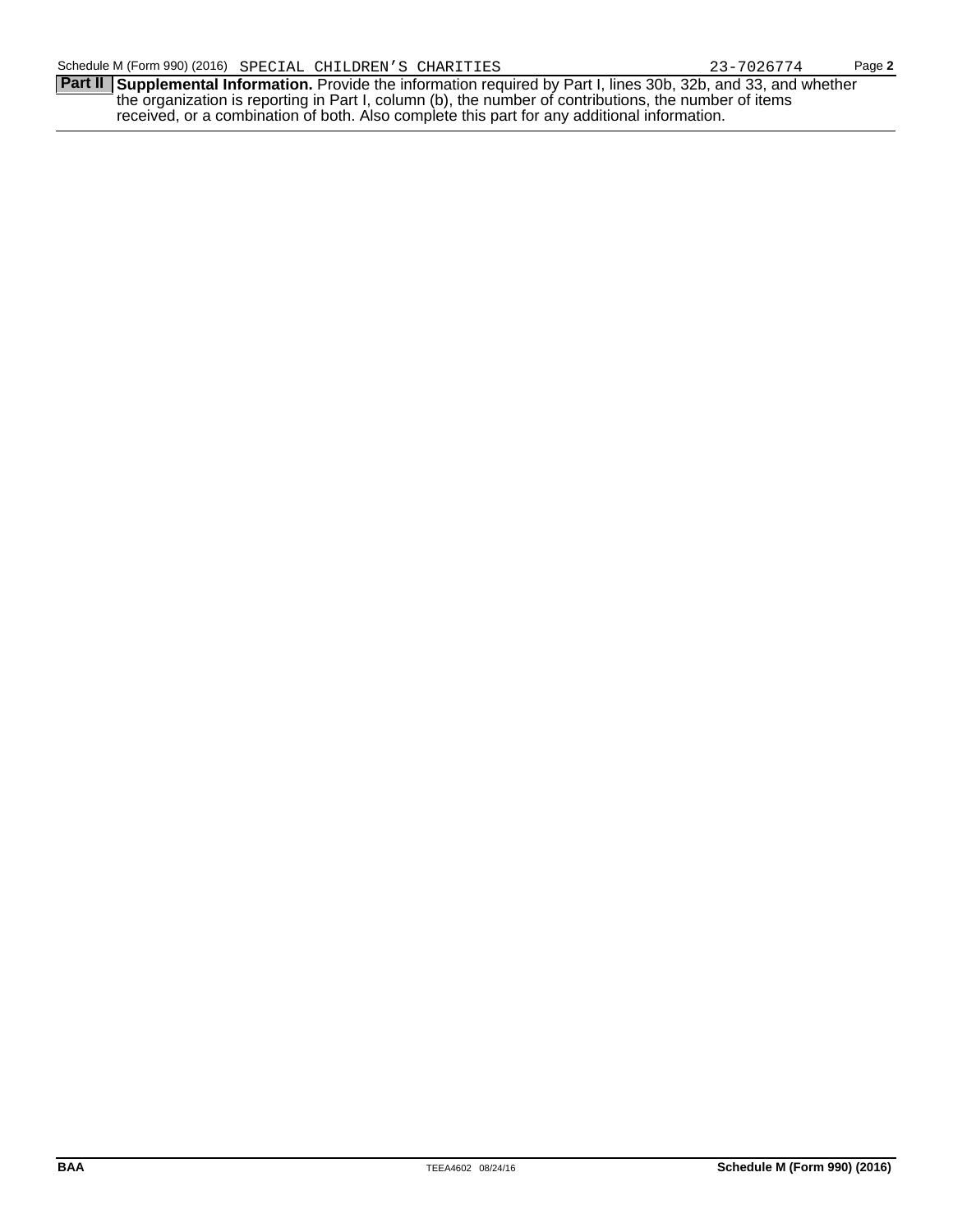## SCHEDULE O **combination to Form 990 or 990-EZ COMB No. 1545-0047**

**(Form 990 or 990-EZ) Complete to provide information for responses to specific questions on Form 990 or 990-EZ or to provide any additional information. 2016** Attach to Form 990 or 990-EZ.

**Department of the Treasury <b>Information about Schedule O** (Form 990 or 990-EZ) and its instructions is **Open to Public**<br>Internal Revenue Service **Inspection at** *www.irs.gov/form990.* **at 1.6 and its instructions is** 

Name of the organization **Employer identification number Employer identification number** 

SPECIAL CHILDREN'S CHARITIES 23-7026774

Pt VI, Line 11b PRESIDENT AND TREASURER REVIEW TAX RETURN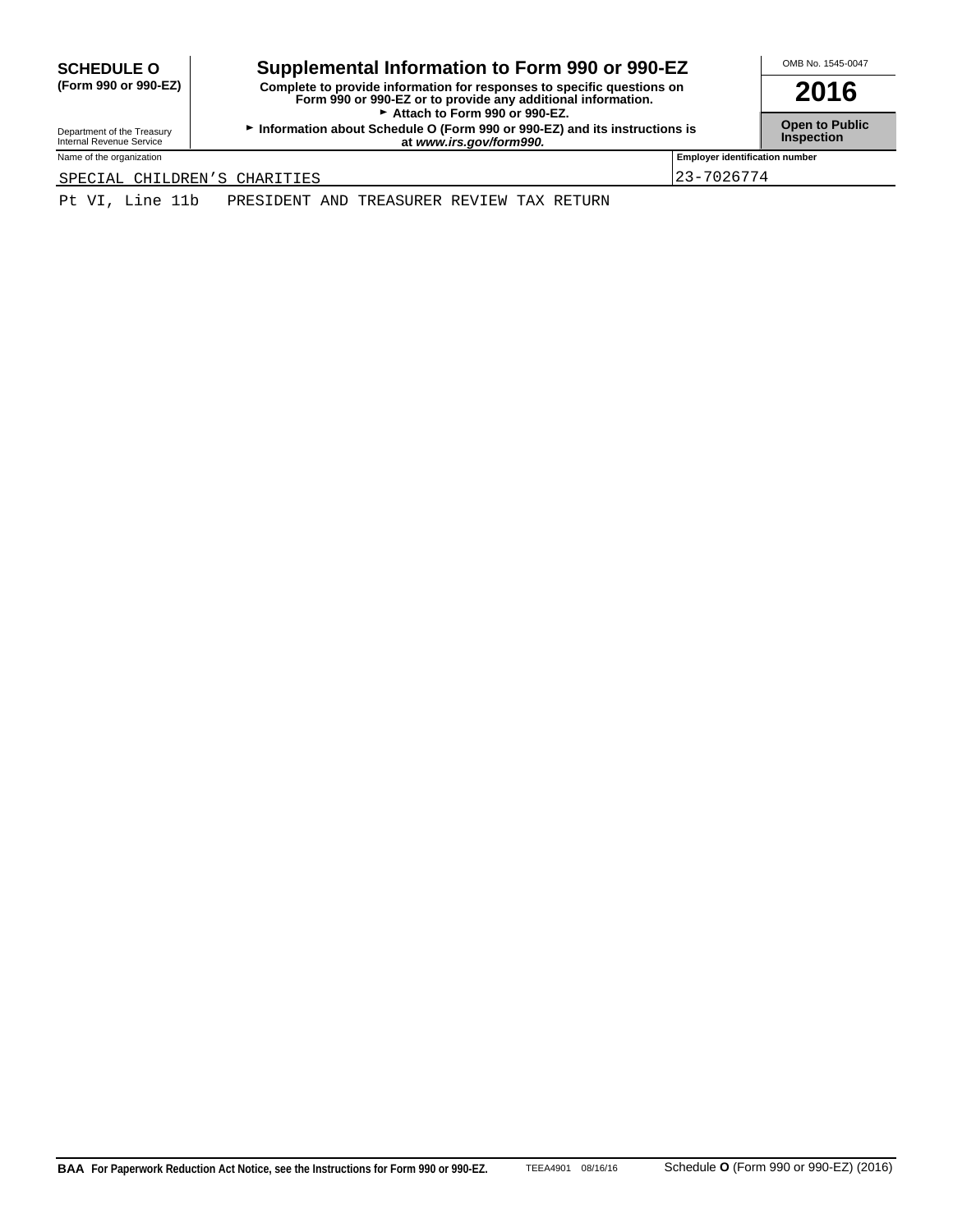| Form $\blacksquare$ | 56 | הה |
|---------------------|----|----|
|---------------------|----|----|

# Form **4562 Depreciation and Amortization COMB No. 1545-0172**<br>
(Including Information on Listed Property) **COLE**

| cluding Information on Listed Property)<br>$\triangleright$ Attach to your tax return. | 2016                       |     |
|----------------------------------------------------------------------------------------|----------------------------|-----|
|                                                                                        | Attachment<br>Sequence No. | 179 |

Department of the Treasury G Attachment of the Treasury **Information about Form 4562 and its separate instructions is at** *www.irs.gov/form4562.***<br>Internal Revenue Service (99) Sequence No. <b>1799** Information about Form 4562

| .                              | . |  | <b>UGUUGHUG ING</b>  |
|--------------------------------|---|--|----------------------|
| Name(s<br>shown on returr<br>. |   |  | I Identifving number |

### SPECIAL CHILDREN'S CHARITIES 23-7026774

|          | Business or activity to which this form relates                                                                                                                                                                                |                                            |                                                                                                                                                     |                              |                   |                  |              |                               |
|----------|--------------------------------------------------------------------------------------------------------------------------------------------------------------------------------------------------------------------------------|--------------------------------------------|-----------------------------------------------------------------------------------------------------------------------------------------------------|------------------------------|-------------------|------------------|--------------|-------------------------------|
|          | Form 990 / Form 990EZ                                                                                                                                                                                                          |                                            |                                                                                                                                                     |                              |                   |                  |              |                               |
| Part I   |                                                                                                                                                                                                                                |                                            | <b>Election To Expense Certain Property Under Section 179</b><br>Note: If you have any listed property, complete Part V before you complete Part I. |                              |                   |                  |              |                               |
| 1        | Maximum amount (see instructions) with the context of the context of the context of the context of the context of the context of the context of the context of the context of the context of the context of the context of the |                                            |                                                                                                                                                     |                              |                   |                  | 1            |                               |
| 2        |                                                                                                                                                                                                                                |                                            |                                                                                                                                                     |                              |                   |                  | $\mathbf{2}$ |                               |
| 3        | Threshold cost of section 179 property before reduction in limitation (see instructions)                                                                                                                                       |                                            |                                                                                                                                                     |                              |                   |                  | 3            |                               |
| 4        |                                                                                                                                                                                                                                |                                            |                                                                                                                                                     |                              |                   |                  | 4            |                               |
| 5        | Dollar limitation for tax year. Subtract line 4 from line 1. If zero or less, enter -0-. If married filing                                                                                                                     |                                            |                                                                                                                                                     |                              |                   |                  |              |                               |
|          |                                                                                                                                                                                                                                |                                            |                                                                                                                                                     |                              |                   |                  | 5            |                               |
| 6        |                                                                                                                                                                                                                                | (a) Description of property                |                                                                                                                                                     | (b) Cost (business use only) |                   | (c) Elected cost |              |                               |
|          |                                                                                                                                                                                                                                |                                            |                                                                                                                                                     |                              |                   |                  |              |                               |
|          |                                                                                                                                                                                                                                |                                            |                                                                                                                                                     |                              |                   |                  |              |                               |
| 7        |                                                                                                                                                                                                                                |                                            |                                                                                                                                                     |                              | $\overline{7}$    |                  |              |                               |
| 8        | Total elected cost of section 179 property. Add amounts in column (c), lines 6 and 7                                                                                                                                           |                                            |                                                                                                                                                     |                              |                   |                  | 8            |                               |
| 9        |                                                                                                                                                                                                                                |                                            |                                                                                                                                                     |                              |                   |                  | 9            |                               |
| 10       |                                                                                                                                                                                                                                |                                            |                                                                                                                                                     |                              |                   |                  | 10           |                               |
| 11       | Business income limitation. Enter the smaller of business income (not less than zero) or line 5 (see instrs)<br>Section 179 expense deduction. Add lines 9 and 10, but don't enter more than line 11                           |                                            |                                                                                                                                                     |                              |                   |                  | 11           |                               |
| 12       | Carryover of disallowed deduction to 2017. Add lines 9 and 10, less line 12 $\dots$ $\dots$ $\blacktriangleright$   13                                                                                                         |                                            |                                                                                                                                                     |                              |                   |                  | 12           |                               |
| 13       | Note: Don't use Part II or Part III below for listed property. Instead, use Part V.                                                                                                                                            |                                            |                                                                                                                                                     |                              |                   |                  |              |                               |
| Part II  |                                                                                                                                                                                                                                |                                            |                                                                                                                                                     |                              |                   |                  |              |                               |
|          |                                                                                                                                                                                                                                |                                            | Special Depreciation Allowance and Other Depreciation (Don't include listed property.) (See instructions.)                                          |                              |                   |                  |              |                               |
| 14       | Special depreciation allowance for qualified property (other than listed property) placed in service during the                                                                                                                |                                            |                                                                                                                                                     |                              |                   |                  | 14           |                               |
| 15       |                                                                                                                                                                                                                                |                                            |                                                                                                                                                     |                              |                   |                  | 15           |                               |
| 16       |                                                                                                                                                                                                                                |                                            |                                                                                                                                                     |                              |                   |                  | 16           |                               |
| Part III |                                                                                                                                                                                                                                |                                            | <b>MACRS</b> Depreciation (Don't include listed property.) (See instructions.)                                                                      |                              |                   |                  |              |                               |
|          |                                                                                                                                                                                                                                |                                            | <b>Section A</b>                                                                                                                                    |                              |                   |                  |              |                               |
| 17       | MACRS deductions for assets placed in service in tax years beginning before 2016.                                                                                                                                              |                                            |                                                                                                                                                     |                              |                   |                  | 17           | 208.                          |
| 18       | If you are electing to group any assets placed in service during the tax year into one or more general                                                                                                                         |                                            |                                                                                                                                                     |                              |                   |                  |              |                               |
|          |                                                                                                                                                                                                                                |                                            |                                                                                                                                                     |                              |                   |                  |              |                               |
|          |                                                                                                                                                                                                                                |                                            | Section B - Assets Placed in Service During 2016 Tax Year Using the General Depreciation System                                                     |                              |                   |                  |              |                               |
|          | (a)<br>Classification of property                                                                                                                                                                                              | (b) Month and<br>year placed<br>in service | (C) Basis for depreciation<br>(business/investment use<br>$only - see$ instructions)                                                                | (d)<br>Recovery period       | (e)<br>Convention | (f)<br>Method    |              | (g) Depreciation<br>deduction |
|          | <b>19 a</b> 3-year property                                                                                                                                                                                                    |                                            |                                                                                                                                                     |                              |                   |                  |              |                               |
|          | <b>b</b> 5-year property $\cdots$                                                                                                                                                                                              |                                            | 6,759.                                                                                                                                              | $5.0$ yrs                    | НY                | 200 DB           |              | 1,352.                        |
|          | $c$ 7-year property $\cdots$                                                                                                                                                                                                   |                                            |                                                                                                                                                     |                              |                   |                  |              |                               |
|          | $d$ 10-year property $\cdots$                                                                                                                                                                                                  |                                            |                                                                                                                                                     |                              |                   |                  |              |                               |
|          | <b>e</b> 15-year property $\cdots$                                                                                                                                                                                             |                                            |                                                                                                                                                     |                              |                   |                  |              |                               |
|          | f 20-year property                                                                                                                                                                                                             |                                            |                                                                                                                                                     |                              |                   |                  |              |                               |
|          | $g$ 25-year property $\cdots$                                                                                                                                                                                                  |                                            |                                                                                                                                                     | $25$ yrs                     |                   | S/L              |              |                               |
|          | h Residential rental                                                                                                                                                                                                           |                                            |                                                                                                                                                     | 27.5 yrs                     | МM                | S/L              |              |                               |
|          | property                                                                                                                                                                                                                       |                                            |                                                                                                                                                     | 27.5 yrs                     | МM                | S/L              |              |                               |
|          | <i>i</i> Nonresidential real                                                                                                                                                                                                   |                                            |                                                                                                                                                     | 39 yrs                       | МM                | S/L              |              |                               |
|          | property enters and the property                                                                                                                                                                                               |                                            |                                                                                                                                                     |                              | МM                | S/L              |              |                               |
|          |                                                                                                                                                                                                                                |                                            | Section C - Assets Placed in Service During 2016 Tax Year Using the Alternative Depreciation System                                                 |                              |                   |                  |              |                               |
|          | 20 a Class life                                                                                                                                                                                                                |                                            |                                                                                                                                                     |                              |                   | S/L              |              |                               |
|          | <b>b</b> 12-year $\cdots$                                                                                                                                                                                                      |                                            |                                                                                                                                                     | 12 yrs                       |                   | S/L              |              |                               |
|          |                                                                                                                                                                                                                                |                                            |                                                                                                                                                     | 40 yrs                       | МM                | S/L              |              |                               |
|          | $\mathbf{c}$ 40-year $\cdots$<br><b>Part IV</b><br><b>Summary</b> (See instructions.)                                                                                                                                          |                                            |                                                                                                                                                     |                              |                   |                  |              |                               |
|          |                                                                                                                                                                                                                                |                                            |                                                                                                                                                     |                              |                   |                  |              |                               |
| 21       | Listed property. Enter amount from line 28.<br>22 Total. Add amounts from line 12, lines 14 through 17, lines 19 and 20 in column (g), and line 21. Enter here and on                                                          |                                            |                                                                                                                                                     |                              |                   |                  | 21           | 3,264.                        |
|          |                                                                                                                                                                                                                                |                                            |                                                                                                                                                     |                              |                   |                  | 22           | 4,824.                        |

**23** For assets shown above and placed in service during the current year, enter

the portion of the basis attributable to section 263A costs **23**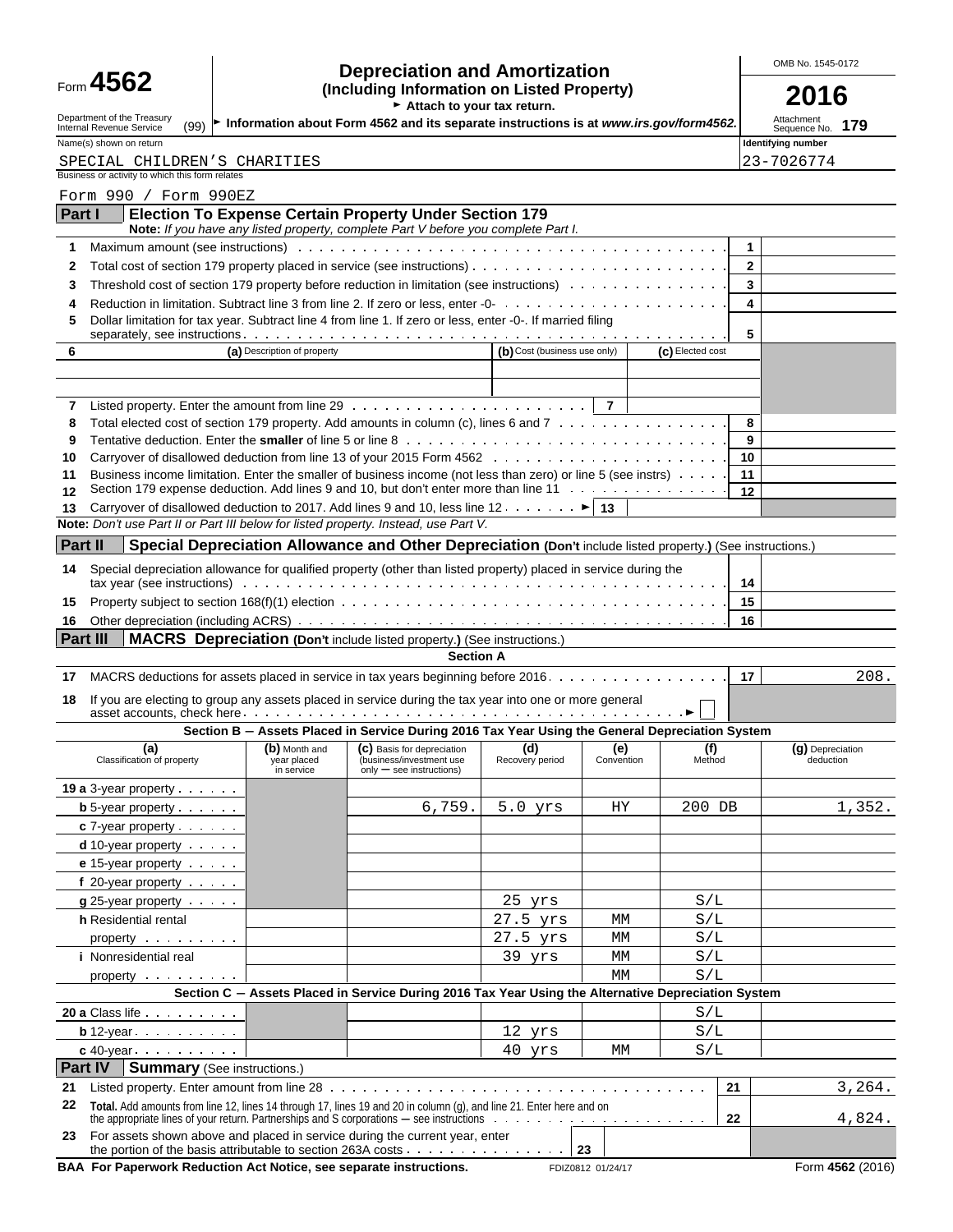|          | Form 4562 (2016)                                                                                                                                                                                                                                                                               | SPECIAL CHILDREN'S CHARITIES                                                                                                                                                                                                                                                                                                                |                                                                                     |                                            |                                    |                   |                                                                    |     |                  |                           |                        |                              |                                                           | 23-7026774                       |                                      | Page 2                                |
|----------|------------------------------------------------------------------------------------------------------------------------------------------------------------------------------------------------------------------------------------------------------------------------------------------------|---------------------------------------------------------------------------------------------------------------------------------------------------------------------------------------------------------------------------------------------------------------------------------------------------------------------------------------------|-------------------------------------------------------------------------------------|--------------------------------------------|------------------------------------|-------------------|--------------------------------------------------------------------|-----|------------------|---------------------------|------------------------|------------------------------|-----------------------------------------------------------|----------------------------------|--------------------------------------|---------------------------------------|
|          | Part V                                                                                                                                                                                                                                                                                         | <b>Listed Property</b> (Include automobiles, certain other vehicles, certain aircraft, certain computers, and property used for<br>entertainment, recreation, or amusement.)                                                                                                                                                                |                                                                                     |                                            |                                    |                   |                                                                    |     |                  |                           |                        |                              |                                                           |                                  |                                      |                                       |
|          |                                                                                                                                                                                                                                                                                                | Note: For any vehicle for which you are using the standard mileage rate or deducting lease expense, complete only 24a, 24b,<br>columns (a) through (c) of Section A, all of Section B, and Section C if applicable.<br>Section A - Depreciation and Other Information (Caution: See the instructions for limits for passenger automobiles.) |                                                                                     |                                            |                                    |                   |                                                                    |     |                  |                           |                        |                              |                                                           |                                  |                                      |                                       |
|          | 24 a Do you have evidence to support the business/investment use claimed?                                                                                                                                                                                                                      |                                                                                                                                                                                                                                                                                                                                             |                                                                                     |                                            |                                    |                   | X Yes                                                              |     |                  |                           |                        |                              | <b>No</b> 24b If 'Yes.' is the evidence written? $\ldots$ |                                  | X Yes                                | No                                    |
|          | (a)<br>Type of property<br>(list vehicles first)                                                                                                                                                                                                                                               | (b)<br>Date placed<br>in service                                                                                                                                                                                                                                                                                                            | (c)<br>Business/<br>investment<br>use<br>percentage                                 | (d)<br>Cost or<br>other basis              |                                    |                   | (e)<br>Basis for depreciation<br>(business/investment<br>use only) |     |                  | (f)<br>Recovery<br>period |                        | (g)<br>Method/<br>Convention |                                                           | (h)<br>Depreciation<br>deduction |                                      | (i)<br>Elected<br>section 179<br>cost |
| 25       | Special depreciation allowance for qualified listed property placed in service during the tax year and                                                                                                                                                                                         |                                                                                                                                                                                                                                                                                                                                             |                                                                                     |                                            |                                    |                   |                                                                    |     |                  |                           |                        | 25                           |                                                           |                                  |                                      |                                       |
| 26       | Property used more than 50% in a qualified business use:                                                                                                                                                                                                                                       |                                                                                                                                                                                                                                                                                                                                             |                                                                                     |                                            |                                    |                   |                                                                    |     |                  |                           |                        |                              |                                                           |                                  |                                      |                                       |
|          | 2013 GMC 2500 Ext Van 07/30/13                                                                                                                                                                                                                                                                 |                                                                                                                                                                                                                                                                                                                                             | 100.00                                                                              |                                            | 28,335.                            |                   | 28, 335.                                                           |     |                  | 5.00                      |                        | 200 DB-HY                    |                                                           | 3, 264.                          |                                      |                                       |
| 27       | Property used 50% or less in a qualified business use:                                                                                                                                                                                                                                         |                                                                                                                                                                                                                                                                                                                                             |                                                                                     |                                            |                                    |                   |                                                                    |     |                  |                           |                        |                              |                                                           |                                  |                                      |                                       |
|          |                                                                                                                                                                                                                                                                                                |                                                                                                                                                                                                                                                                                                                                             |                                                                                     |                                            |                                    |                   |                                                                    |     |                  |                           |                        |                              |                                                           |                                  |                                      |                                       |
| 28       | Add amounts in column (h), lines 25 through 27. Enter here and on line 21, page 1 $\dots$                                                                                                                                                                                                      |                                                                                                                                                                                                                                                                                                                                             |                                                                                     |                                            |                                    |                   |                                                                    |     |                  |                           |                        | 28                           |                                                           | 3, 264.                          |                                      |                                       |
| 29       |                                                                                                                                                                                                                                                                                                |                                                                                                                                                                                                                                                                                                                                             |                                                                                     |                                            |                                    |                   |                                                                    |     |                  |                           |                        |                              |                                                           | 29                               |                                      |                                       |
|          | Complete this section for vehicles used by a sole proprietor, partner, or other 'more than 5% owner,' or related person. If you provided vehicles<br>to your employees, first answer the questions in Section C to see if you meet an exception to completing this section for those vehicles. |                                                                                                                                                                                                                                                                                                                                             |                                                                                     | Section B - Information on Use of Vehicles |                                    |                   |                                                                    |     |                  |                           |                        |                              |                                                           |                                  |                                      |                                       |
| 30       | Total business/investment miles driven<br>during the year (don't include                                                                                                                                                                                                                       |                                                                                                                                                                                                                                                                                                                                             |                                                                                     |                                            | (a)<br>Vehicle 1                   | (b)               | Vehicle 2                                                          |     | (c)<br>Vehicle 3 |                           | (d)<br>Vehicle 4       |                              | (e)                                                       | Vehicle 5                        | (f)                                  | Vehicle 6                             |
|          |                                                                                                                                                                                                                                                                                                |                                                                                                                                                                                                                                                                                                                                             |                                                                                     |                                            |                                    |                   |                                                                    |     |                  |                           |                        |                              |                                                           |                                  |                                      |                                       |
| 31<br>32 | Total commuting miles driven during the year<br>Total other personal (noncommuting)<br>miles driven                                                                                                                                                                                            |                                                                                                                                                                                                                                                                                                                                             |                                                                                     |                                            |                                    |                   |                                                                    |     |                  |                           |                        |                              |                                                           |                                  |                                      |                                       |
| 33       | Total miles driven during the year. Add<br>lines 30 through $32 \cdot \cdot \cdot \cdot \cdot \cdot \cdot \cdot \cdot \cdot \cdot$                                                                                                                                                             |                                                                                                                                                                                                                                                                                                                                             |                                                                                     |                                            |                                    |                   |                                                                    |     |                  |                           |                        |                              |                                                           |                                  |                                      |                                       |
| 34       | Was the vehicle available for personal use                                                                                                                                                                                                                                                     |                                                                                                                                                                                                                                                                                                                                             |                                                                                     | Yes                                        | No                                 | <b>Yes</b>        | No                                                                 | Yes |                  | No                        | Yes                    | No                           | Yes                                                       | No                               | Yes                                  | No                                    |
| 35       | during off-duty hours?<br>Was the vehicle used primarily by a more<br>than 5% owner or related person?                                                                                                                                                                                         |                                                                                                                                                                                                                                                                                                                                             |                                                                                     |                                            |                                    |                   |                                                                    |     |                  |                           |                        |                              |                                                           |                                  |                                      |                                       |
| 36       | Is another vehicle available for<br>personal use?                                                                                                                                                                                                                                              |                                                                                                                                                                                                                                                                                                                                             |                                                                                     |                                            |                                    |                   |                                                                    |     |                  |                           |                        |                              |                                                           |                                  |                                      |                                       |
|          | Answer these questions to determine if you meet an exception to completing Section B for vehicles used by employees who aren't more than<br>5% owners or related persons (see instructions).                                                                                                   |                                                                                                                                                                                                                                                                                                                                             | Section C - Questions for Employers Who Provide Vehicles for Use by Their Employees |                                            |                                    |                   |                                                                    |     |                  |                           |                        |                              |                                                           |                                  |                                      |                                       |
| 37       | Do you maintain a written policy statement that prohibits all personal use of vehicles, including commuting,<br>by your emplovees?                                                                                                                                                             |                                                                                                                                                                                                                                                                                                                                             |                                                                                     |                                            |                                    |                   |                                                                    |     |                  |                           |                        |                              |                                                           |                                  | Yes                                  | No                                    |
| 38       | Do you maintain a written policy statement that prohibits personal use of vehicles, except commuting, by your                                                                                                                                                                                  |                                                                                                                                                                                                                                                                                                                                             |                                                                                     |                                            |                                    |                   |                                                                    |     |                  |                           |                        |                              |                                                           |                                  |                                      |                                       |
| 39<br>40 | Do you provide more than five vehicles to your employees, obtain information from your employees about the use of the                                                                                                                                                                          |                                                                                                                                                                                                                                                                                                                                             |                                                                                     |                                            |                                    |                   |                                                                    |     |                  |                           |                        |                              |                                                           |                                  |                                      |                                       |
| 41       | Do you meet the requirements concerning qualified automobile demonstration use? (See instructions.)<br>Note: If your answer to 37, 38, 39, 40, or 41 is 'Yes,' don't complete Section B for the covered vehicles.                                                                              |                                                                                                                                                                                                                                                                                                                                             |                                                                                     |                                            |                                    |                   |                                                                    |     |                  |                           |                        |                              |                                                           |                                  |                                      |                                       |
|          | <b>Part VI</b><br>Amortization                                                                                                                                                                                                                                                                 |                                                                                                                                                                                                                                                                                                                                             |                                                                                     |                                            |                                    |                   |                                                                    |     |                  |                           |                        |                              |                                                           |                                  |                                      |                                       |
|          |                                                                                                                                                                                                                                                                                                | (a)<br>Description of costs                                                                                                                                                                                                                                                                                                                 |                                                                                     |                                            | (b)<br>Date amortization<br>begins |                   | (c)<br>Amortizable<br>amount                                       |     |                  |                           | (d)<br>Code<br>section |                              | (e)<br>Amortization<br>period or<br>percentage            |                                  | (f)<br>Amortization<br>for this year |                                       |
| 42       | Amortization of costs that begins during your 2016 tax year (see instructions):                                                                                                                                                                                                                |                                                                                                                                                                                                                                                                                                                                             |                                                                                     |                                            |                                    |                   |                                                                    |     |                  |                           |                        |                              |                                                           |                                  |                                      |                                       |
|          |                                                                                                                                                                                                                                                                                                |                                                                                                                                                                                                                                                                                                                                             |                                                                                     |                                            |                                    |                   |                                                                    |     |                  |                           |                        |                              |                                                           |                                  |                                      |                                       |
| 43       |                                                                                                                                                                                                                                                                                                |                                                                                                                                                                                                                                                                                                                                             |                                                                                     |                                            |                                    |                   |                                                                    |     |                  |                           |                        |                              | 43                                                        |                                  |                                      |                                       |
| 44       |                                                                                                                                                                                                                                                                                                |                                                                                                                                                                                                                                                                                                                                             |                                                                                     |                                            |                                    |                   |                                                                    |     |                  |                           |                        |                              | 44                                                        |                                  |                                      |                                       |
|          |                                                                                                                                                                                                                                                                                                |                                                                                                                                                                                                                                                                                                                                             |                                                                                     |                                            |                                    | FDIZ0812 01/24/17 |                                                                    |     |                  |                           |                        |                              |                                                           |                                  | Form 4562 (2016)                     |                                       |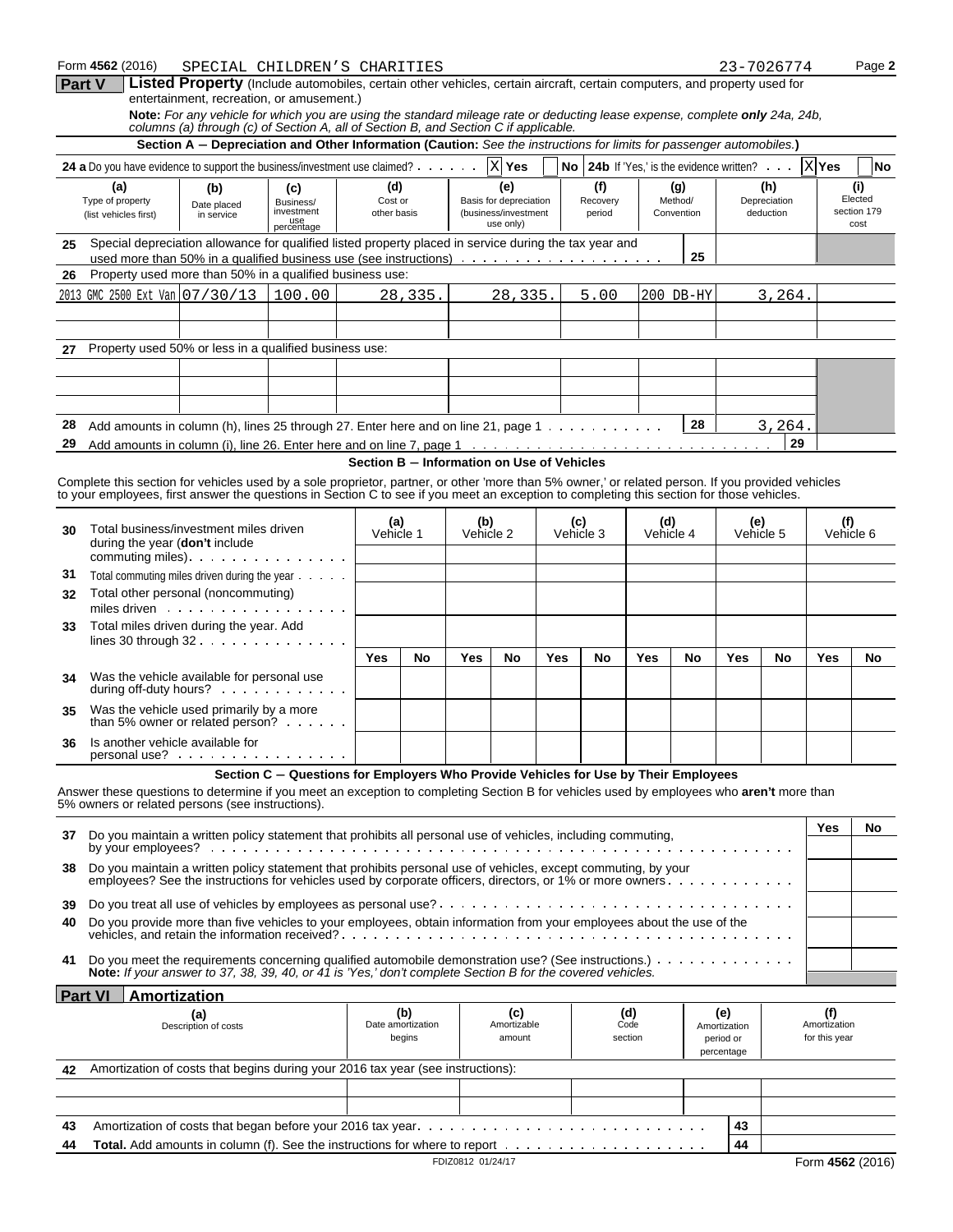| Form 8879-EO                                                | <b>IRS e-file Signature Authorization</b><br>for an Exempt Organization                                                                                                                                                                                                                                                                                                                                                                                                                                                                                                                                                                                                                                                                                                                                                                                                                                                                                                                                                                                                                                                                                                                                                                                                                                                      |                                                   | OMB No. 1545-1878                     |
|-------------------------------------------------------------|------------------------------------------------------------------------------------------------------------------------------------------------------------------------------------------------------------------------------------------------------------------------------------------------------------------------------------------------------------------------------------------------------------------------------------------------------------------------------------------------------------------------------------------------------------------------------------------------------------------------------------------------------------------------------------------------------------------------------------------------------------------------------------------------------------------------------------------------------------------------------------------------------------------------------------------------------------------------------------------------------------------------------------------------------------------------------------------------------------------------------------------------------------------------------------------------------------------------------------------------------------------------------------------------------------------------------|---------------------------------------------------|---------------------------------------|
|                                                             | Do not send to the IRS. Keep for your records.                                                                                                                                                                                                                                                                                                                                                                                                                                                                                                                                                                                                                                                                                                                                                                                                                                                                                                                                                                                                                                                                                                                                                                                                                                                                               |                                                   | 2016                                  |
| Department of the Treasury<br>Internal Revenue Service      | Information about Form 8879-EO and its instructions is at www.irs.gov/form8879eo.                                                                                                                                                                                                                                                                                                                                                                                                                                                                                                                                                                                                                                                                                                                                                                                                                                                                                                                                                                                                                                                                                                                                                                                                                                            |                                                   |                                       |
| Name of exempt organization                                 |                                                                                                                                                                                                                                                                                                                                                                                                                                                                                                                                                                                                                                                                                                                                                                                                                                                                                                                                                                                                                                                                                                                                                                                                                                                                                                                              |                                                   | <b>Employer identification number</b> |
| SPECIAL CHILDREN'S CHARITIES                                |                                                                                                                                                                                                                                                                                                                                                                                                                                                                                                                                                                                                                                                                                                                                                                                                                                                                                                                                                                                                                                                                                                                                                                                                                                                                                                                              |                                                   | 23-7026774                            |
| Name and title of officer                                   |                                                                                                                                                                                                                                                                                                                                                                                                                                                                                                                                                                                                                                                                                                                                                                                                                                                                                                                                                                                                                                                                                                                                                                                                                                                                                                                              |                                                   |                                       |
| <b>JOSEPH NAGLE</b>                                         | TREASURER                                                                                                                                                                                                                                                                                                                                                                                                                                                                                                                                                                                                                                                                                                                                                                                                                                                                                                                                                                                                                                                                                                                                                                                                                                                                                                                    |                                                   |                                       |
| Part I                                                      | Type of Return and Return Information (Whole Dollars Only)                                                                                                                                                                                                                                                                                                                                                                                                                                                                                                                                                                                                                                                                                                                                                                                                                                                                                                                                                                                                                                                                                                                                                                                                                                                                   |                                                   |                                       |
|                                                             | Check the box for the return for which you are using this Form 8879-EO and enter the applicable amount, if any, from the return. If you<br>check the box on line 1a, 2a, 3a, 4a, or 5a, below, and the amount on that line for the return being filed with this form was blank, then<br>leave line 1b, 2b, 3b, 4b, or 5b, whichever is applicable, blank (do not enter -0-). But, if you entered -0- on the return, then enter -0- on<br>the applicable line below. Do not complete more than 1 line in Part I.                                                                                                                                                                                                                                                                                                                                                                                                                                                                                                                                                                                                                                                                                                                                                                                                              |                                                   |                                       |
|                                                             | 1 a Form 990 check here $\cdots$ $\boxed{x}$ b Total revenue, if any (Form 990, Part VIII, column (A), line 12) $\cdots \cdots$ 1 b 2, 330, 490.                                                                                                                                                                                                                                                                                                                                                                                                                                                                                                                                                                                                                                                                                                                                                                                                                                                                                                                                                                                                                                                                                                                                                                             |                                                   |                                       |
| 2 a Form 990-EZ check here $\cdots$ $\blacktriangleright$   | <b>b</b> Total revenue, if any (Form 990-EZ, line 9) $\ldots$ 2b                                                                                                                                                                                                                                                                                                                                                                                                                                                                                                                                                                                                                                                                                                                                                                                                                                                                                                                                                                                                                                                                                                                                                                                                                                                             |                                                   |                                       |
| 3 a Form 1120-POL check here $\cdots$ $\blacktriangleright$ | <b>b</b> Total tax (Form 1120-POL, line 22) $\ldots$                                                                                                                                                                                                                                                                                                                                                                                                                                                                                                                                                                                                                                                                                                                                                                                                                                                                                                                                                                                                                                                                                                                                                                                                                                                                         |                                                   | 3 <sub>b</sub>                        |
| 4 a Form 990-PF check here $\cdots$                         | <b>b</b> Tax based on investment income (Form 990-PF, Part VI, line 5)                                                                                                                                                                                                                                                                                                                                                                                                                                                                                                                                                                                                                                                                                                                                                                                                                                                                                                                                                                                                                                                                                                                                                                                                                                                       |                                                   | 4 b                                   |
| 5 a Form 8868 check here $\vert \vert$                      |                                                                                                                                                                                                                                                                                                                                                                                                                                                                                                                                                                                                                                                                                                                                                                                                                                                                                                                                                                                                                                                                                                                                                                                                                                                                                                                              |                                                   | 5 b                                   |
|                                                             |                                                                                                                                                                                                                                                                                                                                                                                                                                                                                                                                                                                                                                                                                                                                                                                                                                                                                                                                                                                                                                                                                                                                                                                                                                                                                                                              |                                                   |                                       |
|                                                             | Part II Declaration and Signature Authorization of Officer<br>Under penalties of perjury, I declare that I am an officer of the above organization and that I have examined a copy of the organization's 2016                                                                                                                                                                                                                                                                                                                                                                                                                                                                                                                                                                                                                                                                                                                                                                                                                                                                                                                                                                                                                                                                                                                |                                                   |                                       |
|                                                             | intermediate service provider, transmitter, or electronic return originator (ERO) to send the organization's return to the IRS and to receive from<br>the IRS (a) an acknowledgement of receipt or reason for rejection of the transmission, (b) the reason for any delay in processing the return or<br>refund, and (c) the date of any refund. If applicable, I authorize the U.S. Treasury and its designated Financial Agent to initiate an electronic<br>funds withdrawal (direct debit) entry to the financial institution account indicated in the tax preparation software for payment of the<br>organization's federal taxes owed on this return, and the financial institution to debit the entry to this account. To revoke a payment, I must<br>contact the U.S. Treasury Financial Agent at 1-888-353-4537 no later than 2 business days prior to the payment (settlement) date. I also<br>authorize the financial institutions involved in the processing of the electronic payment of taxes to receive confidential information necessary to<br>answer inquiries and resolve issues related to the payment. I have selected a personal identification number (PIN) as my signature for the<br>organization's electronic return and, if applicable, the organization's consent to electronic funds withdrawal. |                                                   |                                       |
| Officer's PIN: check one box only                           |                                                                                                                                                                                                                                                                                                                                                                                                                                                                                                                                                                                                                                                                                                                                                                                                                                                                                                                                                                                                                                                                                                                                                                                                                                                                                                                              |                                                   |                                       |
| authorize                                                   | to enter my PIN<br>ERO firm name                                                                                                                                                                                                                                                                                                                                                                                                                                                                                                                                                                                                                                                                                                                                                                                                                                                                                                                                                                                                                                                                                                                                                                                                                                                                                             |                                                   | as my signature                       |
|                                                             |                                                                                                                                                                                                                                                                                                                                                                                                                                                                                                                                                                                                                                                                                                                                                                                                                                                                                                                                                                                                                                                                                                                                                                                                                                                                                                                              | Enter five numbers, but<br>do not enter all zeros |                                       |
| the return's disclosure consent screen.                     | on the organization's tax year 2016 electronically filed return. If I have indicated within this return that a copy of the return is being filed with<br>a state agency(ies) regulating charities as part of the IRS Fed/State program, I also authorize the aforementioned ERO to enter my PIN on                                                                                                                                                                                                                                                                                                                                                                                                                                                                                                                                                                                                                                                                                                                                                                                                                                                                                                                                                                                                                           |                                                   |                                       |
|                                                             | X As an officer of the organization, I will enter my PIN as my signature on the organization's tax year 2016 electronically filed return. If I have<br>indicated within this return that a copy of the return is being filed with a state agency(ies) regulating charities as part of the IRS Fed/State<br>program, I will enter my PIN on the return's disclosure consent screen.                                                                                                                                                                                                                                                                                                                                                                                                                                                                                                                                                                                                                                                                                                                                                                                                                                                                                                                                           |                                                   |                                       |
| Officer's signature                                         | Date $\triangleright$ 11/01/2017                                                                                                                                                                                                                                                                                                                                                                                                                                                                                                                                                                                                                                                                                                                                                                                                                                                                                                                                                                                                                                                                                                                                                                                                                                                                                             |                                                   |                                       |
| Part III Certification and Authentication                   |                                                                                                                                                                                                                                                                                                                                                                                                                                                                                                                                                                                                                                                                                                                                                                                                                                                                                                                                                                                                                                                                                                                                                                                                                                                                                                                              |                                                   |                                       |
|                                                             | <b>ERO's EFIN/PIN.</b> Enter your six-digit electronic filing identification                                                                                                                                                                                                                                                                                                                                                                                                                                                                                                                                                                                                                                                                                                                                                                                                                                                                                                                                                                                                                                                                                                                                                                                                                                                 |                                                   | 15459460565<br>do not enter all zeros |
| Authorized IRS e-file Providers for Business Returns.       | I certify that the above numeric entry is my PIN, which is my signature on the 2016 electronically filed return for the organization indicated<br>above. I confirm that I am submitting this return in accordance with the requirements of Pub. 4163, Modernized e-File (MeF) Information for                                                                                                                                                                                                                                                                                                                                                                                                                                                                                                                                                                                                                                                                                                                                                                                                                                                                                                                                                                                                                                |                                                   |                                       |
| ERO's signature                                             | Date $\blacktriangleright$<br>11/14/2017                                                                                                                                                                                                                                                                                                                                                                                                                                                                                                                                                                                                                                                                                                                                                                                                                                                                                                                                                                                                                                                                                                                                                                                                                                                                                     |                                                   |                                       |

**ERO Must Retain This Form** ' **See Instructions Do Not Submit This Form To the IRS Unless Requested To Do So**

**BAA For Paperwork Reduction Act Notice, see instructions.** Form 8879-EO (2016)